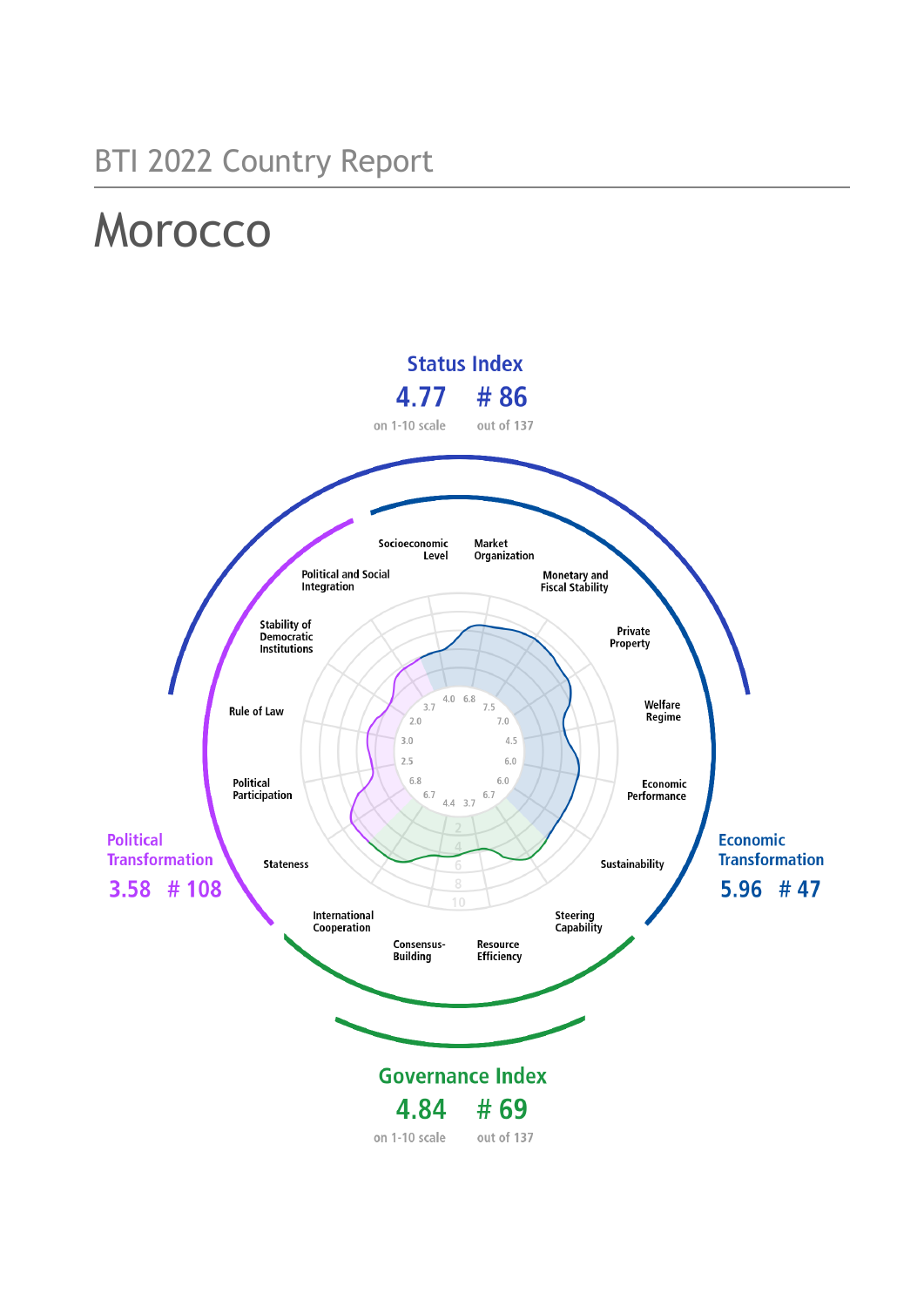This report is part of the **Bertelsmann Stiftung's Transformation Index (BTI) 2022**. It covers the period from February 1, 2019 to January 31, 2021. The BTI assesses the transformation toward democracy and a market economy as well as the quality of governance in 137 countries. More on the BTI at [https://www.bti-project.org.](https://www.bti-project.org/)

Please cite as follows: Bertelsmann Stiftung, BTI 2022 Country Report — Morocco. Gütersloh: Bertelsmann Stiftung, 2022.

This work is licensed under a **Creative Commons Attribution 4.0 International License**.

#### **Contact**

Bertelsmann Stiftung Carl-Bertelsmann-Strasse 256 33111 Gütersloh Germany

**Sabine Donner** Phone +49 5241 81 81501 sabine.donner@bertelsmann-stiftung.de

**Hauke Hartmann** Phone +49 5241 81 81389 hauke.hartmann@bertelsmann-stiftung.de

**Claudia Härterich** Phone +49 5241 81 81263 claudia.haerterich@bertelsmann-stiftung.de

#### **Sabine Steinkamp** Phone +49 5241 81 81507 sabine.steinkamp@bertelsmann-stiftung.de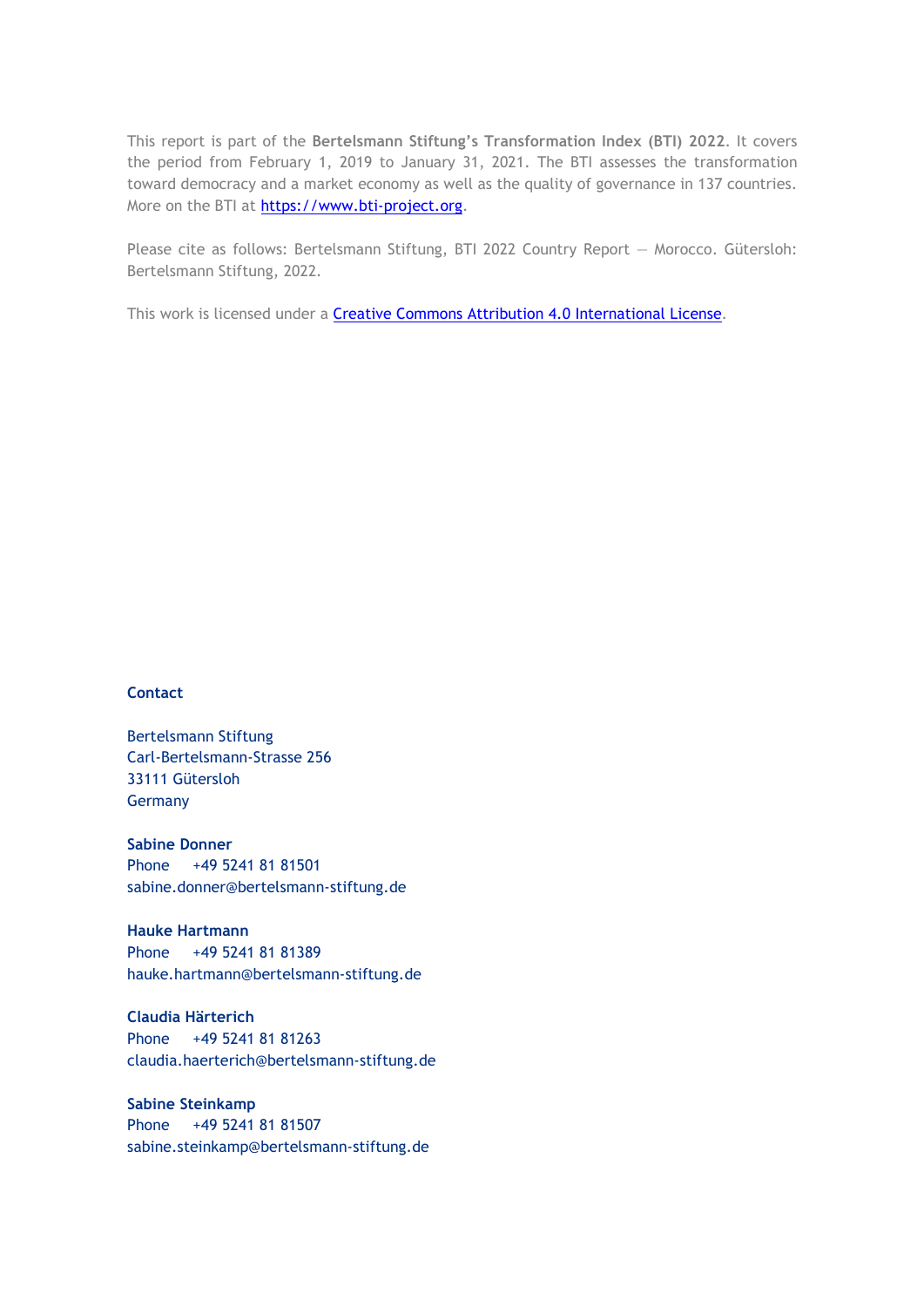#### **Key Indicators**

| Population               | M        | 36.9 | HDI.                           | 0.686 | GDP p.c., PPP $\mathsf{S}$   | 7296 |
|--------------------------|----------|------|--------------------------------|-------|------------------------------|------|
| Pop. growth <sup>1</sup> | $%$ p.a. | 1.2  | HDI rank of 189                | 121   | Gini Index                   | 39.5 |
| Life expectancy          | vears    | 76.7 | UN Education Index             | 0.569 | Poverty <sup>3</sup><br>$\%$ | 7.3  |
| Urban population %       |          | 63.5 | Gender inequality <sup>2</sup> | 0.454 | Aid per capita $\sqrt{5}$    | 20.8 |
|                          |          |      |                                |       |                              |      |

Sources (as of December 2021): The World Bank, World Development Indicators 2021 | UNDP, Human Development Report 2020. Footnotes: (1) Average annual growth rate. (2) Gender Inequality Index (GII). (3) Percentage of population living on less than \$3.20 a day at 2011 international prices.

## Executive Summary

Ten years after the Arab uprisings, many promises have remained unfulfilled in Morocco. In April 2019, a court rejected an appeal against the prison sentences imposed on Hirak ("movement") activists, some of whom had received heavy sentences. Major setbacks regarding freedom of speech and civil liberties have also manifested in the arrest of journalists, artists and human rights activists on various charges, which are a reflection of the continued use of the judicial system against critics and independent actors.

The political promises to enhance the separation of powers and tackle corruption were not kept. Reforms have mostly favored limited liberalization, as the monarchy continues to be the main political actor.

Efforts have been made to increase foreign investment. However, socioeconomic woes continue to persist, with social inequalities widening between the highest and the lowest classes and between urban and rural areas. Unemployment remains a pressing problem, especially among the youth, who are increasingly engaging in emigration.

This economic and political context has led to a general public disillusionment with the political elite. Citizens frequently resort to protests to express their grievances. A lack of trust in official institutions has pushed them to look for other alternatives and to circumvent traditional mechanisms of representation.

Acknowledging that the country's current development model has failed to meet popular expectations or solve the country's socioeconomic issues, King Mohammed VI established a special commission in charge of elaborating a new national economic and social development strategy in 2019. The commission was expected to deliver its work in early 2021.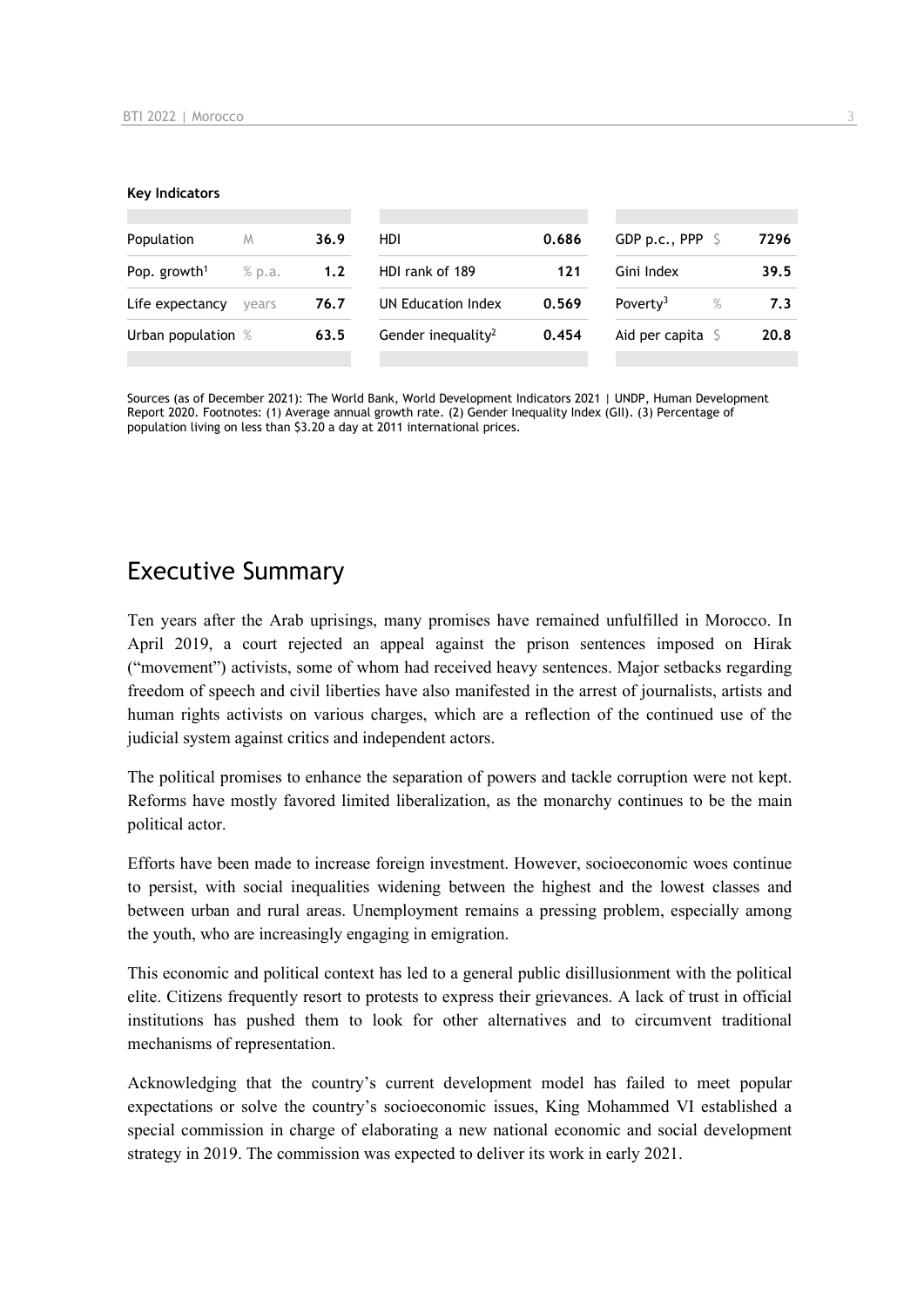Morocco has made considerable efforts to strengthen its foreign policy. It has sought to diversify its regional and international alliances, and thus rejoined the African Union (AU), signed bilateral agreements with the Gulf Cooperation Council (GCC) and improved its relations with the European Union (EU) in order to obtain an advanced status. In December 2020, the U.S. Trump administration recognized Moroccan sovereignty over the Western Sahara, which may bolster Morocco's position at the United Nations and its claim over the territory.

From March 2020 on, Morocco took swift and effective measures to control the spread of the COVID-19 outbreak. The country declared a national health emergency, closing its borders and schools, prohibiting public and private gatherings, and calling for mandatory confinement. COVID-19 mitigation measures included cash transfers and tax deferrals for households, along with loans and social-contribution payments for businesses.

The social and economic impact of the pandemic is believed to be enormous. The budget deficit soared to \$6.6 billion in the first 11 months of 2020, compared to \$4.5 billion in 2019, paired with one of the strongest recessions in the region. Poverty and unemployment are expected to increase, deepening social and gender inequalities.

The pandemic has also revealed the fragility of health infrastructures, as the sector is poorly funded, with a shortage of medical personnel. However, international financial and technical support has enabled Morocco to keep the system from collapsing. The country doubled its capacity of hospital beds, set up testing centers and paid for medical equipment and treatment.

## History and Characteristics of Transformation

After Morocco became a French protectorate on March 30, 1912, thousands of impoverished people saw their traditional economic structures destroyed. Some joined the nationalist movement, which was violently suppressed by the colonial government. After much unrest, King Mohammed V declared the independence of Morocco on March 2, 1956. The Istiqlal Party (IP), founded in 1943, was able to form the country's first post-independence government. During his reign, Mohammed V favored the creation of different political parties as he opposed any concentration of power in the hands of political organizations. He tightened his hold on the reigns of the government until he died in 1961.

His successor, King Hassan II, followed the same tradition of wielding absolute power. He drafted different constitutions that subordinated the judicial, legislative and executive institutions to the supremacy of the monarchy. What followed were the "Years of Lead," with continuous violent state oppression imposed against any opposition forces or dissident voices. Students, workers and the unemployed took to the streets to demand economic and political reforms. Their protests were violently crushed.

Hassan II succeeded in forging national unity when he called for the "Green March" on November 6, 1975. Thousands of unarmed civilians crossed the borders to claim the "Spanish Sahara," a territory south of Morocco controlled by the Spanish government. To avoid any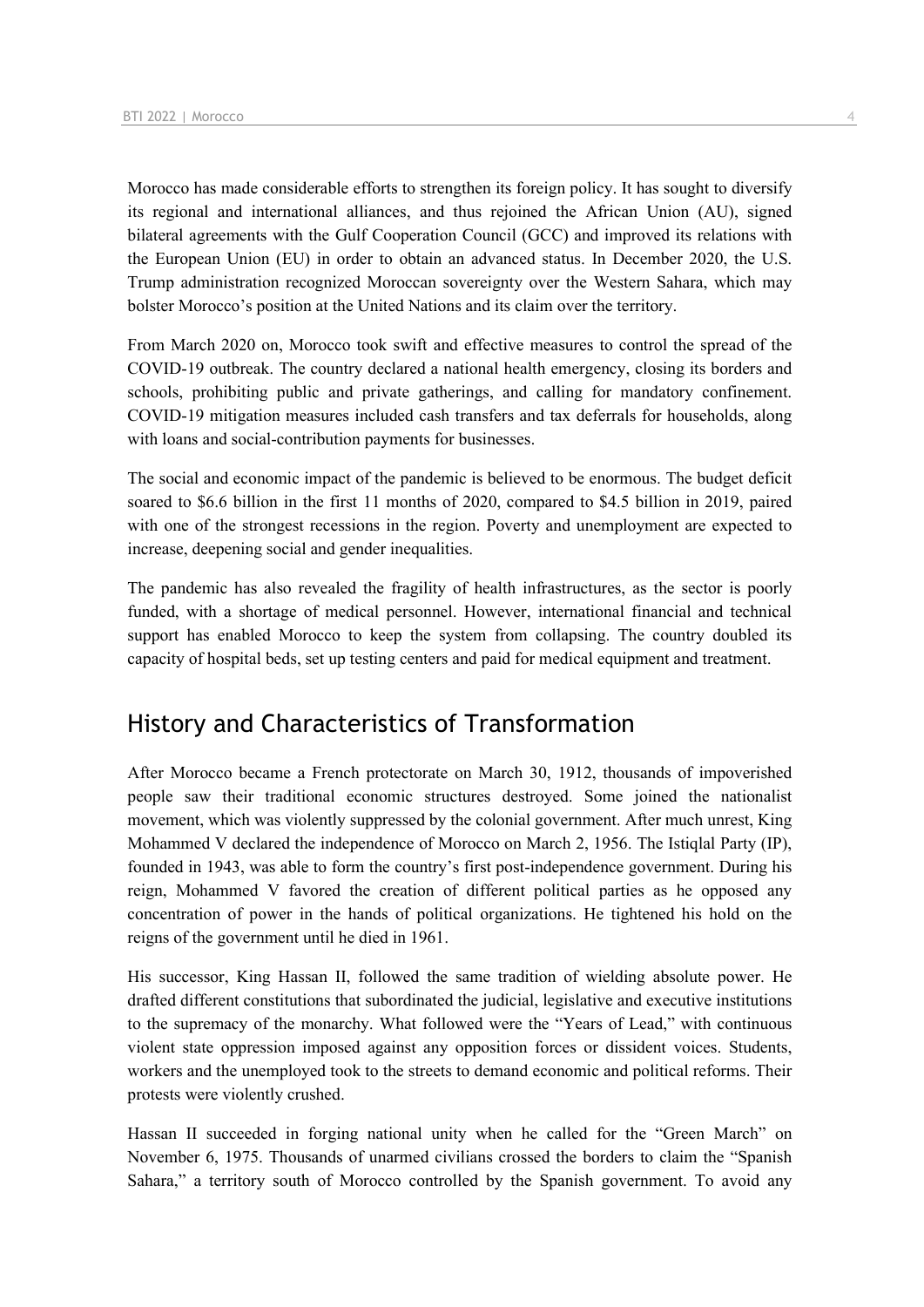confrontation, Spain agreed to relinquish its claim to the territory. Morocco's claim over the territory set off a conflict with the Polisario, a movement formed in 1973 aiming to establish an independent state in the region. A 16-year-long insurgency ended when the U.N. intervened and brokered truce in 1991, promising a referendum on independence to the Sahrawi people.

The end of the Cold War brought pressure from Europe and the U.S. for political reforms. Hassan II took a series of measures to expand the freedoms of expression, assembly, association and the press. Political prisoners were released, and the unicameral legislature was replaced with a bicameral one. For the first time in 1998, an opposition party rose to power, forming the Government of Change (Gouvernement d'Alternance); it implemented some further reforms.

Hassan II also initiated economic reforms under the supervision of the International Monetary Fund (IMF) and the World Bank. This package of policy reform, known as the structural adjustment programs (SAPs), called for immediate trade liberalization, the elimination of nontariff barriers and massive cuts in public spending. The SAPs also recommended the privatization of state-owned enterprises and the deregulation of financial systems. However, the SAPs also exacerbated unemployment and inequalities. Required to reduce public spending, the government failed to address poverty and the country's stagnant standard of living.

After Hassan II died in 1999, his son Mohammed VI continued the state's approach toward political opening. The most important reforms came after the Arab uprisings, when youth took to the streets and organized under the banner of the February 20 Youth Movement.

On March 9, 2011, Mohammed VI promised to implement constitutional reforms that would extend the powers of the parliament and grant the judiciary independence. A moderate Islamist party, the Justice and Development Party (Parti de la justice et du développement, PJD) rose to power in 2011. Re-elected in 2016, the PJD failed to form a coalition government due to what is believed to have been a scheme by the Makhzen, or inner power circle around the monarch. After a six-month deadlock, the king ousted Prime Minister Abdelilah Benkirane, the former PJD leader known for being critical toward the central authority, and replaced him with Saadeddine Othmani, the deputy leader of the PJD.

The reform process, initiated by Hassan II and further developed by Mohammed VI, lost its way. However, socioeconomic inequalities persisted, triggering fresh Hirak protests in October 2016 by deprived citizens in the northeastern Rif. Given the unchanged power structure and ongoing corruption, they have become part of Morocco's everyday life.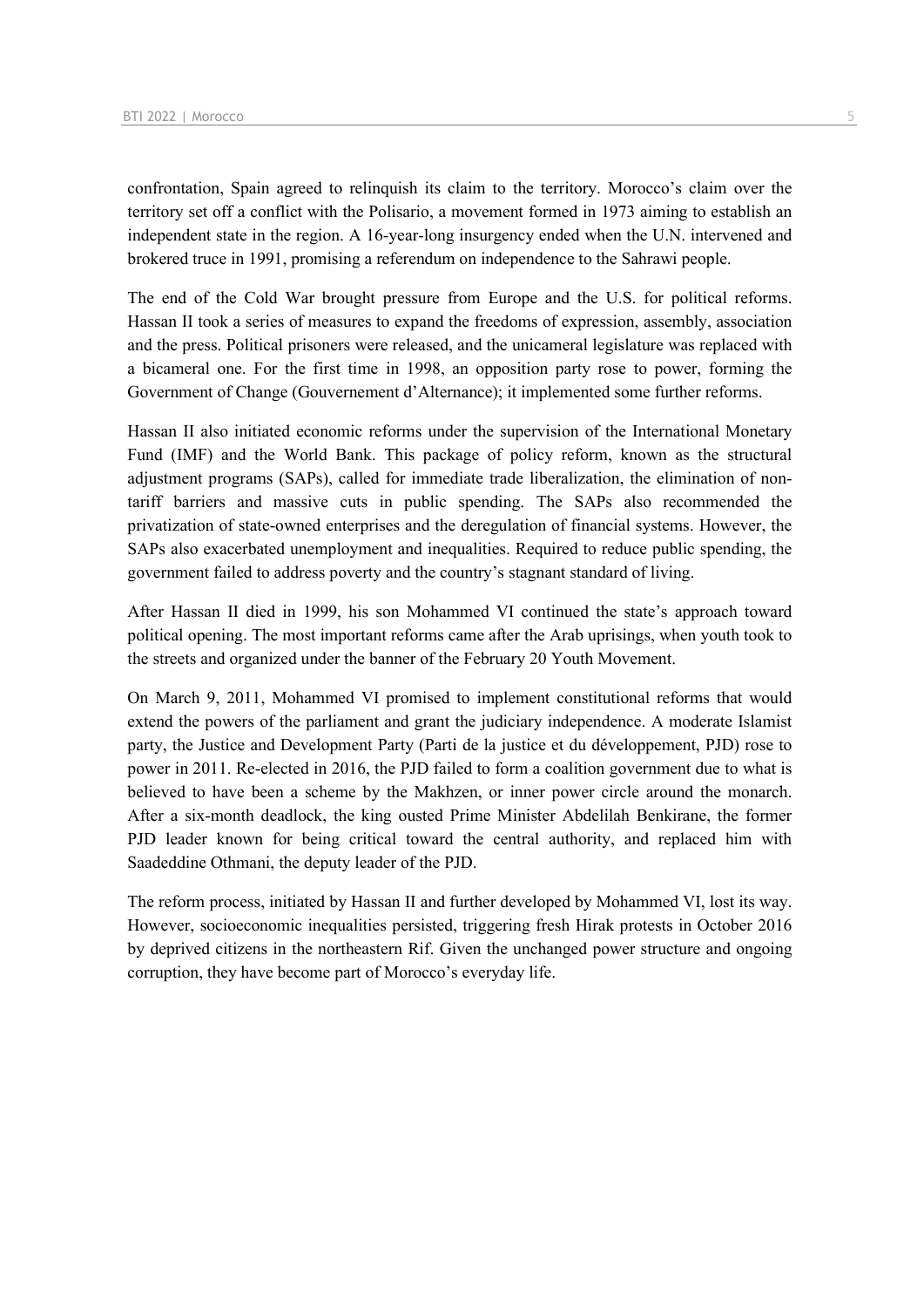The BTI combines text analysis and numerical assessments. The score for each question is provided below its respective title. The scale ranges from 1 (worst) to 10 (best).

## Transformation Status

### I. Political Transformation

#### **1 | Stateness**

The state possesses a monopoly on the use of force throughout the country. However, in the disputed territory of the Western Sahara, tensions sometimes flare between Moroccan authorities and the Polisario that functions under the auspices and guidance of the Algerian state. The latter operated a blockade of civil and commercial land traffic between Morocco and Mauritania at El Guerguerat, declaring the end of the cease-fire in October 2020. Morocco's royal armed forces intervened to restore traffic. The fighting between Morocco and the Polisario had originally ceased in 1991, when both Morocco and the Polisario accepted the settlement proposals by the U.N. Security Council. On October 30, 2020, the mandate of the United Nations Mission for the Referendum in Western Sahara (Mission des Nations Unies pour l'Organisation d'un Référendum au Sahara Occidental, MINURSO), established in 1991 with the aim of monitoring the ceasefire and conducting the promised referendum, was extended for another year.

In 2020, tensions also rose with Spain over Ceuta and Melilla, two cities in northern Morocco that respectively came under Spanish sovereignty in 1496 and 1580. Following the Moroccan government's statement that Ceuta and Melilla are a part of Moroccan territory and a symbol of the unfinished decolonization of the country, Spain summoned Morocco's ambassador to Madrid for consultations in December 2020.

According to the 2020 Global Terrorism Index (GTI), Morocco is the fourth-safest country in the Middle East and North Africa, and the 36th safest globally in terms of terrorism risk. However, the country continues to face sporadic terrorist threats. They mainly come from small independent cells that the authorities claim are affiliated with the Islamic State (IS) or with Moroccan jihadi terrorists who have returned home after fighting in Syria, Iraq or Libya. In July 2019, a Moroccan court sentenced three jihadists to death who had beheaded two Scandinavian female tourists in December 2018.

#### **Ouestion** Score

| Monopoly on the        |
|------------------------|
| use of force           |
| Χ                      |
| '06<br>$\frac{22}{10}$ |
| 8                      |
|                        |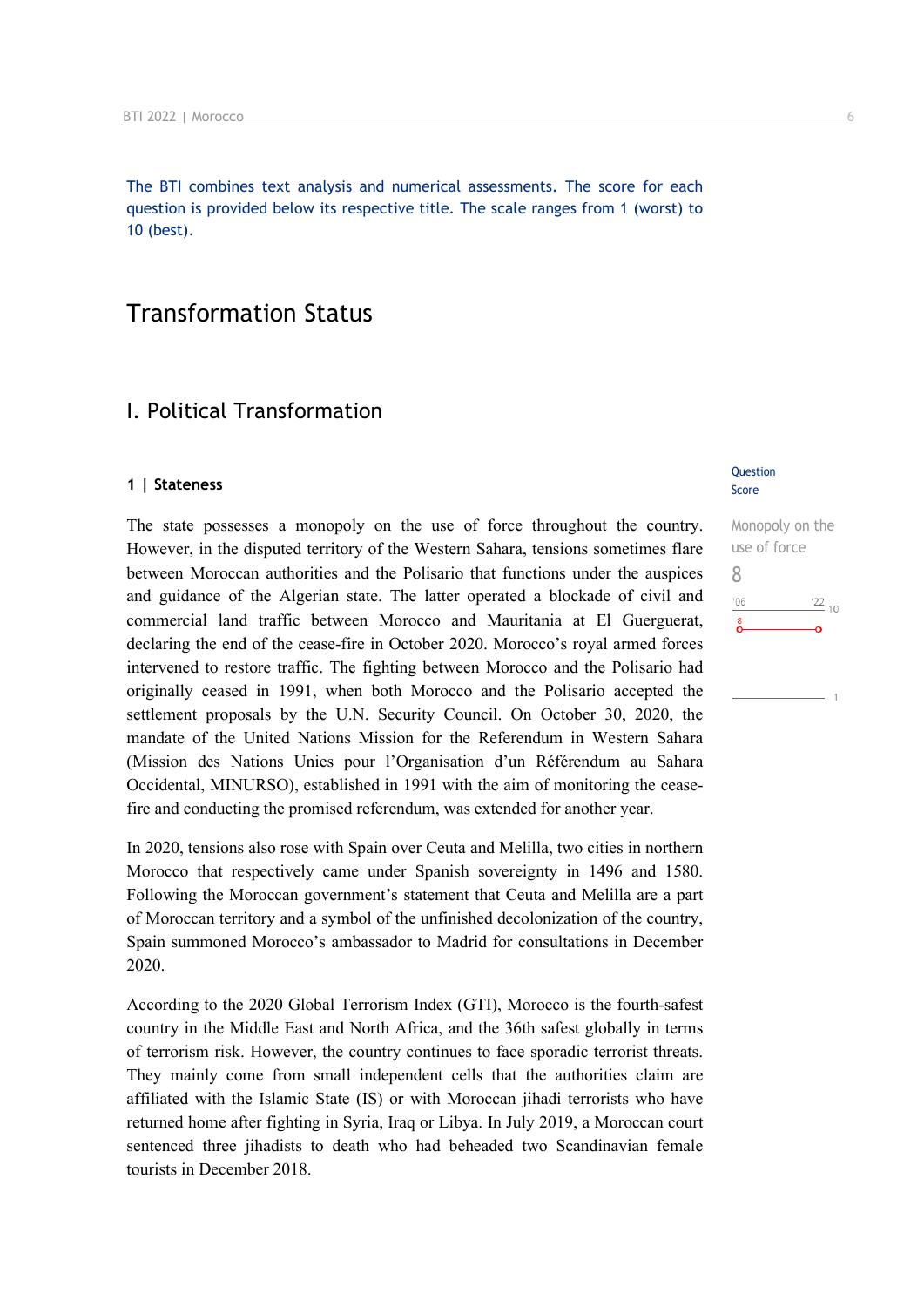Moroccan authorities continue to dismantle terrorist cells in different parts of the country. The country has sought to reform the religious sphere with the aim of countering the rise of radical religious rhetoric. Reforms within the religious field and the dismantling of cells suggest that radicalism is driven more by structural reasons (socioeconomic) than by typical religious ideology.

Morocco's status as a nation-state is considered legitimate within large segments of society. The combination of religion, nationalism and the monarchy's hereditary rule under the country's official slogan "God, the nation, the king" has enabled the monarchy to cultivate a normative legitimacy and secure continuity. The king holds the title "amir al-mu'mineen" (commander of the faithful), and thus also has religious authority (constitution, article 41). The legitimacy of the king as the head of the state was not called into question during the 2011 uprisings.

The Amazigh population is estimated to make up 40% of Morocco's population. They have long campaigned for the recognition of their political, economic, social and cultural rights, and against their marginalization and exclusion from access to education and media. In 2001, the Royal Institute of Amazigh Culture was established to promote the Amazigh language and culture. In 2011, the king introduced constitutional reforms to recognize the pluralistic nature of the country's identity, of which the Amazigh identity is now an integral part. The constitution (article 5) now recognizes Amazigh as an official language alongside Arabic.

The Hirak protests that began in 2016 revived a historical dispute between the center and the Rif. There have always been mass protests over socioeconomic issues, indicating a deep distrust in the country's formal political processes and institutions. Similar to the riots in 1958 and 1959 and the student riots in 1984, the Hirak protests were violently repressed by the authorities who accused the activists of being separatists.

The Islamist Justice and Spirituality (al-adl wal-ihsane, AWI) movement rejects Morocco's political establishment. Created in 1973 by Sheikh Abdessalam Yassin, it has become a highly influential (although banned) opposition group that refuses to participate in institutional politics.

The main challenge to Morocco's state identity comes from the Polisario movement, which rejects Morocco's autonomy plan for Western Sahara and has demanded a referendum for independence.

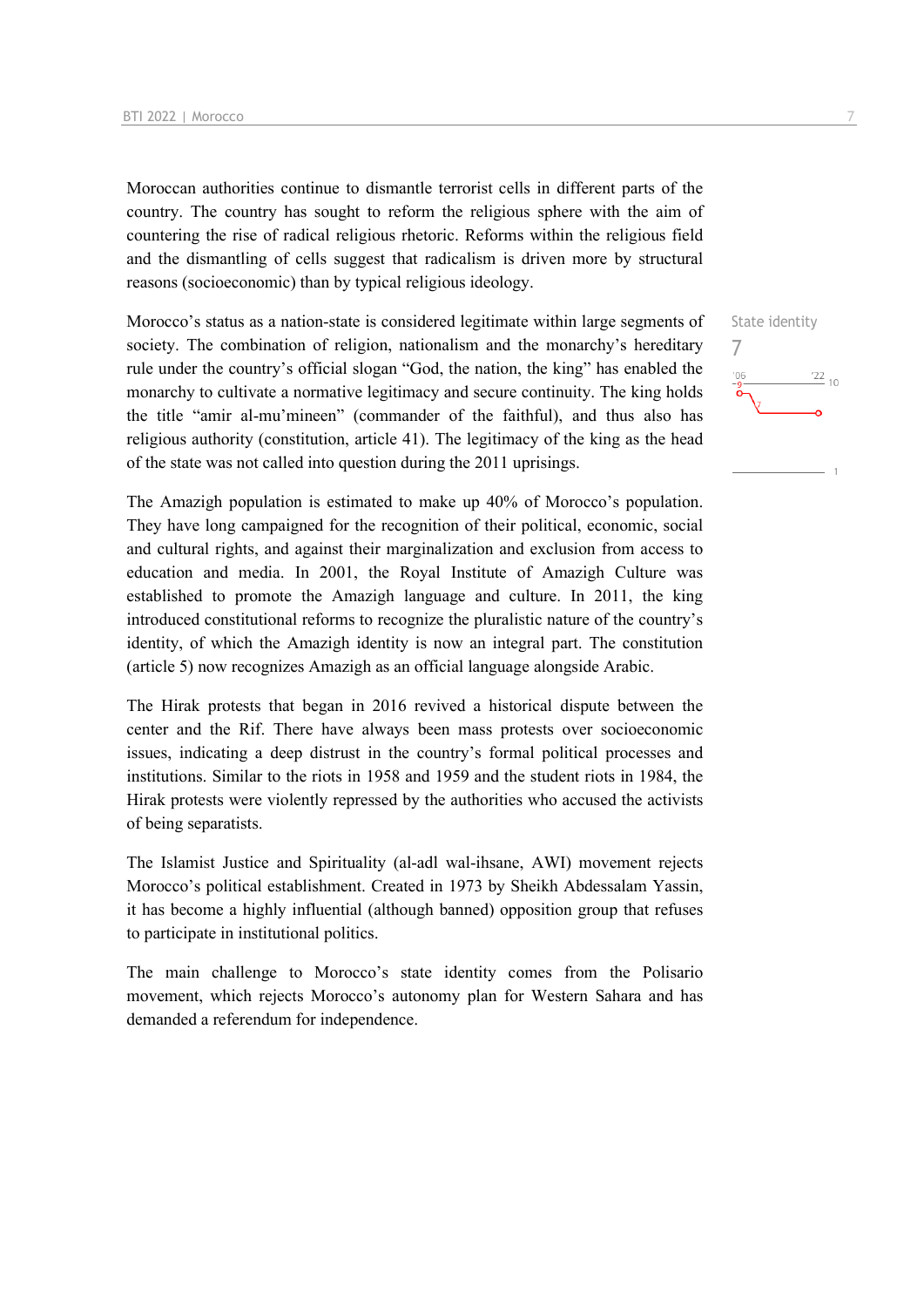According to the constitution, Islam is the official religion of the state. Fully 99% of the population is Sunni Muslim. Other religious groups include Shi'i Muslims, Christians, Bahais and Jews.

As the "commander of the faithful," the king is tasked with ensuring respect for Islam and compliance with laws having to do with the Islamic identity.

Morocco's legal system is a combination of both civil law and Islamic law. It has adopted several principles from the French civil code, but the family code is derived more substantially from religious sources.

The constitution prohibits the establishment of political parties based around religious, ethnic, linguistic or regional grounds. No major parties have ever questioned the Islamic legitimacy of the monarch or challenged his religious powers.

The constitution prohibits criticism of Islam. As the law considers anyone born from Muslim parents or with a Muslim father to be a Muslim, there have been reported cases of people arrested for having converted to other religions. Article 222 of the penal code makes breaking the Ramadan fast in public punishable as a crime.

The government's administrative infrastructure extends throughout the country, including the disputed territories of Western Sahara. In 2011, constitutional reforms provided greater autonomy to local authorities as part of the decentralization process. However, implementation has been delayed. This is mainly due to the nature of the political system, which limits the autonomy and scope of action accorded to elected institutions.

Access to basic services, water, electricity and sanitation is gradually improving, but infrastructure disparities remain high between urban areas and rural areas, and within marginalized urban neighborhoods where basic services are still lacking. In total, 77% of households are connected to sanitation systems, and 85% to improved water sources (World Bank, 2015). Some municipalities still lack the technical and financial means to provide basic services, including public transportation. Heavy rainfalls in Casablanca in January 2021 caused significant infrastructural damage to the city. The rain flooded entire neighborhoods, shutting down public transport, schools and businesses. The country also suffers from disparities in terms of access to health care across regions. About 52% of doctors are concentrated in the two regions of Rabat-Salé-Kénitra and Casablanca-Settat, even though they are home to only 34% of the population (Ministry of Health, 2016). Only 30% of the rural population has access to health care facilities.

Although the COVID-19 crisis revealed the fragility of the health care system, Morocco was quick to implement health measures to contain the pandemic. Hospitals' capacities were expanded. Testing centers were established and a massive vaccination campaign launched across the country in January 2021.



6

Basic administration 6 $\frac{22}{10}$  $106$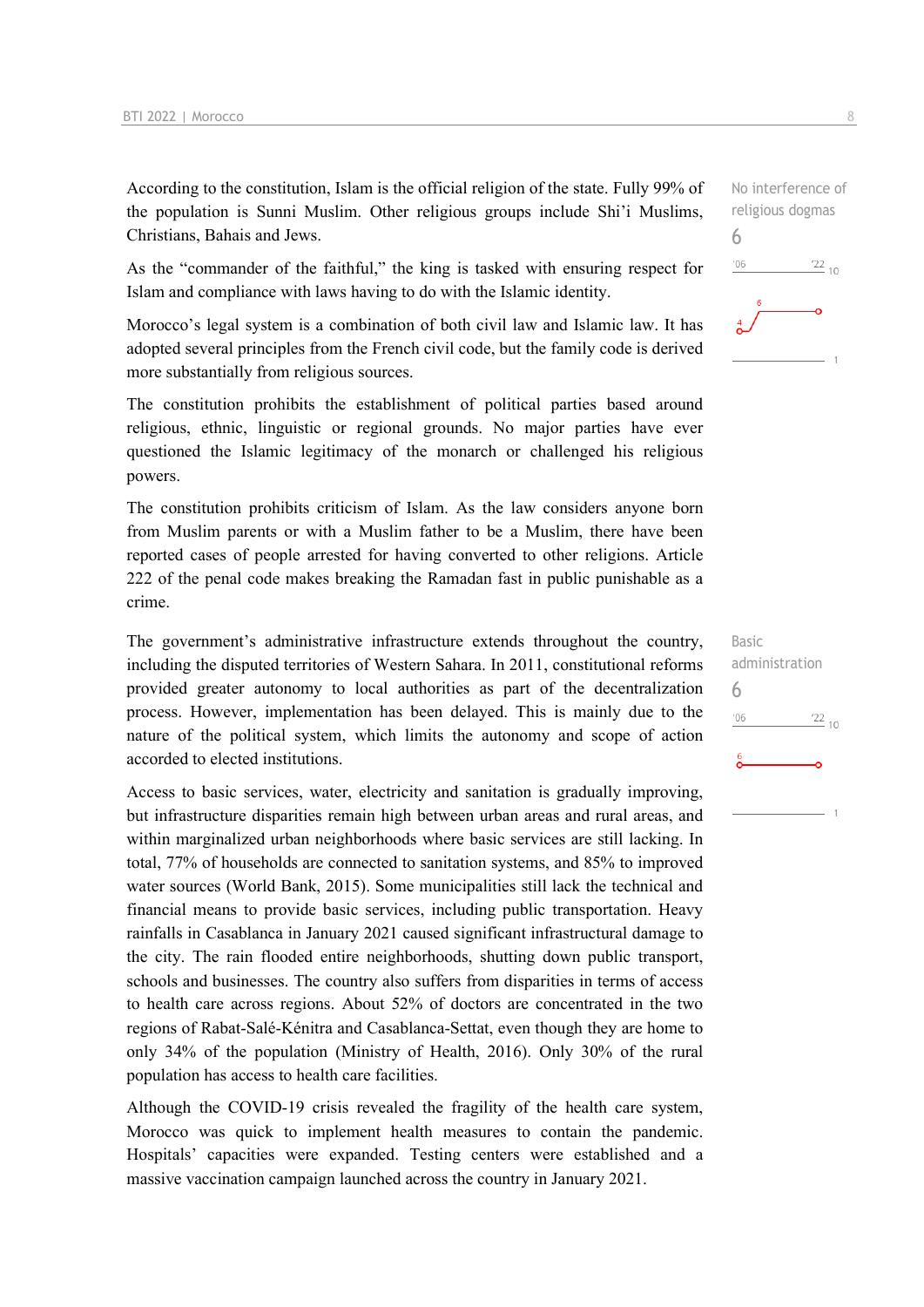Schools were obliged to remain closed between March and September 2020 and were encouraged to use online platforms. The government created a daily schedule of lessons broadcast on TV. By early 2021, schools had resorted to a hybrid educational system that combined both remote and in-person classes.

#### **2 | Political Participation**

National and local elections are held regularly under the supervision of the Ministry of Justice and the Ministry of Interior, which mainly take their orders from the palace. The absence of an independent electoral commission supervising these elections casts doubt on the transparency of their conduct.

The constitutional and legal framework allows for competitive legislative elections. Different parties with different ideologies are able to run, but political posts are not always filled according to the results of elections.

In the most recent parliamentary elections, in 2016, the Islamist Party of Justice and Development (PJD) and the pro-palace Party of Authenticity and Modernity (PAM) came out strongest. A high abstention rate again confirmed citizens' political apathy and mistrust vis-à-vis politicians and political institutions, which is particularly true for the youth. A large share of voting-age Moroccans did even not register to vote, and 57% of registered voters abstained. The share of invalid ballots, reportedly on the rise, was reported to be around 15% in 2016. Those blank ballots seem to reflect public disenchantment with formal politics.

The elections were boycotted by al-adl wal-ihsane ("Justice and Spirituality") followers, Morocco's largest Islamist group, which is banned by the authorities.

The next elections – national, regional and local – are set to take place in September 2021. Moroccan authorities have decided not to postpone the elections despite the COVID-19 pandemic, and agreed that for the first time, Moroccans residing abroad (a number estimated at around 4.5 million) will be allowed to participate.

Morocco is often referred to as an "executive monarchy," in which the last word in politics is held by the king, constitutionally defined as "commander of the faithful" (Article 41) and "head of state" (Article 42). As such, he presides over the Council of Ministers (Article 48), can dismiss ministers (Article 47) and dissolve parliament (Article 51). He rules via dahirs (royal decrees of religious nature) that are deemed sacred texts and are above the law.

Besides these constitutionally enshrined religious and political powers, the king holds executive power over strategic issues including education. He controls the "ministries of sovereignty," which include the Ministry of Foreign Affairs, the Ministry of Islamic Affairs and the Interior Ministry. These are usually run by figures close to the palace. Furthermore, the regime manages to place members of Free and fair elections 3  $n<sub>0</sub>$  $\frac{22}{10}$ 



Effective power to govern 2 $'06$  $\frac{22}{10}$ 

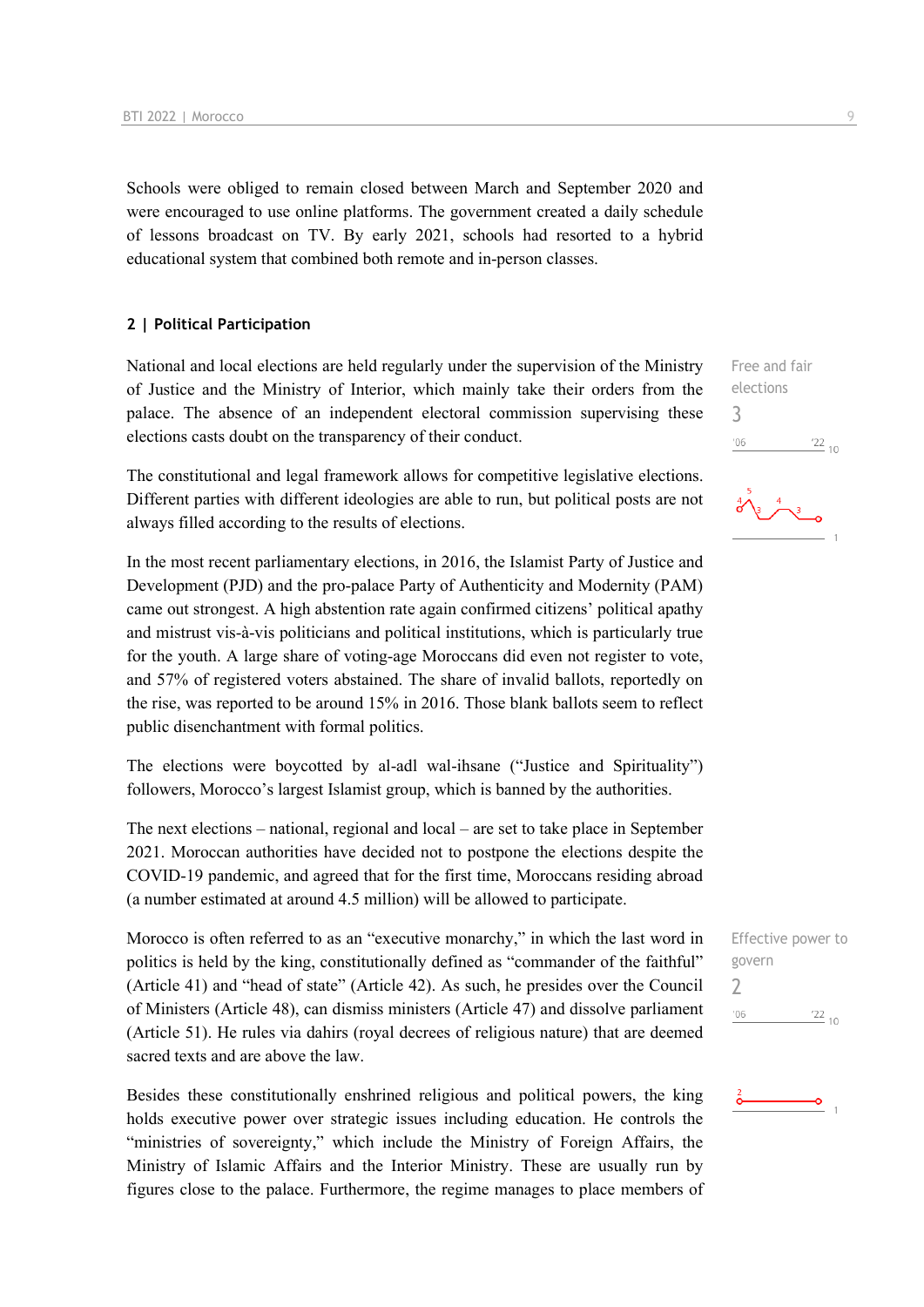its coterie within important ministries. Moreover, royal cabinets filled with king's advisers tend to hold more power than government ministers. They intervene directly in political issues and cannot be held accountable. The king and his coterie, commonly referred to as the Makhzen, control decision-making and key economic sectors. This clientelist network is where power is concentrated. The network includes politicians, businessmen and the military, and uses a variety of strategies to discourage any dissent or opposition voices.

Recently the king has solidified his position as the "first among institutions," and as the sole arbiter between the country's different political forces. He has even positioned himself as the opposition to the government when criticizing the slow pace of reforms. Over the years, the king's speeches, traditionally given on Independence Day and during the opening session of parliament, have outlined the guidelines for the government and political parties. They set the agenda for change and action and are not subject to debate.

Within this context, political parties find it difficult to assert themselves.

While Article 29 of the constitution guarantees the freedoms of assembly, peaceful demonstration and association without any discrimination, many laws remain restrictive of civil liberties. The establishment and functioning of associations in Morocco are governed by a 1958 decree, which requires associations to register. The decree also penalizes associations' activities if they do not respect these formalities. Article 3 states that "any association is void if it is founded on a cause or with an objective that is illegal, contrary to good morals or that aims to undermine the Islamic religion, the integrity of national territory, or the monarchical regime, or that calls for discrimination." This article remains vague. It gives authorities discretionary powers that can lead to limiting the right of association.

The authorities also continue to dissolve associations. In April 2019, they dissolved the legally registered Racines cultural group for "humiliating Islam and public institutions."

Workers are permitted to form and join independent trade unions, but collective bargaining and strikes are sometimes restricted. New laws have been passed to limit labor strikes, including introduction of the practice of docking employee salaries for the days they have participated in a strike. In March 2019, the Ministry of Education docked teachers' wages for each day they were on strike.

Authorities have been reported to resort to excessive force and violence to disperse protests. Protests by teachers in Rabat demanding better working conditions were dispersed using excessive force in 2019.

Under the state of health emergency, a general lockdown was announced in March 2020, prohibiting public and private gatherings as well as sports activities. The police and army were in charge of enforcing the restrictions. The restrictions were

Association / assembly rights 3 $\frac{22}{10}$  $^{\prime}06$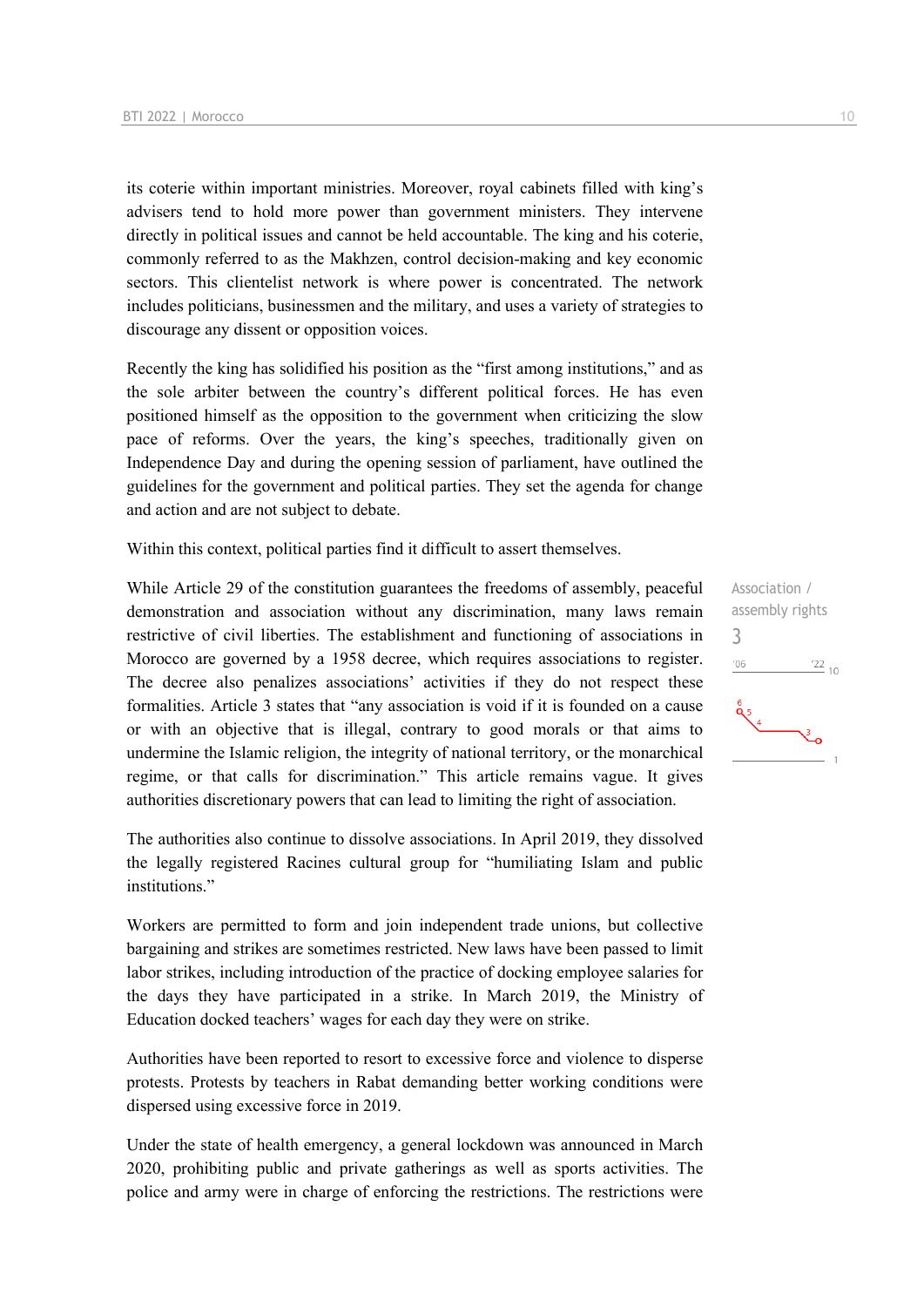also expanded in some regions, in which individuals with authorizations were the only ones allowed to enter or leave. As of January 2021, new restrictions were implemented, particularly after the new COVID-19 variants were detected. National curfews were extended and public and private gatherings prohibited.

Morocco was ranked at 133rd place in the 2020 World Press Freedom Index. The press can report on economic and social issues but journalists, in particular those who criticize the king, his family or the political regime, often face harassment and detention. In addition, reporting on protests is usually suppressed. A number of journalists who reported on the Hirak movement have been convicted of crimes.

Among them is Taoufik Bouachrine, whose 12-year prison term imposed in November 2018 on charges of human trafficking, abuse of power for sexual purposes, rape and attempted rape was extended to 15 years in October 2019 following an appeal by the public prosecutor.

In September 2019, Hajar Raissouni was sentenced to a year in prison for seeking an "illegal abortion" and for "sexual relations outside marriage." She was released few months later due to a royal pardon. In December 2020, Omar Radi was jailed for a tweet in which he criticized a judge's verdict against Hirak activists, after which he was charged and sentenced for "insulting a public servant." While imprisoned, he went on an open-ended hunger strike. Additional journalists in prison as of the time of writing were Hamid el Mahdaoui, Rabii el Ablak and Soulaiman Raissouni, all of whom are known for their critical stance toward government policies.

Limitations on the freedom of speech are also imposed on bloggers (e.g., Mohamed Sekkaki and Youssef Moujahid, both sent to prison for disrespecting the king), artists (e.g., rapper L'Gnawi, who was sentenced to a year in prison for insulting the police in November 2019 after recording a music video denouncing corruption), activists (e.g., historian and human rights activist Maati Monjib, known for his criticism of human rights violations, who was arrested in December 2020 on charges of money-laundering) and students (e.g., Ayoub Mahfoud and Hamza Sabbaar, who were convicted for sharing the lyrics of a song).

According to the Media Ownership Monitor, the media landscape in Morocco is tied closely to power centers. Major media companies are either owned by the state, the palace or its entourage, which undermines pluralism and media independence.

On March 19, 2020, the government adopted a new law to fight fake coronavirus news on social media. The police made a dozen arrests in what Amnesty International called a new blow to the freedom of expression.

Freedom of expression  $\overline{\phantom{0}}$  $\frac{1}{22}$  10  $^{\prime}06$ 

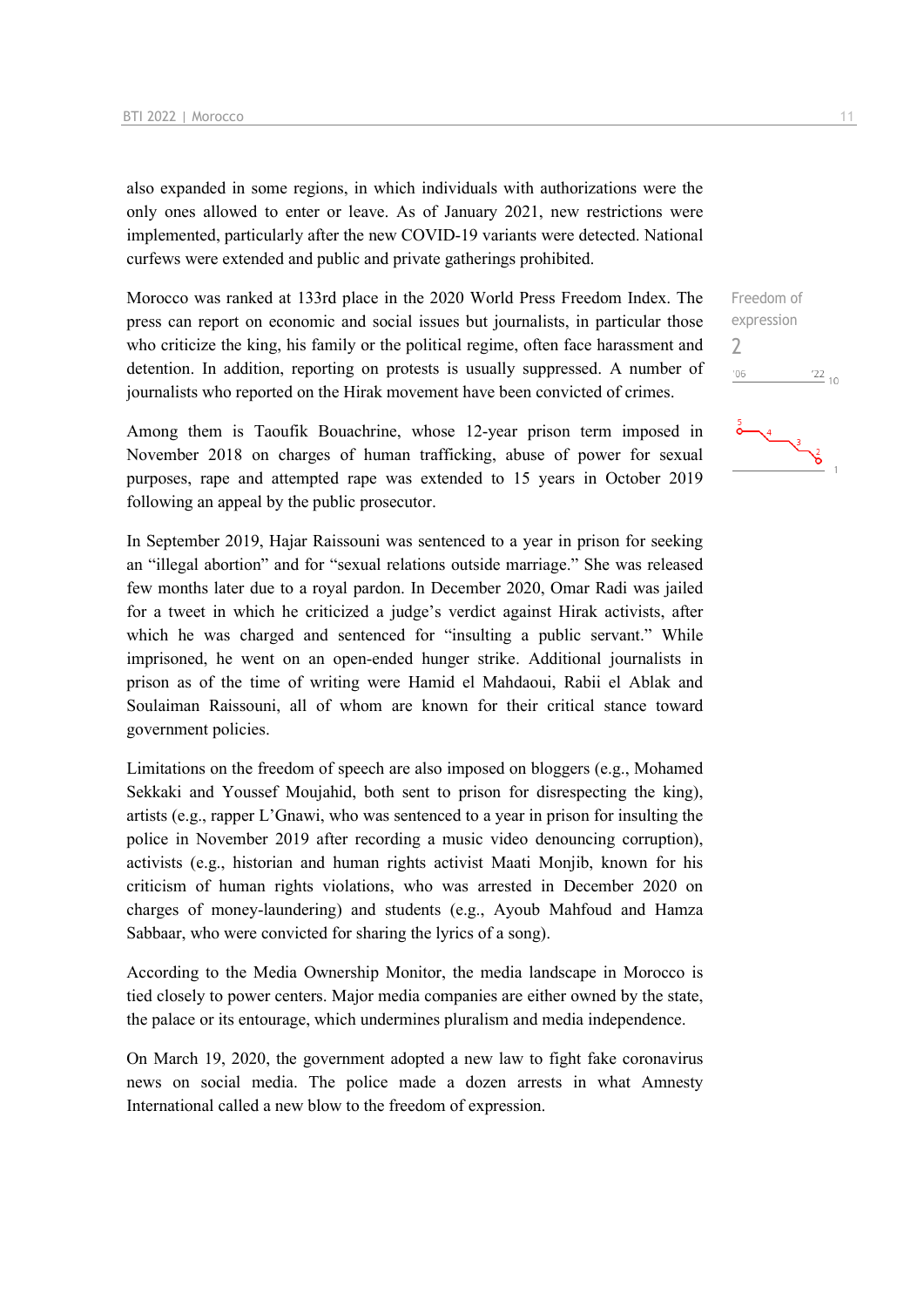#### **3 | Rule of Law**

The 2011 constitutional reforms introduced the separation of powers and increased the powers accorded to the head of the government. He has the power to coordinate government action, supervise public service, and propose and dismiss cabinet members.

The constitutional reforms have also sought to reduce the king's powerful role in the government, though symbolically. The head of government presides over the cabinet, but the king presides over the Council of Ministers, where strategic policy decisions are taken.

The king has maintained his political prerogatives and his executive powers. He legislates via royal commissions, possesses veto power and continues to exercise his powers via dahirs, or royal decrees. Each time a government is formed, the king ensures that technocrats loyal to the palace (commis d'état) are nominated to strategic positions in the security, religion and foreign-affairs portfolios. After a political deadlock in 2016 believed to be orchestrated by the palace, the current head of government, Saadeddine Othmani, has shown more predisposition to be amenable, to the extent that some decisions are made without his active involvement.

The king also has the prerogative of pardon (Article 58), and on many religious and national days, he grants pardons to people sentenced by various Moroccan courts. On July 30, 2020, he pardoned several members of the Hirak movement, which can also be interpreted as an infringement on the separation of powers and intermingling in judicial competences.

The Kingdom of Morocco declared a state health emergency as of March 20, 2020, which has been extended subsequently. Article 81 of the constitution gives the government the right to adopt decrees having the force of law. These decrees are immediately binding upon adoption but require parliamentary approbation. Two decrees related to the health emergency granted the government all legislative, organizational and administrative powers.

The 2011 constitutional reforms set out the principle of judicial independence. However, the judiciary is still subject in practice to executive influence and is linked to the interests of the monarchy. The Ministry of Justice has to submit its recommendations to the king, who then makes final decisions. He also chairs the Supreme Council of the Judiciary, an indication of how the court system remains dependent on the monarch. He nominates and appoints five independent members to the High Judicial Council, thus maintaining his influence over the legal system.

In practice, the legal system remains linked to the interests of the king, and is regularly used to punish political opponents, human rights activists and critics.

Separation of powers  $\overline{\phantom{0}}$  $^{\prime}06$  $\frac{22}{10}$ قرء  $\sqrt{2}$ 

Independent judiciary  $\overline{\phantom{0}}$  $06'$  $\frac{22}{10}$ 

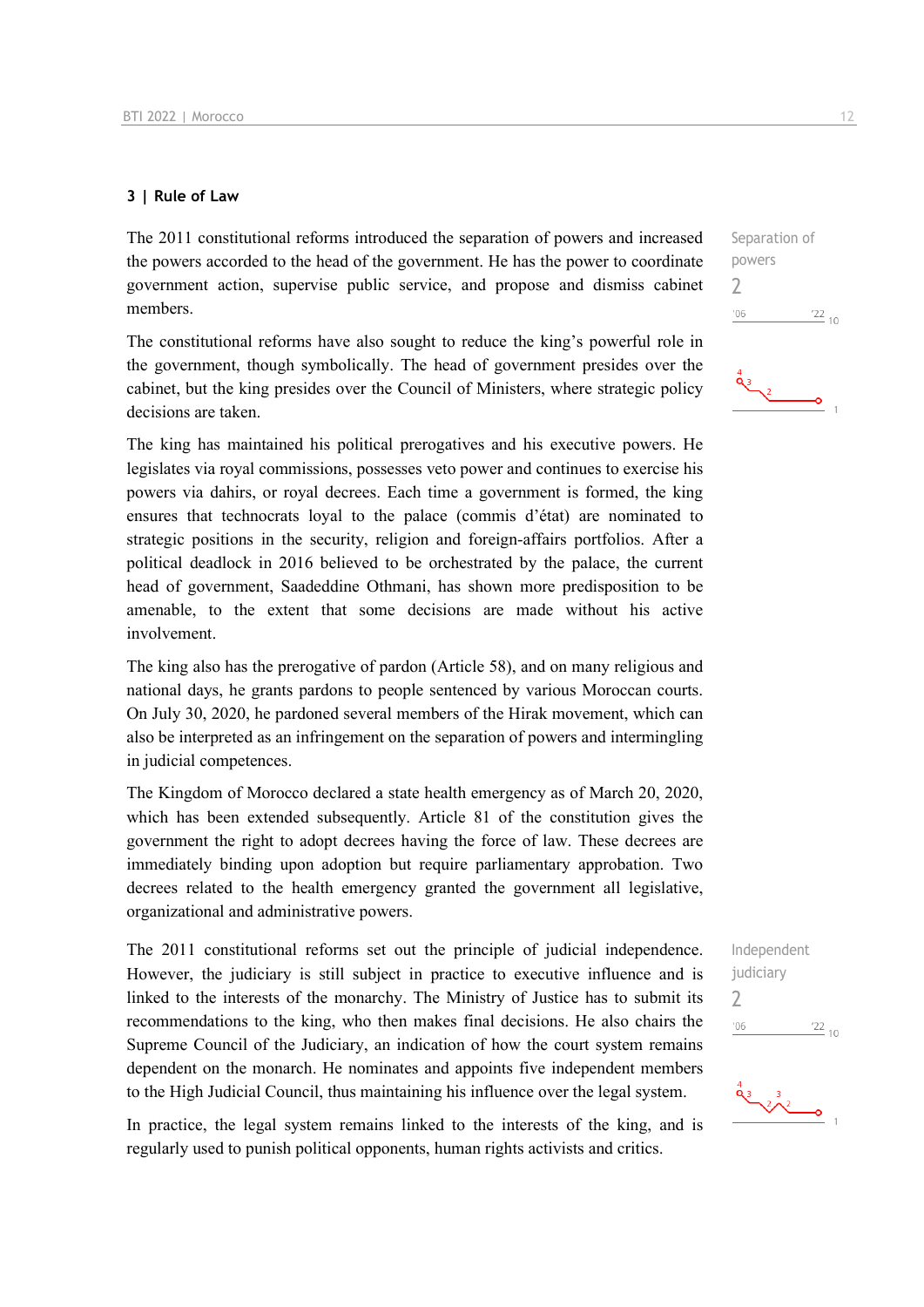Corruption is endemic in Morocco and affects the legal system as well. In April 2020, investors lost more than MAD 600 million in a real estate fraud, in which various institutions received bribes to speed up the granting of permits. In September 2020, Morocco's finance minister declared that corruption annually siphons away 2% to 7% of GDP.

The 2019 Global Corruption Barometer revealed that 74% of Moroccans think that the government is not tackling corruption, and that one in four Moroccans think judges and police officers are involved in corruption (Transparency International, 2019).

However, prosecution in this arena is rather sporadic. In January 2020, the president of a rural commune in Marrakech was prosecuted and detained for alleged corruption. In May 2020, the ministry of interior suspended an official for diverting food products originally destined for needy households for personal consumption.

The constitution guarantees civil rights and equality. It prohibits torture and other cruel, inhumane or degrading treatment or punishment. The police can only arrest an individual after a general prosecutor has issued an oral or written warrant. However, due process is not always respected, particularly during protests when police officers arrest citizens without warrants and in civilian clothing. This applies particularly to the Hirak protests, but police also resorted to violence to disperse the crowds of teachers on strike in 2019.

The law provides for the right to a fair and public trial, but individuals are sometimes denied access to lawyers, and lawyers have themselves reported obstacles in accessing and presenting trial evidence. This was the case for journalist Soulaiman Raissouni, who was not allowed legal assistance and was prevented from communicating with his lawyers after his arrest in May 2020.

Confessions sometimes are coerced, and excessive use of force by police during custody has been reported. Protesters in particular report having been victims of violence during arrest and have been placed into solitary confinement while awaiting trial. In some cases, they have been severely beaten and suffocated. In September 2019, arrested journalist Hajar Raissouni accused the police of torturing him while forcing him to submit to medical tests. Medical examinations were conducted without her consent.

In certain areas, especially in the countryside, women face discrimination. For instance, women in rural Morocco suffer disproportionately from a lack of access to education. Dropout rates among rural girls are nearly four times higher than those among urban girls.

Religious minorities such as Christians and Bahais are reported to be subject to harassment, investigations and detentions by Moroccan authorities.

Prosecution of office abuse 4  $'06$  $\frac{22}{10}$  $\frac{5}{9}$ 

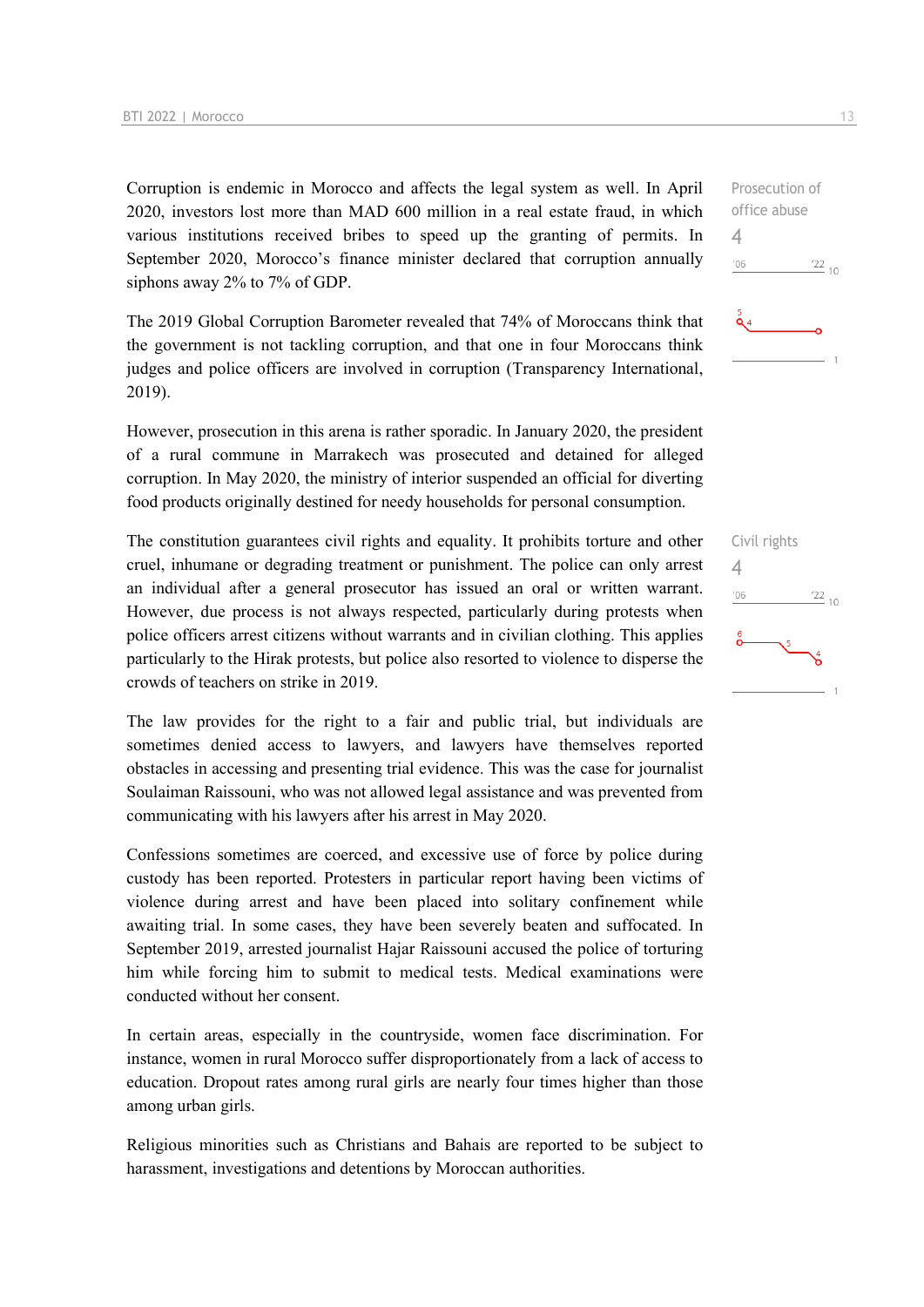To fight COVID-19, restrictions were put in place. Any violation of these restrictions amounts to a criminal offense, which can be punished with detention of up to three months and a fine of between MAD 300 and MAD 1,300.

The restrictions were deemed necessary to contain the spread of the virus. However, thousands of people were arrested for violating the state of emergency. In April 2020, journalists Mohamed Bouzrou and Lahssen Lemrabti, were arrested for criticizing some of the government's actions with respect to COVID-19 measures.

The context of the pandemic was used to reestablish authoritarian practices associated with the suppression of protests. There was a gradual relaxation of restrictions in some regions but not others, largely depending on the varying infection rates.

#### **4 | Stability of Democratic Institutions**

Similar to democratic systems, Morocco possesses formal institutions that allow for a constitutionally governed practice. In reality, both the parliament and the executive branch remain under the control of a governing monarchy and are technically ill-equipped and politically weak.

Different political parties compete for power, but remain ultimately irrelevant to policy, which is dominated by the regime.

Decentralization reforms have sought to strengthen participatory governance, but the historical legacies of the centralized system have hindered the creation of opportunities for participation. Prefectures and provinces' real power is limited. They remain tightly controlled by the central government, since regional "walis" (governors) are appointed by the king rather than being elected.

The Ministry of Interior is in charge of Morocco's main strategic projects, including implementing immigration policies, conducting advanced regionalization, supervising the National Human Development Initiative and conducting elections. The minister is appointed by the palace, and the ministry is thus entirely independent of electoral results, remaining beyond the control and oversight of elected institutions. Its powers have grown significantly, and its authoritarian behavior has been amplified during the pandemic. Thousands of citizens were arrested and prosecuted for violating the state of emergency. Cases of violence against ordinary citizens were documented.

Performance of democratic institutions  $\overline{\phantom{a}}$  $'06$  $\frac{22}{10}$ 

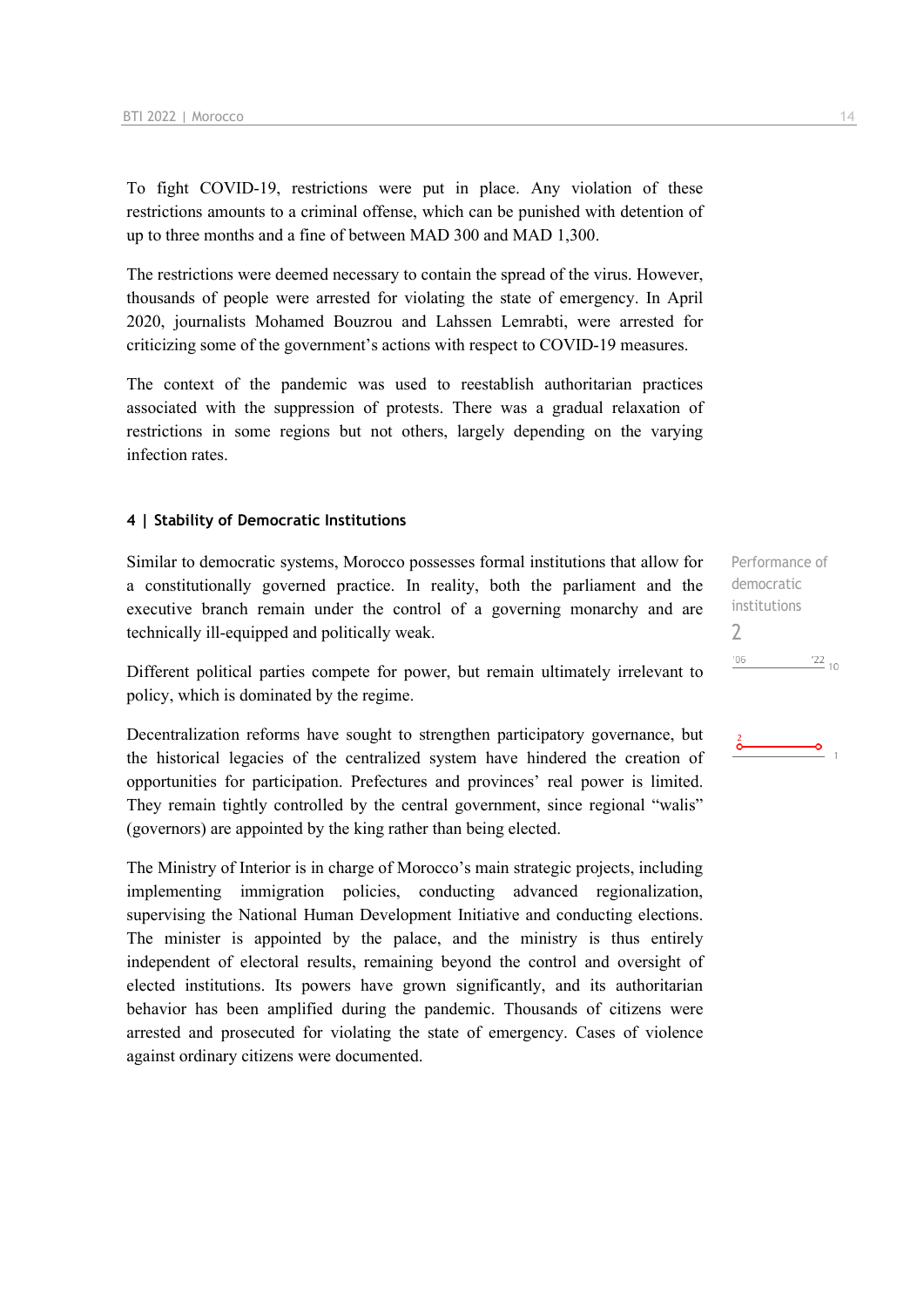Given Morocco's political constraints, parties have understood that they need to appease the monarchy to remain in government. They usually do not challenge the leadership of the king. In December 2020, for example, the PJD signed the normalization agreement with Israel after having previously railed against it.

Parties that form the government usually give up some of their executive powers. They endorse most of the king's moves when he nominates ambassadors or calls for judicial investigations. In July 2020, the king nominated a slate of ambassadors, although this is technically the prerogative of the head of government. He also called for a judicial investigation against Mustapha El-Bakouri, who he had appointed as CEO for of the Moroccan Agency for Sustainable Energy (MASEN) in December 2009, for mismanagement.

When the state of emergency was declared in March 2020, and subsequently extended, the government did not consult the parliament, which holds jurisdiction in this area.

#### **5 | Political and Social Integration**

Morocco is a liberalized authoritarian monarchy in which the regime uses democratic institutions to sustain an authoritarian regime and undemocratic practices.

There is a multiparty system that encourages the formal participation of different political actors. There are more than 36 political parties in Morocco. In reality, some of these parties, called "the parties of the administration," are created by figures close to the palace to contain other parties. The Party of Authenticity and Modernity (PAM), for example, was rapidly established in 2008 to curb the popularity of the Justice and Development Party (PJD). The system can also lean on these parties politically or even institutionally. This is part of the regime's old tradition of divide and rule, a strategy of "segmentary politics" that prevents the emergence of strong parties. They also serve to keep the monarch at the center of the political system, acting as an arbiter between different political and social factions. The fragmentation of political parties serves to eliminate any political contenders that might challenge the king's status as the sole representative of the nation.

Parties in Morocco have learned the rules of the political game. They have understood that for them to acquire and retain power, they should not advance any reforms that would jeopardize the interests of the monarchy. This explicitly includes the PJD.

With very few exceptions, parties are devoid of any coherent ideological reference, and do not offer solid political programs. It has become difficult to distinguish between loyalist and opposition parties.

Commitment to democratic institutions 2  $\frac{22}{10}$  $^{\prime}06$ 



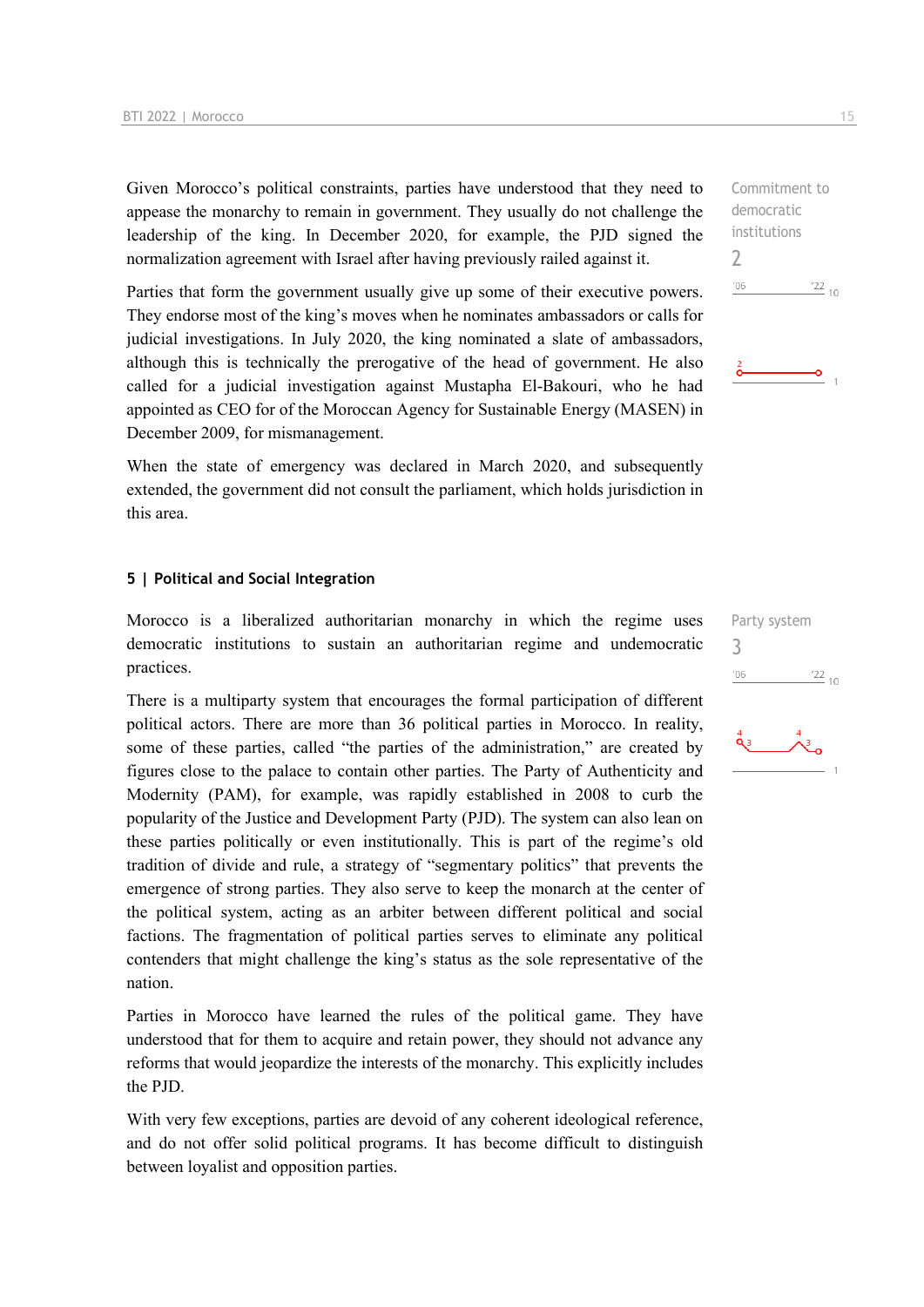Different political parties and coalitions run for the elections, but real competition is usually limited to only a few parties, including the PJD and PAM, the Party of Independence (PI), the Socialist Union of Popular Forces (USFP), the National Rally of Independents (RNI), the Popular Movement (MP), the Party of Progress and Socialism (PPS), and the Constitutional Union (UC).

The existence of a controlled multiparty system (36 political parties) has generated disorientation and disaffection within the electorate. Parties struggle to connect with and mobilize voters, or even to gain their trust. Abstention rates remains high, and rose in 2016 particularly among the youth, reflecting a deep distrust of political parties and processes. The acts of voting and running for office are not perceived as credible means of making one's voice heard. Citizens circumvent traditional processes of representation and instead look for alternative informal mechanisms to express their demands. They often resort to boycotts and protests to put pressure on the government. They also use social media to express their grievances and criticism.

The lack of trust in formal structures of representation and the state's disengagement from public services explains why citizens resort to civil society. However, most such organizations do not operate independently, but instead do so within a system based on patronage.

Business groups are quite active when laws with financial ramifications are being drafted. Though otherwise poorly organized, major Moroccan companies and business leaders lobby within the state apparatus and institutions to defend their interests. Many members of parliament are actually business owners; for example, in 2016, one-third of PAM deputies were businesspeople.

Trade unions are represented in the upper chamber of the parliament. There is a total of 28 such groups, but four of them are most representative, including the Moroccan Workers Union (UMT), the Democratic Confederation of Labor (CDT), the General Union of Moroccan Workers (UGTM) and the National Labor Union of Morocco (UNTM). Their mediation role is limited to defending workers' rights and conditions. Quarrels and lack of cohesion limit the unions' ability to negotiate. In 2020, they were not invited to take part in the COVID-19 economic oversight committee.

In June 2020, unions refused to take part in negotiations with the government and the General Confederation of Moroccan Enterprises (CGEM) to discuss massive layoffs in the private sector. They called for the creation of a dedicated platform to discuss the post-pandemic social impact.

Unions' mobilization power seems to have decreased. According to Morocco's Higher Planning Commission, 96.6% of the working population lacks affiliation with a trade union or professional organization, both in rural and urban areas. A lack of internal democracy and their affiliation with political parties seem to have weakened their appeal.

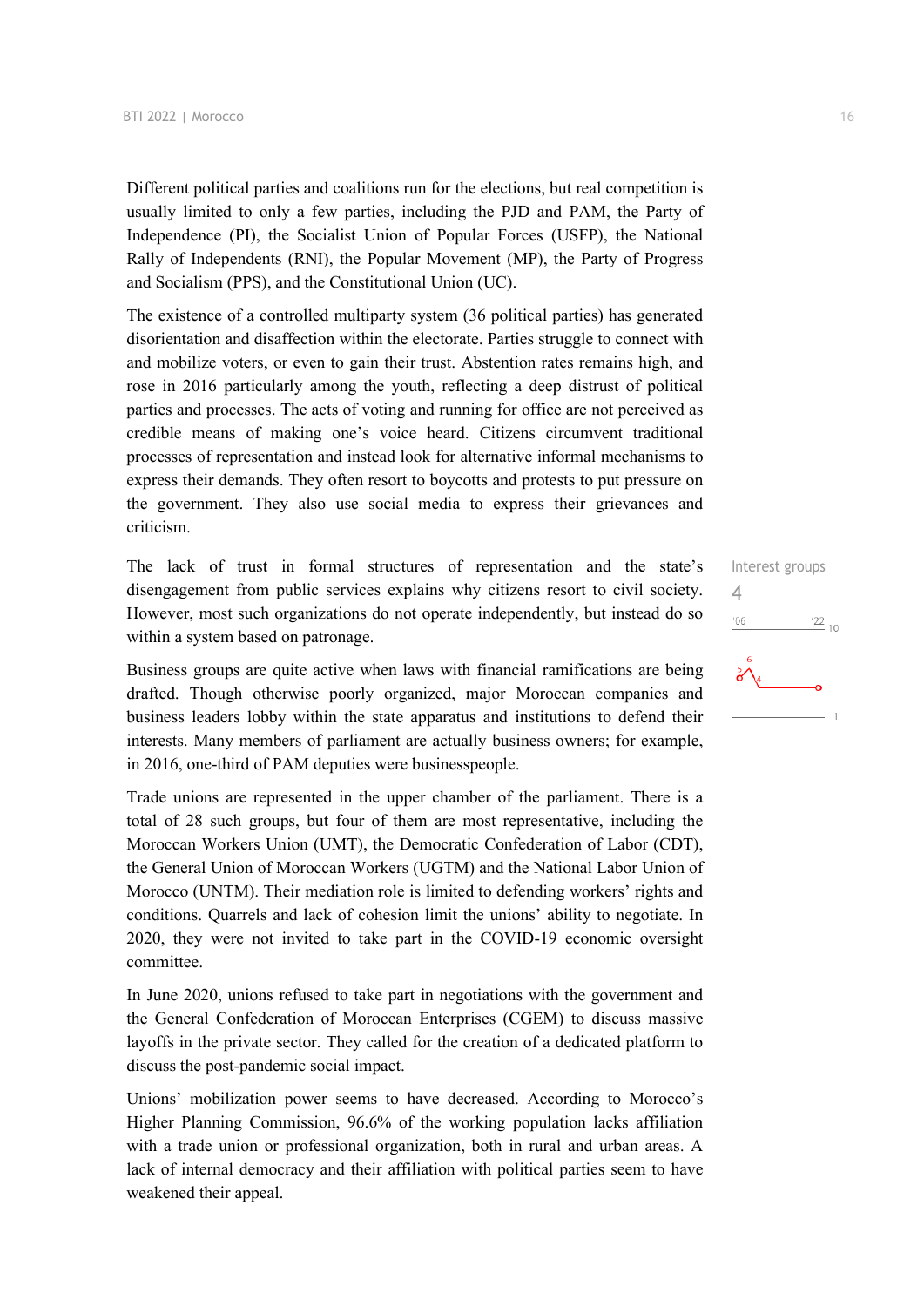A report by the Arab Barometer in 2019 indicated that Moroccans' trust in their political system had declined in recent years. Just 30% of citizens trusted the government. Only 20% trusted the parliament. However, trust in the judiciary had increased, and the majority trusted the army, while two-thirds of people trusted the police. Moreover, trust in the government seems to have increased during the pandemic, as a survey by Konrad Adenauer Foundation of January 2021 indicates: 60% of polled Moroccans expressed their satisfaction with the way the government handled the COVID-19 crisis. On the other hand, citizens remain highly frustrated with the government's failure to address economic and social issues. Only 39% of citizens rated the country's economic performance as being good or very good, and 83% believed the economic situation had deteriorated over the previous year.

While in 2019, 51% of respondents favored democracy and a system of parliamentary governance (Arab Barometer, 2019), 79% of Moroccans in 2021 considered choosing their leaders in free elections to be essential (Arab Barometer, 2021).

A 2019 study carried out by the Moroccan Institute for Policy Analysis (MIPA) indicated that in terms of social trust, 45% of respondents (out of 1,000 people) did not trust one another, and 42.9% lacked trust in other Moroccans. In addition, only 25% expressed confidence in persons of other religions or nationalities, and only 19.4% said they trusted people they were meeting for the first time. Families remained the most trustworthy social institution, with 95.2% of Moroccans expressing their confidence in relatives.

With rising socioeconomic injustices, protests have become more common and an expression of political activism. People are increasingly likely to take their issues to the streets, and youth especially have showed an inclination to protest and participate in informal politics. A total of 25% of respondents over 30 said they were interested in politics, while 23% said they had demonstrated in the last three years (Arab Barometer 2019).

In April 2019, following a court verdict upholding long prison sentences against Hirak activists, hundreds of people took to the street to protest and demand the release of all political prisoners. Throughout 2019, teachers protested in Rabat against their working conditions, with demonstrations disrupted only by the state of emergency declared in 2020.

Approval of democracy n/a  $-06$  $\frac{22}{10}$ 

 $\overline{m/s}$ 

Social capital 4 $\frac{122}{10}$  $06'$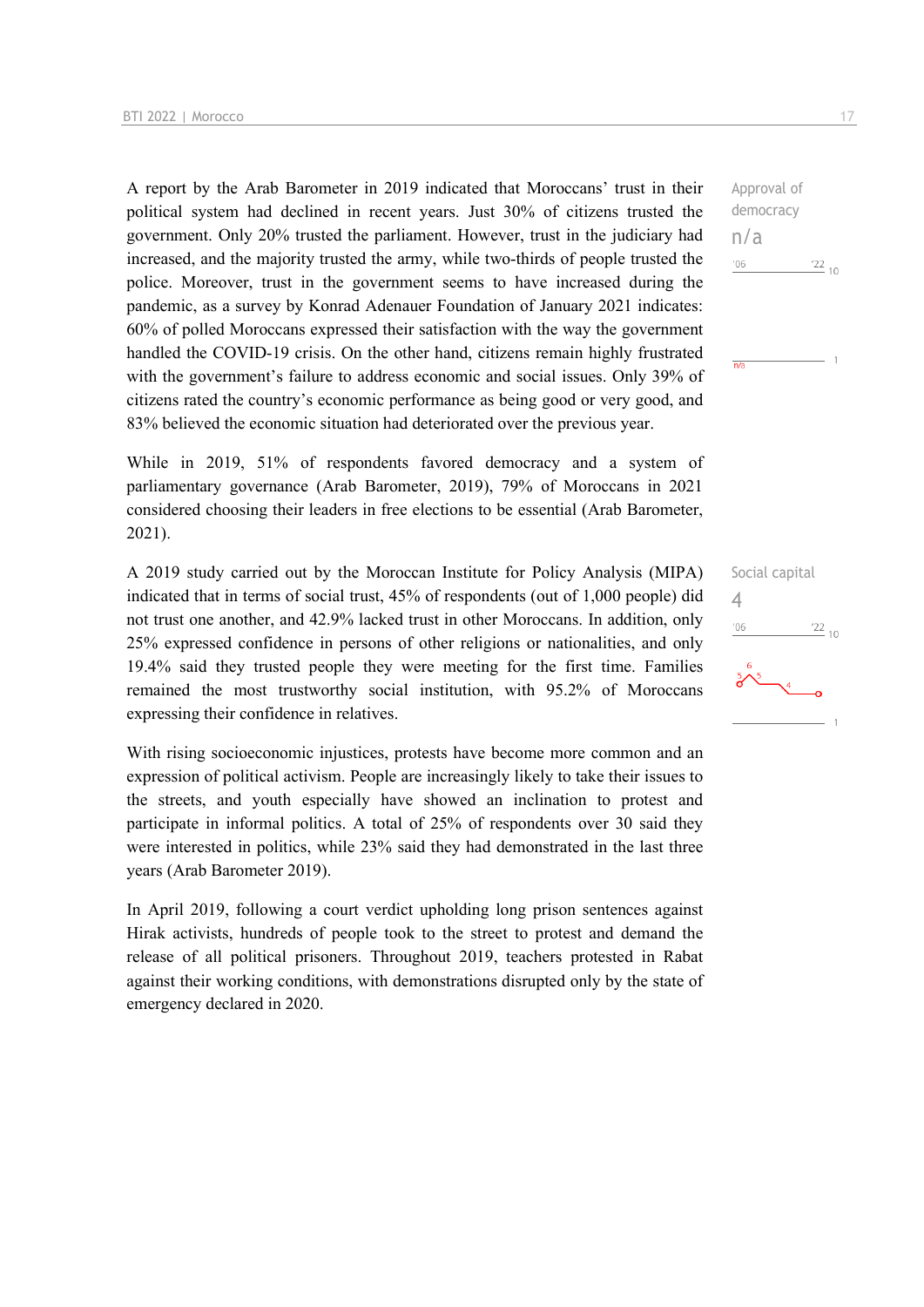## II. Economic Transformation

#### **6 | Level of Socioeconomic Development**

Macroeconomic indicators have improved in Morocco in recent decades. Between 1999 and 2019, per capita income increased from \$1,963 to \$3,361 (constant dollars over time) and the overall unemployment rate decreased from 13.9% to 9%. Between 2001 and 2014, there was also a drop in poverty, with consumption per capita increasing at an annual rate of 3.3%.

Yet this improvement in macroeconomic indicators has not helped in tackling social inequalities. According to Oxfam (2019), 1.6 million Moroccans live in poverty (out of 37 million inhabitants), and an additional one in eight are economically vulnerable.

In 2018, Morocco's Gini coefficient was the highest in North Africa, at 0.403. The OECD rates Morocco as North Africa's most unequal country in terms of income, with the highest social gap. A total of 18% of the population suffers from a multidimensional poverty that affects their health, access to education and standard of living (UNDP, 2019).

Job insecurity and a lack of opportunities affect workers within the informal sector, but also skilled workers and young graduates.

Although the country's score on the Human Development Index (HDI) rose from 0.608 in 2009 to 0.686 in 2019, Morocco was ranked 121st out of 189 countries and territories, thus positioning the country in the medium development category. Morocco's score on the Gender Inequality Index was 0.454, ranking it 111th out of 162 countries. Only 18.4% of parliamentary seats are held by women, and only 21% of women are active in the labor force, compared to 70% of Moroccan men.

The social economic impact of COVID-19 is believed to be enormous, particularly within vulnerable and underprivileged communities. Morocco's Higher Planning Commission expected the poverty rate to increase from 17.1% (2019) to 19.87% (2020). The pandemic has been felt most keenly within the informal sector and among low-skilled workers, as well as among migrants and refugees. Informal workers are more vulnerable to impoverishment and health issues, as they lack support mechanisms and access to social safety nets when losing their livelihoods. The pandemic will also deepen gender inequalities, as women will have less access to job opportunities and health care services.

In short, COVID-19 will deepen the gap between social classes in Morocco, especially as it has worsened disparities in access to education, making it difficult for the underprivileged to improve their living conditions.

#### Question Score

| Socioeconomic |               |
|---------------|---------------|
| barriers      |               |
| 4             |               |
| '06           | $^{22}_{-10}$ |
|               |               |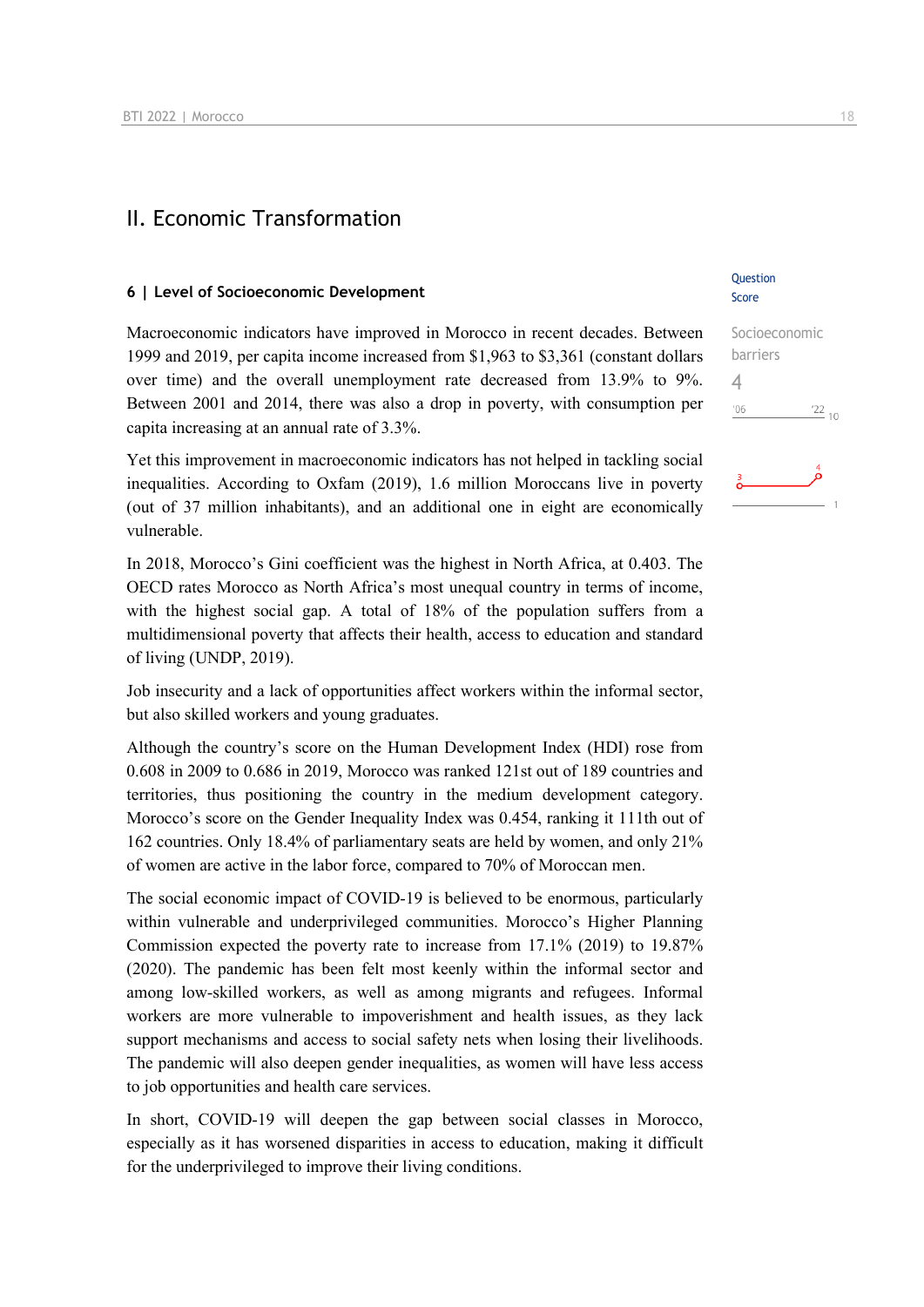| <b>Economic indicators</b> |          | 2017           | 2018      | 2019           | 2020      |
|----------------------------|----------|----------------|-----------|----------------|-----------|
| GDP                        | S M      | 109682.7       | 118096.2  | 119700.3       | 112870.6  |
| GDP growth                 | $\%$     | 4.2            | 3.1       | 2.5            | $-7.1$    |
| Inflation (CPI)            | $\%$     | 0.8            | 1.8       | 0.3            | 0.7       |
| Unemployment               | $\%$     | 9.2            | 9.1       | 9.0            | 10.2      |
| Foreign direct investment  | % of GDP | 2.4            | 3.0       | 1.4            |           |
| Export growth              | $\%$     | 11.1           | 6.0       | 5.5            | $-14.8$   |
| Import growth              | $\%$     | 7.9            | 7.4       | 3.3            | $-11.5$   |
| Current account balance    | \$M      | $-3677.3$      | $-6205.2$ | $-4406.8$      | $-1633.3$ |
| Public debt                | % of GDP | 65.1           | 65.2      | 65.1           | 75.4      |
| <b>External debt</b>       | \$ M     | 51023.1        | 50430.7   | 55058.2        | 65683.0   |
| Total debt service         | S M      | 3985.0         | 3970.9    | 4145.2         | 5168.8    |
| Net lending/borrowing      | % of GDP | $-3.4$         | $-3.7$    | $-3.9$         |           |
| Tax revenue                | % of GDP | 21.8           | 21.9      | 21.4           |           |
| Government consumption     | % of GDP | 19.0           | 19.0      | 19.4           | 21.7      |
| Public education spending  | % of GDP | $\blacksquare$ |           | $\overline{a}$ |           |
| Public health spending     | % of GDP | 2.3            | 2.1       |                |           |
| R&D expenditure            | % of GDP |                |           |                |           |
| Military expenditure       | % of GDP | 3.2            | 3.1       | 3.1            | 4.3       |

Sources (as of December 2021): The World Bank, World Development Indicators | International Monetary Fund (IMF), World Economic Outlook | Stockholm International Peace Research Institute (SIPRI), Military Expenditure Database.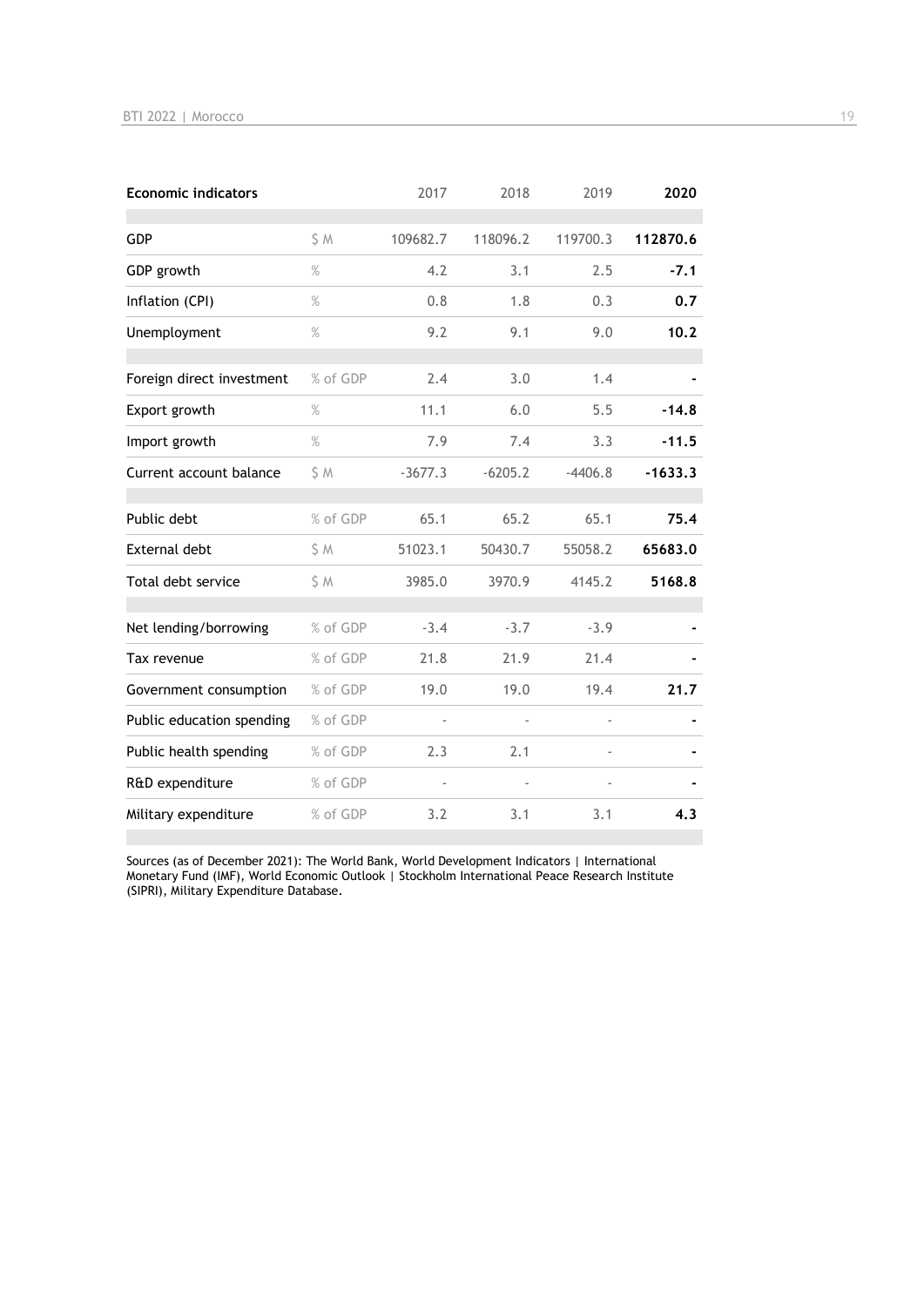#### **7 | Organization of the Market and Competition**

Over the last decade, Morocco has put a business-friendly regulatory environment into place and developed transport links. It has sought to build a finance hub and has increased investment in the financial, telecommunications, banking and insurance sectors. Morocco has also succeeded in attracting large-scale foreign direct investment, particularly in the area of chemical production, oil, manufacturing and refining.

In 2020, Morocco undertook a review of its model bilateral investment treaty (BIT), emphasizing the importance of protecting its national economy. The new model is meant to assess whether an investment is beneficial to the host country in terms of sustainable development, production capacity, economic growth, quality of jobs created, duration of the investment, technology transfer and poverty reduction. The new model also preserves the state's right to intervene and regulate to protect public order, health and environment. To pursue its socioeconomic agenda, the state can grant preferential treatment either to local or foreign investors.

Although Morocco has improved its ranking in the World Bank's Doing Business Index 2020, moving up seven places to 53rd out of 190 nations (procedures: 4; days: 9; cost: 3.6% of per capita GNI), companies still perceive the business climate as risky. The country's score on the "fear of failure" indicator in the Global Entrepreneurship Monitor stood at an average of more than 47% over the 2015 – 2019 period. As the Higher Planning Commission noted, individuals and companies are discouraged from investing due to a lack of competitiveness, the complexity of administrative procedures, corruption and nepotism. Indeed, the great barriers to doing business in Morocco remain corruption and lack of transparency within the government. Bureaucracy and delays in receiving government payments also make it difficult to do business in the country

While large investors are often provided with incentives, existing small and medium firms continue to face difficulties in increasing their market shares. Larger firms, which are usually connected to the coterie of the palace (especially in the real estate and construction sectors), generate high returns, while smaller ones often struggle to remain in business.

In June 2014, Morocco adopted Law No. 104-12 on the freedom of prices and competition. However, it was not until November 17, 2018, after the king had appointed Driss Guerraoui as president of the Competition Council, that the new competition regime became fully operational.

The new law increases the council's investigative and sanction powers. It also provides the council with the tools necessary to carry out its duties.

| Competition policy<br>5 |                 |
|-------------------------|-----------------|
| '06                     | $\frac{22}{10}$ |
|                         | Ō               |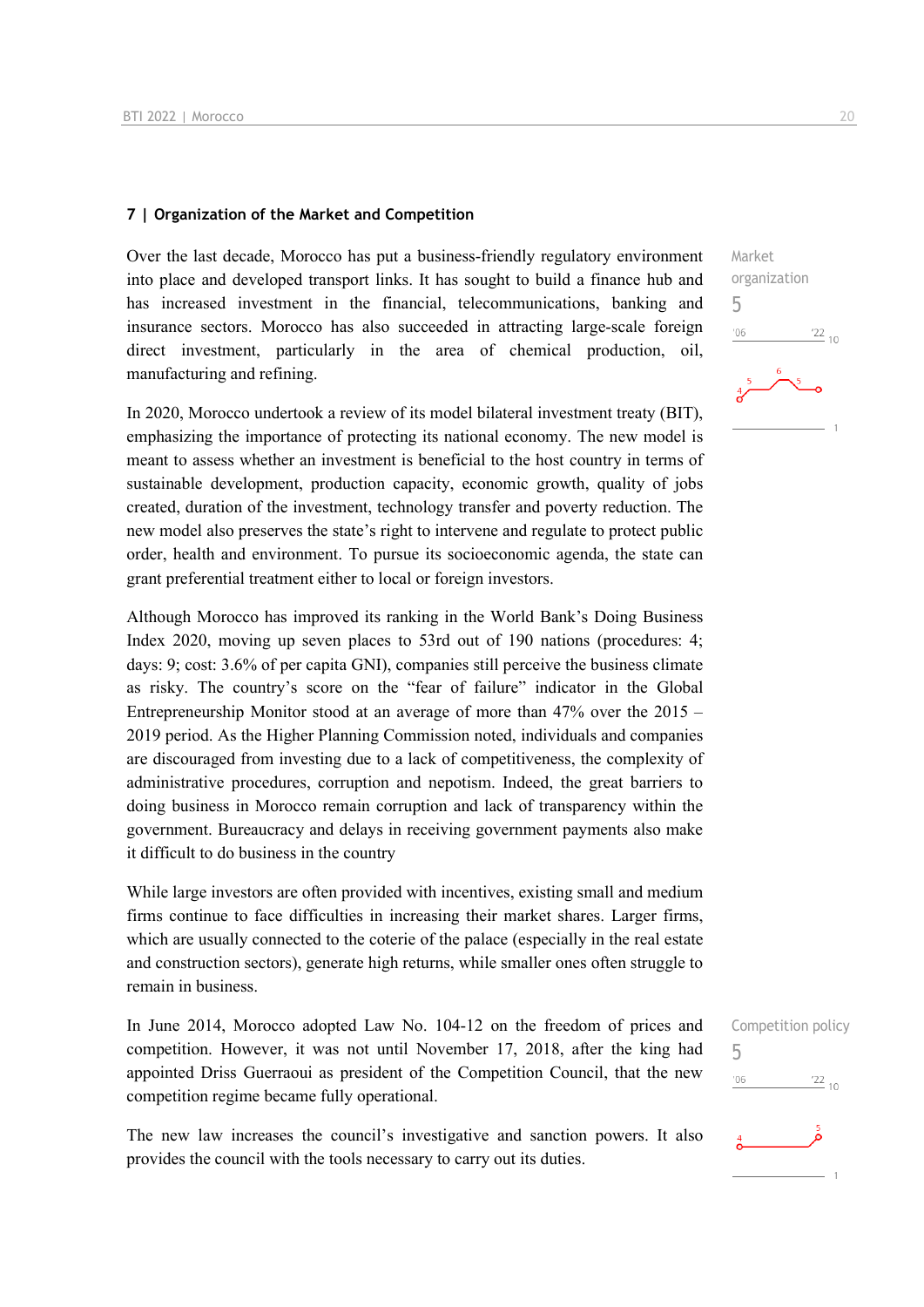The prices of goods, products and services are generally determined through market competition, with exceptions when prices are set by regulation after consulting with the Competition Council.

The law prohibits anti-competitive practices including collusion, price-fixing, abuse of dominant position and dumping. Mergers must now be reviewed by the Competition Council and authorized before their implementation. However, Morocco's competition laws have yet to be implemented effectively.

In February 2020, at the initiative of Al-Mada, a royal family holding, Moroccan telecommunications company Inwi withdrew its lawsuit against Maroc Telecom, the market leader in the telecommunications sector. Inwi had sued Maroc Telecom for unfair competition practices, including abusing its dominant position and hindering access to its network. In July 2020, the Competition Council accused a number of oil companies of price-fixing and ordered each of them to pay a fine corresponding to 9% of their turnover. The royal cabinet then pointed to dysfunctions within the council's deliberation and called for the establishment of an ad hoc committee to decide on the matter.

Morocco has free trade agreements (FTAs) with a number of countries, including Turkey (since 2004), the United States (since 2006) and various Arab countries.

January 1, 2021, marked the launch of the African Continental Free Trade Area (AfCFTA), a free trade agreement that includes 54 African countries. It aims to accelerate economic integration and expand intra-continental trade. Before COVID-19, the hope was to increase trade flows by 52% by 2022, and to generate overall gains of \$16.1 billion per year. For Morocco, this should further enhance economic activities on the continent that have already sharply increased in recent years. Indeed, more than 60% of Moroccan investment abroad was directed toward the African continent, according to the 2020 International Development Barometer. The deal is intended to strengthen the position of Morocco, and Africa in general, in future world trade negotiations.

FTA negotiations with the EU started in 2013, but trade relations as yet remain based on the existing association agreement (2000). Tensions over a bilateral free trade agreement on agricultural and fishery products and the disputed inclusion of the Western Sahara were largely settled in February 2019 through amendments to the EU-Morocco association and fisheries agreements, with the inclusion of Western Sahara; EU fishing vessels are now allowed to operate in Western Sahara territorial waters. The EU and Morocco have also committed to relaunching negotiations on a so-called deep and comprehensive free trade agreement (DCFTA).

Trade tensions rose with Turkey in 2019 when Morocco threatened to walk out of the free trade agreement with Ankara. In 2020, Morocco decided to add tariffs on Turkish goods to protect Morocco's textile industry, criticizing Turkey for its lack of investment in the kingdom as compared to other trade partners such as the European Union or the United States.

Liberalization of foreign trade 8 $\frac{22}{10}$  $06'$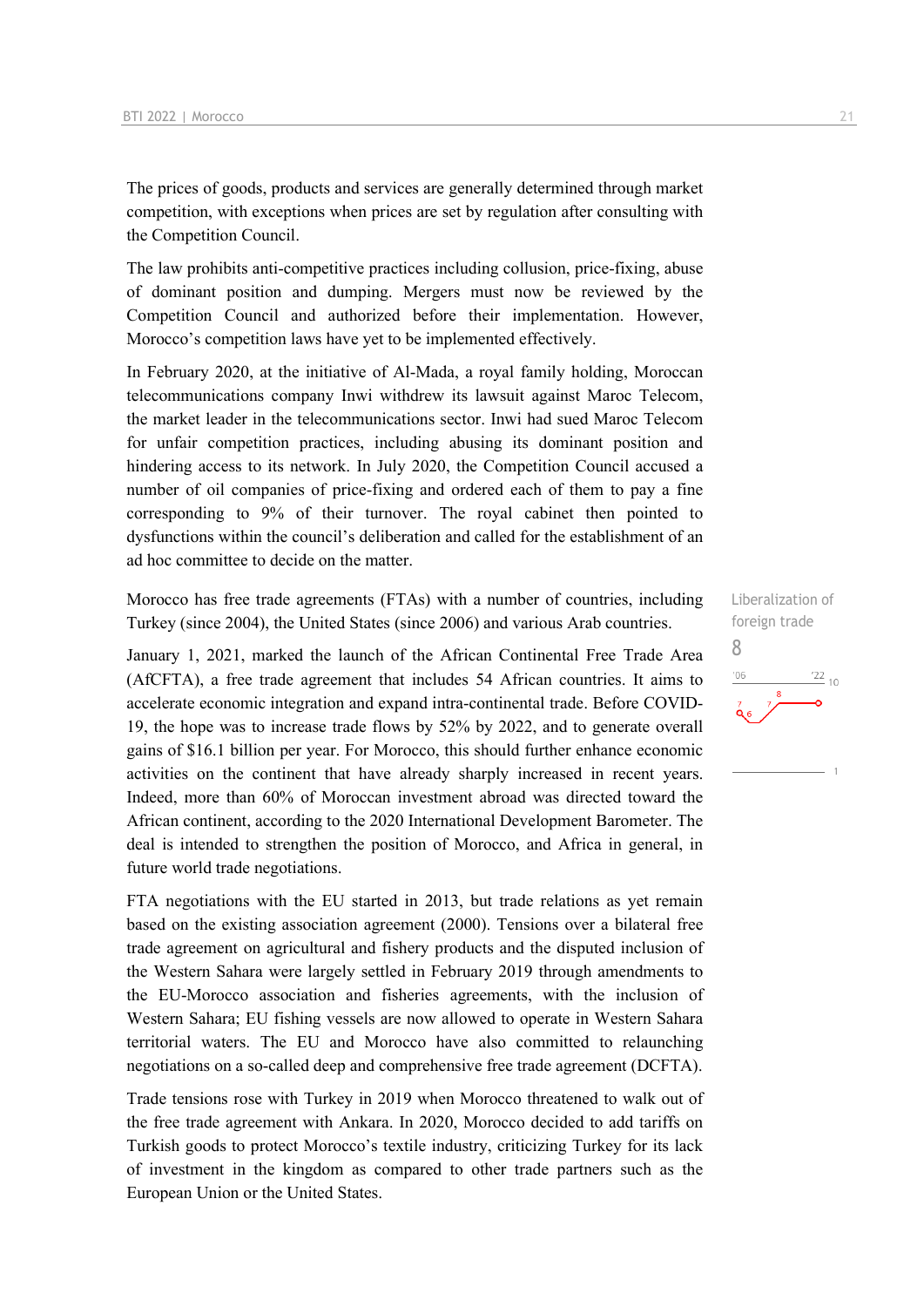Despite there are 24 banks operating in Morocco, there is a relatively high level of concentration within the sector, with the three largest domestic banks – Attijariwafa Bank, Groupe Banque Centrale Populaire and BMCE Bank of Africa – owning a combined asset share of 64.3% (2018).

The risk-based supervisory approach within the banking system meets good standards (IMF, 2016). Banks in Morocco generally have stable funding, and are adequately capitalized, profitable and resilient to severe shocks (World Bank, 2018).

The pandemic is expected to test this resilience. There has been a significant increase in the non-performing loan ratio (7.8%, April 2020). SMEs, which are the recipients of 37% of the loans granted to businesses, were hit hardest by the COVID-19 crisis, indicating they might have difficulties in repaying their loans. If this becomes true, it will lead to a decrease in Moroccan banks' profitability and a decline in the quality of their assets. As a consequence, the supply of credit to the economy is expected to shrink, which will in turn slow down economic recovery.

Bank al-Maghrib (BAM), Morocco's central bank, is the main regulatory, policymaker and supervisor of commercial banks. Under new legislation passed in July 2019, the BAM can no longer accept instructions from the government or any other third party, thus strengthening its role and independence. In 2019, it upgraded its policy framework to meet the Basel III standards.

#### **8 | Monetary and fiscal stability**

Morocco has long combined a fixed exchange rate with capital controls. This approach has contributed to the maintenance of macroeconomic stability.

The inflation rate has remained below 2% since 2008 and reached 0.2% in 2019 (World Bank, 2019). The rate further decreased by 0.2% year-over-year in May 2020 (World Bank, 2020). This was mainly due to a decrease in consumption prices for transport, communication, and recreational and cultural activities, while consumption prices for food increased.

The Moroccan dirham used to be pegged to the euro and the U.S. dollar with respective weights of 80% and 20% and could be traded only within a range of 0.03% above and below the established exchange rate. However, the central rate launched a monetary reform to liberalize its currency in 2006. It introduced a floating exchange rate and widened the rate from 0.03% to 2.5% in 2018. Since January 2018, the exchange rate has been pegged to the euro and the dollar with respective shares of 60% and 40%. This move came after the emergence of positive macroeconomic conditions and the accumulation of sufficient foreign exchange reserves. The reform was intended to expand the currency's flexibility to cushion

 $10$ 

Banking system

Monetary stability

 $\frac{22}{10}$ 

8

 $'06$ 

9

 $06'$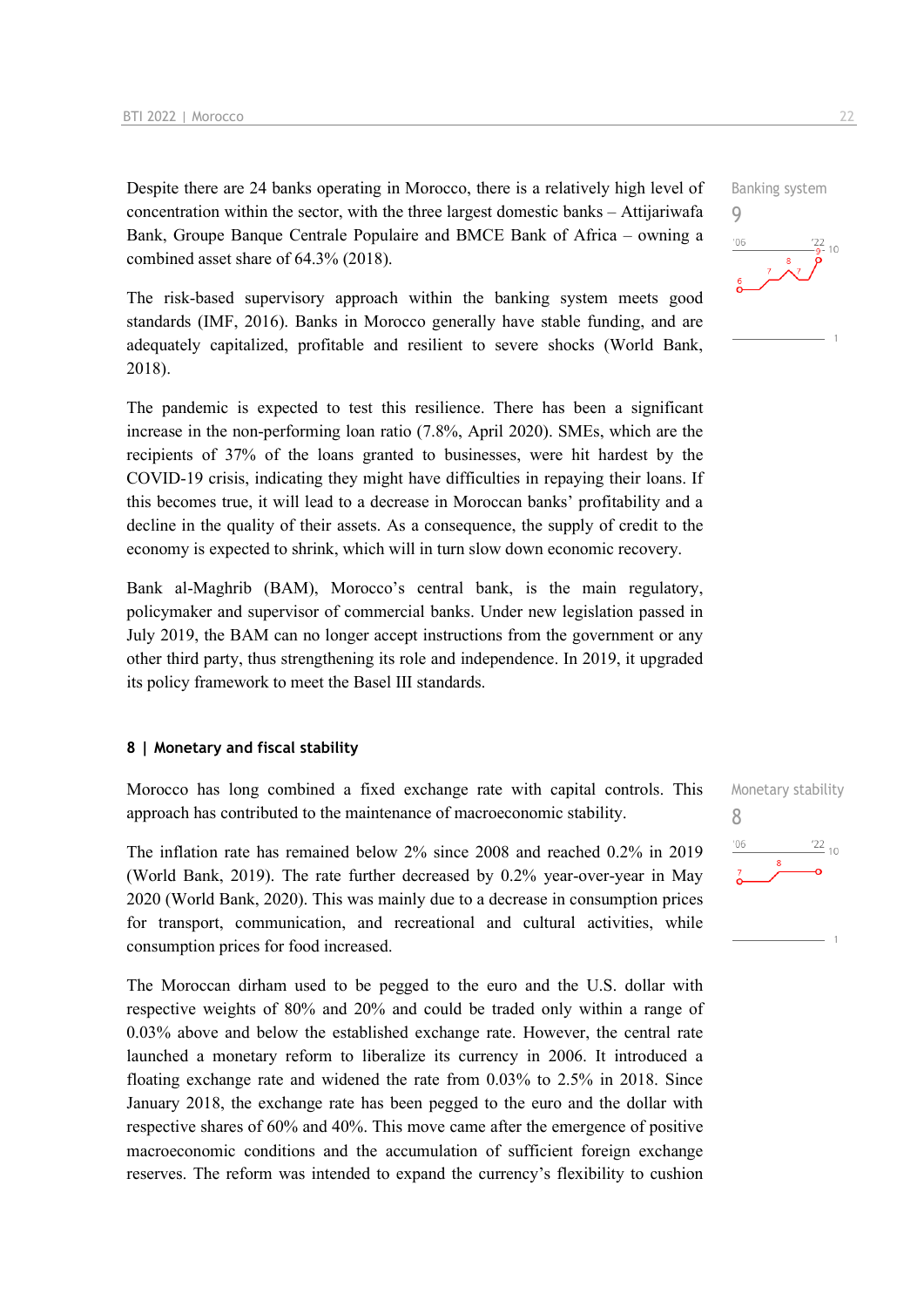external market shocks. In March 2020, the central bank decided to widen the fluctuation band further to 5% in order to improve the economy's shock-absorption capacity in response to COVID-19.

The real effective exchange rate (99.9% in 2019) appreciated by about 0.86% in the first quarter of 2020 (World Bank, 2020).

Due to lower revenues and increased expenditure in response to COVID-19, the country's fiscal deficit and current account deficit are both projected to deteriorate but remain manageable in 2020 and 2021. The overall fiscal deficit is projected to widen to 7.5% of GDP in 2020 but decline to an average of 4.1% of GDP over the 2021 – 2024 period (World Bank, 2020). Tax reforms have not been able to broaden the tax base, mainly due to the prevalence of tax exemptions, tax evasion and fiscal fraud.

Overall public debt is projected to rise to 75.2% of GDP in 2020 (from 65% in 2019), while central government debt is expected to reach 77.8% of GDP in 2022.

While the current account deficit narrowed in 2019 to 4.1% of GDP, primarily driven by an increase in automotive and aeronautics exports, the World Bank expects the current account deficit to widen in 2020 to 8.4% of GDP. Despite lower import volumes, Morocco has witnessed sharp declines in exports, tourism revenues, capital flows and remittances during the pandemic. The current account deficit is projected to shrink in 2021 to 6.4% of GDP.

External debts, which in 2019 were twice as high as in 2010 (\$54.9 billion compared to \$27.3 billion) are also projected to rise further.

Morocco has had to take out loans from international lenders to deal with the socioeconomic repercussions of the pandemic. For example, it borrowed  $\epsilon$ 200 million from the European Investment Bank to reinforce its health infrastructure. The World Bank approved a \$48 million loan to support health care services. The European Bank for Reconstruction and Development granted Morocco a \$100 million loan to support small and medium-sized businesses.

#### **9 | Private Property**

In the Heritage Foundation's 2020 property rights index, Morocco received a score of 66, indicating a clear upward trend since 2007 (when it received a score of 30). However, this is still well below its best-ever score of 70, reached in the mid-1990s. This recent improvement reflects the ability to accumulate private property, as laws are enforced by the state. However, corruption and the lack of judicial independence sometimes still impede the enforcement of these laws.

Property rights 8 $\frac{22}{10}$  $^{\prime}06$ 

Tribal practices have often excluded women from the income and profit gained

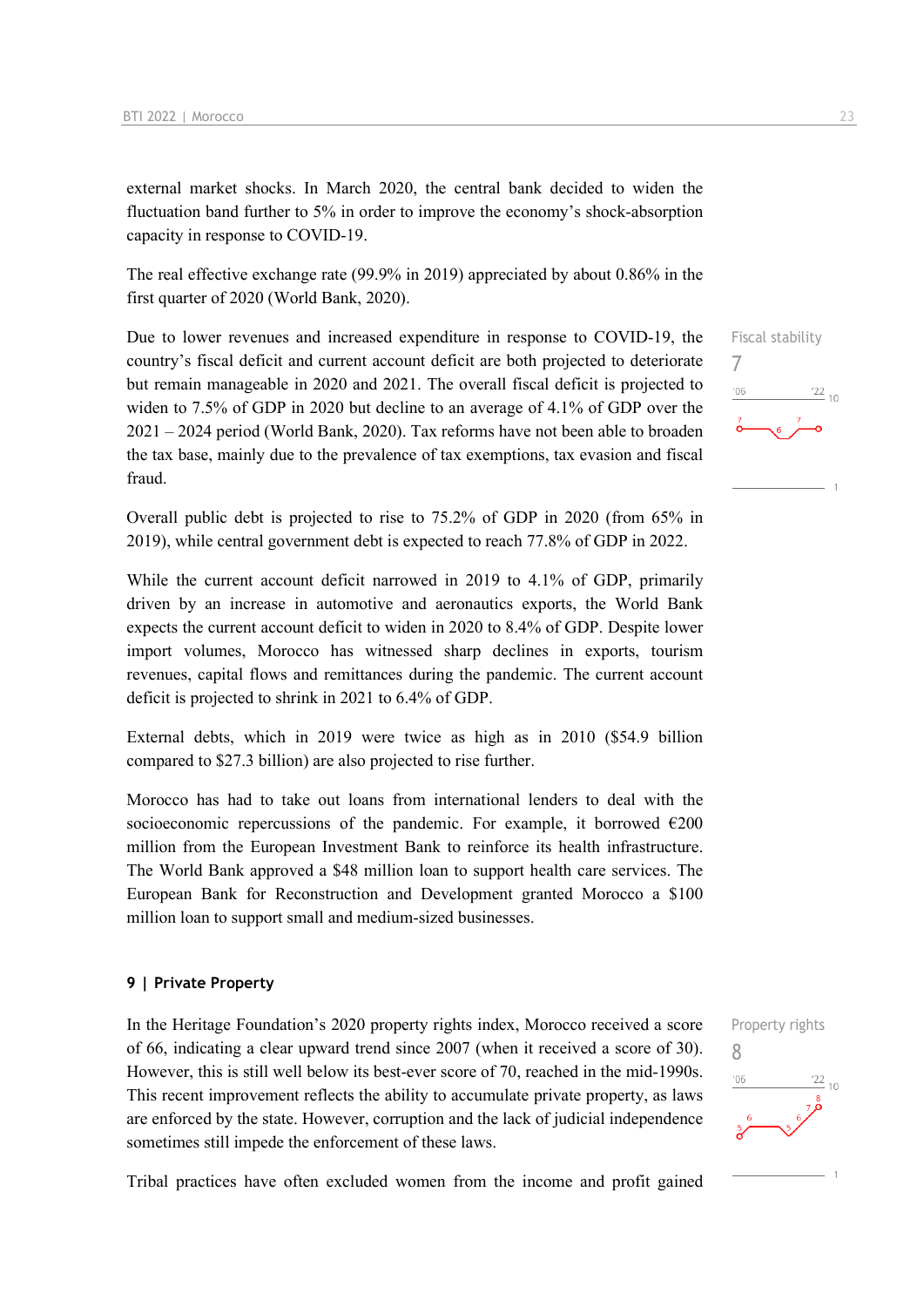from collective lands ("Sulaliyyate"). These lands are owned by groups of inhabitants belonging to the same tribe or ethnic group under the supervision of the Ministry of Interior. Since 2007, women have mobilized under the "Sulaliyyate" movement demanding equal rights and shares when their collective land is privatized or divided. In July 2019, laws were passed to ensure that women receive financial compensation; however, they fail to guarantee compensation on equal footing.

Furthermore, the reform does not protect against land dispossession. The state retains the right to seize, sell and lease land to public and private companies. The beneficiaries are then evicted in exchange for compensation. Many of those affected have complained that they have not received adequate compensation, and their peaceful marches have sometimes been violently repressed by the police. This is a particular problem in the Western Sahara, where Moroccan companies exploit natural resources – including oil, phosphates, fish and, increasingly, construction sand – to the detriment of the indigenous Sahrawis.

The liberalization of the Moroccan economy and the need for foreign investments to boost the economy have led to a simplification of procedures and better legal protection for private enterprises.

Their number has increased over the years, especially in the real estate, services and construction sectors. Between 2008 and 2017, the annual number of new registered commercial entities rose from 48,000 to 77,600, including both firms (legal persons) and individuals (natural persons).

However, the private sector remains weak. It fails to create significant jobs and does not contribute meaningfully to the country's development objectives. Private sector investments amount to only 16% of GDP, and less competitive working conditions compared to the public sector discourage most Moroccans from seeking employment in the private sector. Depending on the sector, public sector wages can average two or three times higher than those in the private sector. This publicprivate pay gap is higher than in other countries in the MENA region. Moreover, the private sector does not always guarantee stability and access to social safety nets. For young people in particular, entrepreneurship is less a deliberate choice than an alternative to unemployment.

Commercial activities are mainly concentrated in urban hubs such as Tangier, Casablanca, Marrakech and Rabat. Outside of these major hubs, the entrepreneurial ecosystem remains embryonic.

Firms younger than five years represent less than 37% of all firms (World Bank, 2018). The prevailing lack of public and private support mechanisms to help businesses grow explains why 84.3% of firms in Morocco are considered small, with annual turnover of less than MAD 3 million (about \$330,000).

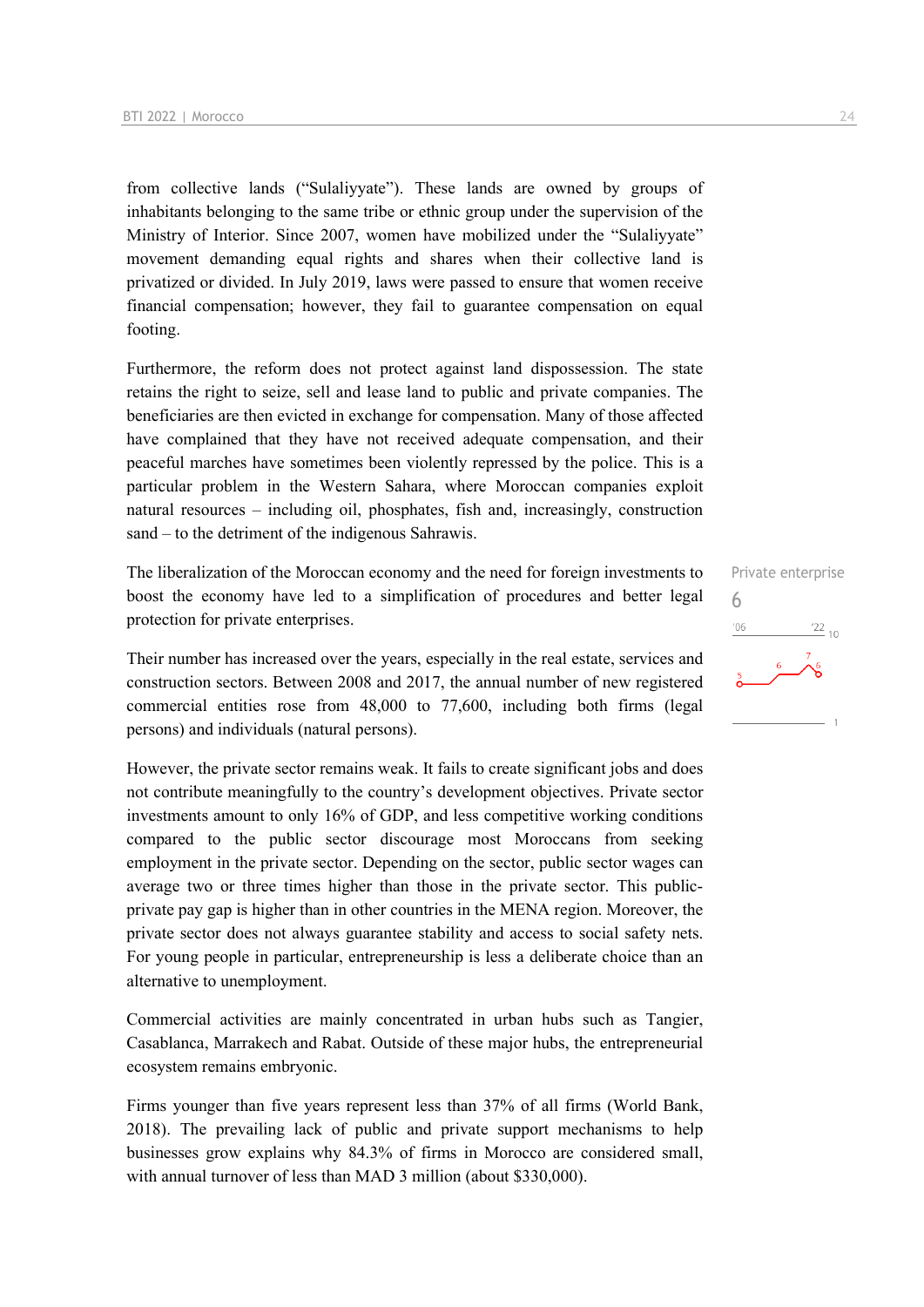Morocco has not managed to create a vibrant entrepreneurship ecosystem to boost private enterprises' expansion and exports, thus integrating them into international value chains.

Private enterprises have limited access to the financial sector, especially during their first stages of business development. Recently founded enterprises find it difficult to obtain loans with affordable terms. Most of them rely on microfinance, as venture capital and business angels are almost nonexistent. State-owned enterprises, on the other hand, continue to invest mainly in the public sector, which receives half of all investment in Morocco. Some of this investment is questionable in terms of valuefor-money. These projects, for example the high-speed train line connecting Tangier with Casablanca, have a questionable ability to optimize productivity and stimulate job creation.

#### **10 | Welfare Regime**

The current social security system is based on a contributory scheme that covers all employees in the public sector and some employees in the private sector. The system provides unemployment and disability insurance, old-age pensions, survivors' benefits, and family and maternity payments. In addition to the National Social Security Fund (CNSS) for the private sector and the National Fund of Social Welfare Organizations (CNOPS) for the public sector, there are other programs for vulnerable populations, such as the Medical Assistance Plan (RAMED), the Tayssir program and the family mutual aid fund. Tayssir offers cash payments to parents of primary-school-age children on the condition that they send their children to school. The family mutual aid fund offers financial help to divorced women with children.

RAMED offers basic medical coverage to the most deprived populations. To benefit from the scheme, people must have an annual income equal to or less than MAD 5,650 (approximately \$617). However, they are still responsible for some copayments.

Private sector employees can benefit from an indemnity if they lose their jobs. The indemnity represents 70% of the average salary over the last 36 months and will be calculated according to the amount of the minimum wage, which is around  $\epsilon$ 200.

The CNSS has long been criticized for corruption, inefficiency and a lack of proper accounting. The agency was accused of squandering public funds when MAD 115 billion were embezzled over 30 years, from 1971 to 2001, some of which were allocated to build a polyclinic.

In 2020, Morocco launched a universal health coverage plan with the intention of providing every citizen with health care and social security over the coming two years.

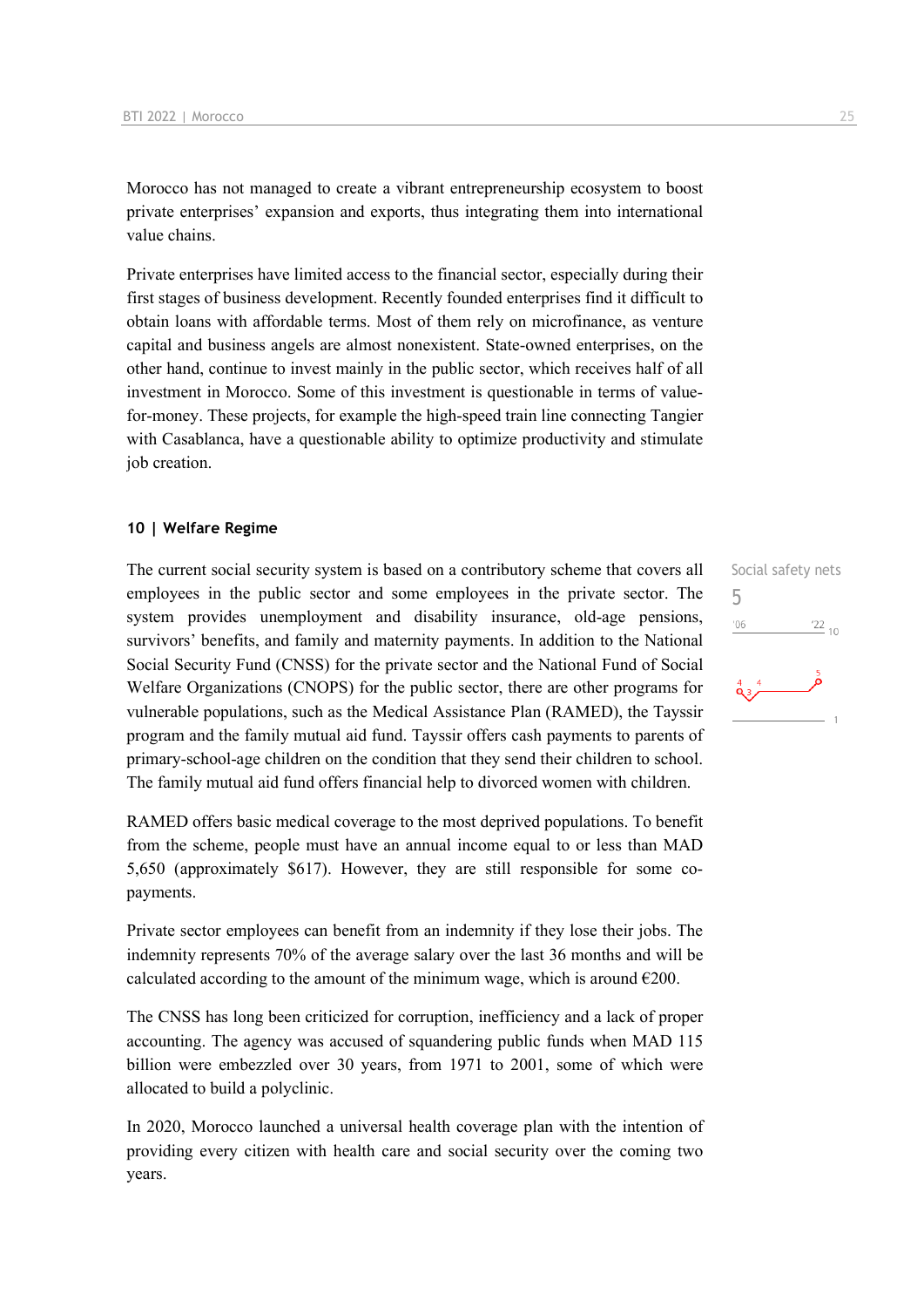The informal sector in Morocco accounts for 30% of GDP. This share has fallen from 40% in 1998 but remains high compared to OECD countries (average of 17.2%) and even countries of the MENA region (average of 25%). This affects the economy, as it undermines economic growth potential and the accumulation of human capital.

The COVID-19 pandemic forced many people into unemployment and is thus expected to expand the informal sector. The king announced the establishment of the special fund to help cushion the social and economic consequences of the pandemic. Nearly 780,000 employees benefited from a monthly allowance of MAD 2,000 (about \$220) between mid-March and the end of June 2020. To target workers in the informal sectors, who are not part of any social security fund, the government launched an online platform. However, 59% of households in the informal sector experienced delays in receiving transfers, and 18% were unable to claim the benefit at all. Financial help was also offered to employees of struggling companies who had temporarily been unable to work. A total of 2.3 million households benefited from cash transfers, 38% of which were in rural areas. These cash transfers were also extended to 2 million households in the informal sector.

The World Bank has approved a \$400 million program to support Morocco's social protection system. The program will help strengthen Morocco's social safety nets, as it offers social assistance to poor and vulnerable households. It will cover cash transfers to households as well as the Tayssir program.

Morocco has made significant advancements in the area of women's rights. The 2011 constitution of Morocco established equality between men and women as a legal right and created a foundation for increasing women's political and economic participation. However, the related legislation is often not implemented fully, especially when it contradicts or opposes social norms, and poor public services undermine legal equality. Women still face a variety of obstacles to their social, economic and political participation, and continue to be underrepresented in elected offices. Women have limited access to fundamental resources, including education, formal institutions and key economic assets. On average, they leave school at a younger age than do male students. The literacy rate among women is 64.6% as compared to 83.3% among men (World Bank, 2020). While the gross enrollment ratio is 114.8 in primary, 81.2 in secondary and 38.5 in tertiary education, the female-to-male enrollment ratio is 1.0 at the primary level, 0.9 at the secondary level and 1.0 at the tertiary level.

Women have less access than men to the job market and are more exposed to informal employment. The labor-force participation rate among women decreased from 26.5% in 2009 to 24.3% in 2019 (World Bank, 2020). This ratio tends to be higher in rural areas. The gender-based wage gap can sometimes be as high as 77%. As the economy does not provide enough decent jobs with sufficient income, in particular for young people, only one-quarter of young Moroccan women in rural

Equal opportunity 4 $'06$  $\frac{22}{10}$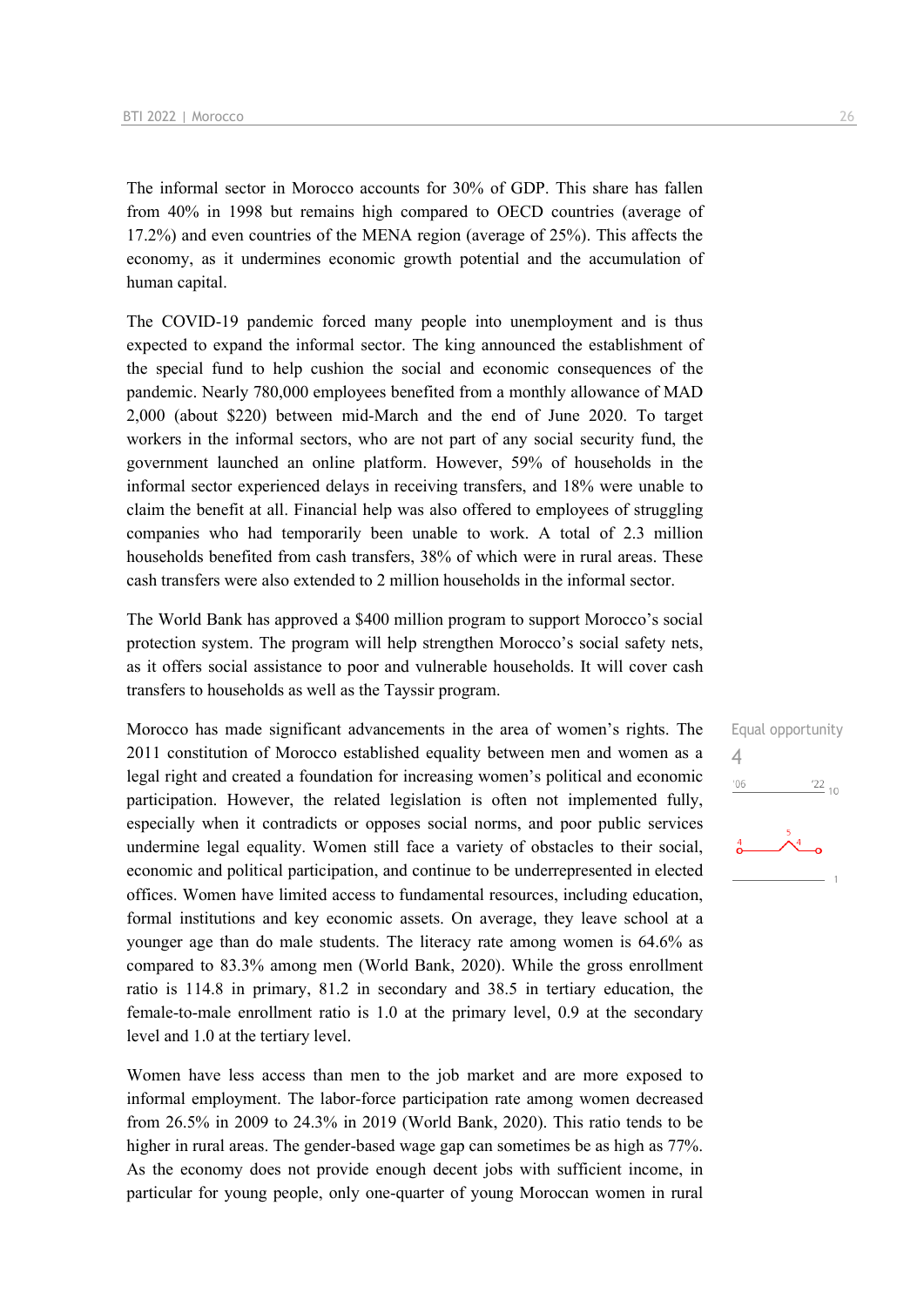areas are economically active (as compared to 56% of men), and just 12% in urban areas (32% among men). While men represent the majority of workers in almost every employment category, women are overrepresented in agriculture and industry, and underrepresented in services and construction (ILO, 2018).

During the pandemic, a respective 36%, 58%, 72% and 41% of female-headed households whose primary earner worked in the agriculture, industry, commerce or services sector lost all income. The same was true of 32.5%, 53%, 46% and 33% of male-headed households, according to data of the Higher Planning Commission from early 2021.

Migrants and refugees have been granted temporary residency in effort to regularize their status and allow them access to basic services. However, Amnesty International continues to report crackdowns and abuses targeting asylum-seekers, migrants and refugees. These crackdowns, which happen without due process, have been described as unlawful and cruel. According to the Moroccan Association for Human Rights (AMDH), people were taken on buses to remote areas near the Algerian border or in the south of the country, where they were abandoned.

#### **11 | Economic Performance**

To boost economic growth, Morocco has relied on foreign investment and focused on modernizing the agricultural sector, which employs about 46% of the active population. Key economic sectors include tourism, automotive, services and textiles.

In 2019, GDP per capita was \$7,826, up from \$6,107 in 2009. The country has seen an average annual rate growth of 1%. Total GDP reached \$119.7 billion in 2019 (World Bank, 2019), but this is expected to recede by 1.7% in 2020, mainly due to the COVID-19 pandemic and the impact of water stress on the country's agricultural sector. The inflation rate, traditionally low, was at 0.2% in 2019. The overall unemployment rate, at 9% in 2019, was expected to increase to 10.1% in 2020. Young Moroccans in particular have difficulties finding paid work: 32% of young people are unemployed, as well as 18.7% of university graduates. The COVID-19 pandemic led to a further loss of 581,000 jobs: 237,000 in cities and 344,000 in rural areas, according to the Higher Planning Commission.

Foreign direct investment reached 1.3% of GDP in 2019, public debt was 65.8% of GDP, tax revenues were 21.4% of GDP, net lending/borrowing was -3.9% of GDP and gross capital formation was 32.2% of GDP in 2019 (World Bank, 2019). The current account deficit declined from almost \$8.0 billion in 2011 to \$4.9 billion in 2019, according to the World Bank.

Output strength 6 $\frac{22}{10}$  $06'$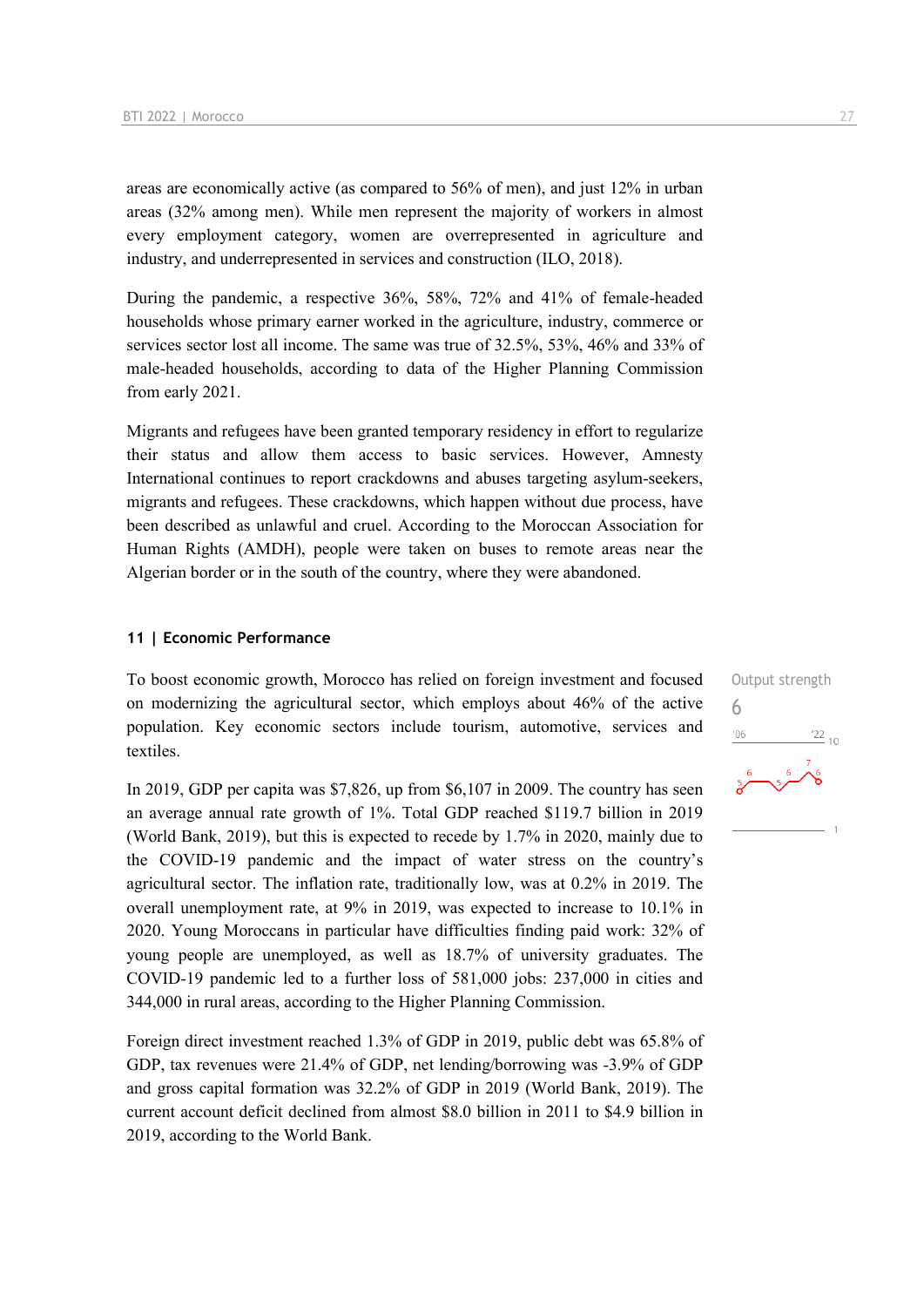#### **12 | Sustainability**

Morocco has initiated a variety of environmental reforms, and was ranked seventh worldwide in Germanwatch's Climate Change Performance Index 2021.

The country has introduced a sustainable development policy to protect natural resources and the environment. Among Morocco's eco-friendly projects are the Tarfaya wind park, opened in 2014, and the world's 2nd largest solar thermodynamic plant near the city of Ouarzazate, gradually opened since 2016 (Noor solar plant). The country aims to produce 52% of its electricity needs from renewable energy and to supply all government buildings with renewable energy by 2030. Morocco plans to invest around \$35 billion over the next decade to counter the effects of climate-vulnerable industries. It has reduced subsidies on diesel, gasoline and heavy fuel oil to encourage green alternatives.

Throughout 2019 and 2020, the protection of the environment remained a government priority. To reach its objectives, in 2019, Morocco issued its 2030 National Climate Plan to guarantee the proper implementation of environmental policies and meet the objectives set by the country's nationally determined contribution (NDC), as per the United Nations Framework Convention on Climate Change (UNFCC). It commissioned a second wind farm (out of a total of five planned wind farms) in Boujdour (Western Sahara) to save approximately 2,380,000 tons of CO2/year. By the end of 2019, 80% of all new electrical capacity put in place used renewable energy sources. Solar and wind accounted for 91% of this capacity (IRENA, 2020).

In January 2020, Morocco signed an agreement to bring Moroccan regulations on environmental protection into line with those of the EU and the adoption of the National Charter for the Environment and Sustainable Development (CNEDD). In addition, the country is drawing up a legal framework (Law No. 99-12) to promote the sustainable use of resources and to fight pollution, desertification and climate change.

In December 2020, Morocco set up the National Commission for Climate Change and Biological Diversity, a body tasked with monitoring implementation of the national policy to combat climate change and preserve biological diversity.

A total of 600,000 hectares (ha) of forest plantations is planned by 2030 as part of the new Forests of Morocco 2020 – 2030 plan. This project aims to modernize the plantation process and create new income-generating activities in rural areas.

Renewable energy capacities exceeded what was originally forecast for 2020, with a 50% greater increase in growth than in 2019 (IRENA, 2021).

Morocco is also discussing plans to establish a Morocco-Nigeria gas pipeline (MNGP) along the coast of West Africa, connecting Nigeria, Senegal, Mauritania, Morocco and eventually Spain. Critics argue that the project contradicts Morocco's commitment to renewable energy.

policy 7 $^{\prime}06$  $\frac{22}{10}$ 

Environmental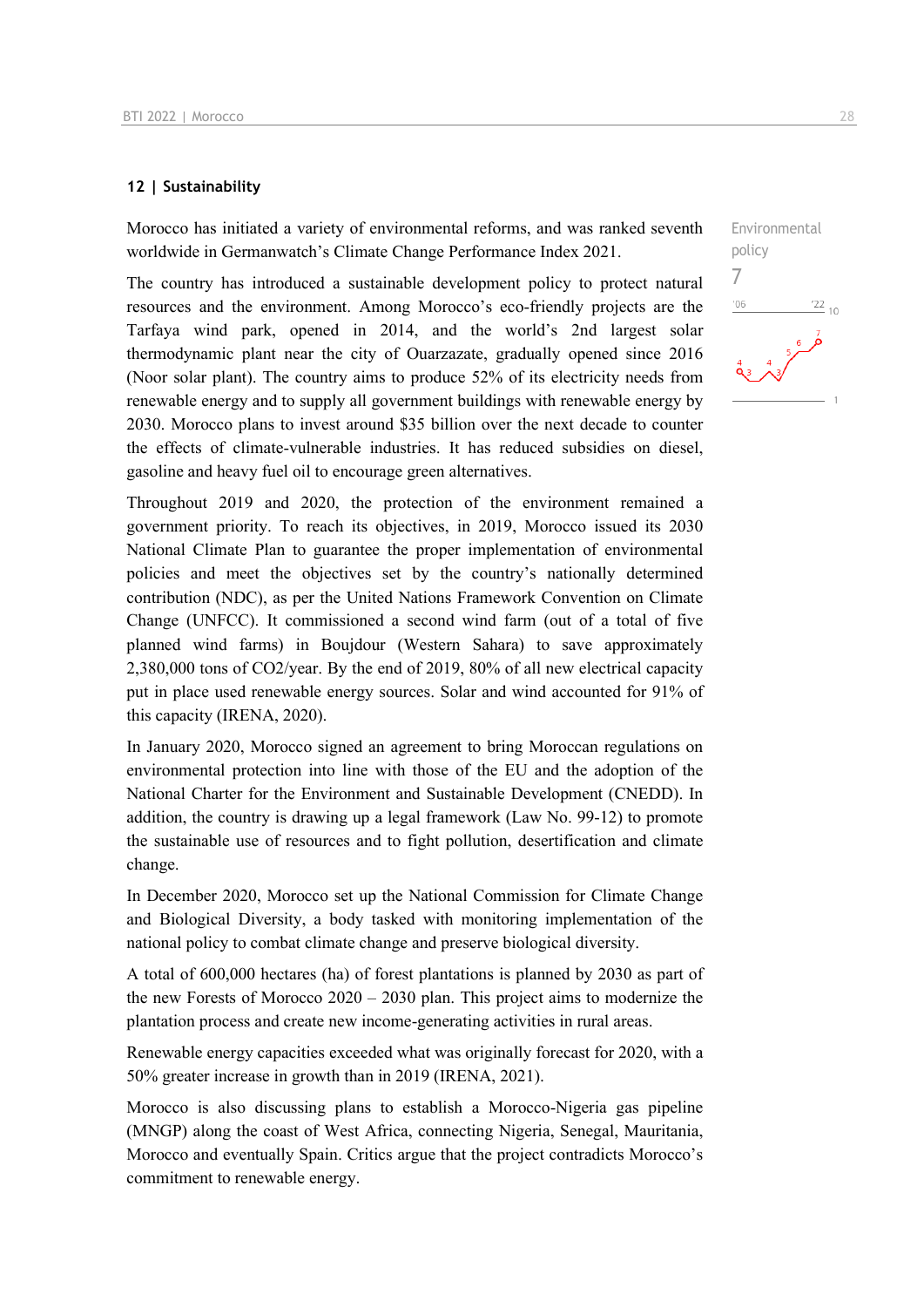Morocco's educational system faces significant challenges. The literacy rate reached 73.8% in 2018 (World Bank, 2020), while the average years of schooling reached 5.6 years in 2019 (reflected in a score of 0.569 in the 2019 U.N. Education Index). There is a large gap between rural and urban areas. Literacy rates in rural areas are lower. The average years of education is 2.2 years in rural areas, compared to 6.1 years in urban areas, according to the National Observatory for Human Development (2018).

Morocco still struggles to provide access to education in rural and remote regions, though the country has succeeded in lowering the primary school dropout rate to 2.2% in cities and 4.8% in the urban regions. However, this rate tends to increase at the secondary level. It reaches 12.9% in urban centers and 16.8% in rural areas (Supreme Council of Education, Training, and Scientific Research, 2018)

A 2020 study commissioned by Education International criticized privatization within the education system, which has not managed to improve learning outcomes, but has created a "multi-speed" society. Strong government support for private education, including administrative and financial assistance, as well as a lack of funding for public schools, has deepened inequality and segregation. While in 1990, only 3.6% of primary students were enrolled in private schools, this percentage rose to 16% in 2016.

Public schools face many difficulties, including a lack of basic infrastructure, teaching materials, qualified workforce and teaching materials. Classrooms are often overcrowded. As a result, quality is undermined, and parents are sometimes obliged to take out loans to send their children to private schools.

In 2018, students in Morocco performed lower than the OECD average in reading, mathematics and science.

Morocco spent 5.3% of its GDP on education in 2009 and 0.7% on research and development in 2010 (World Bank, 2020). Bureaucracy and complicated procedures make it difficult for researchers and universities to apply for grants.

Among the major problems affecting the system is the inadequacy between the education system and the labor market. Teaching is usually theoretical and does not meet the requirements of the job market. To address this issue, Morocco has launched a variety of technical and vocational training programs. Morocco plans to create or expand vocational training centers and rehabilitate public vocational training programs as an alternative to academic learning for Moroccan youth.

Education policy / R&D 5 $-06$  $'22_{10}$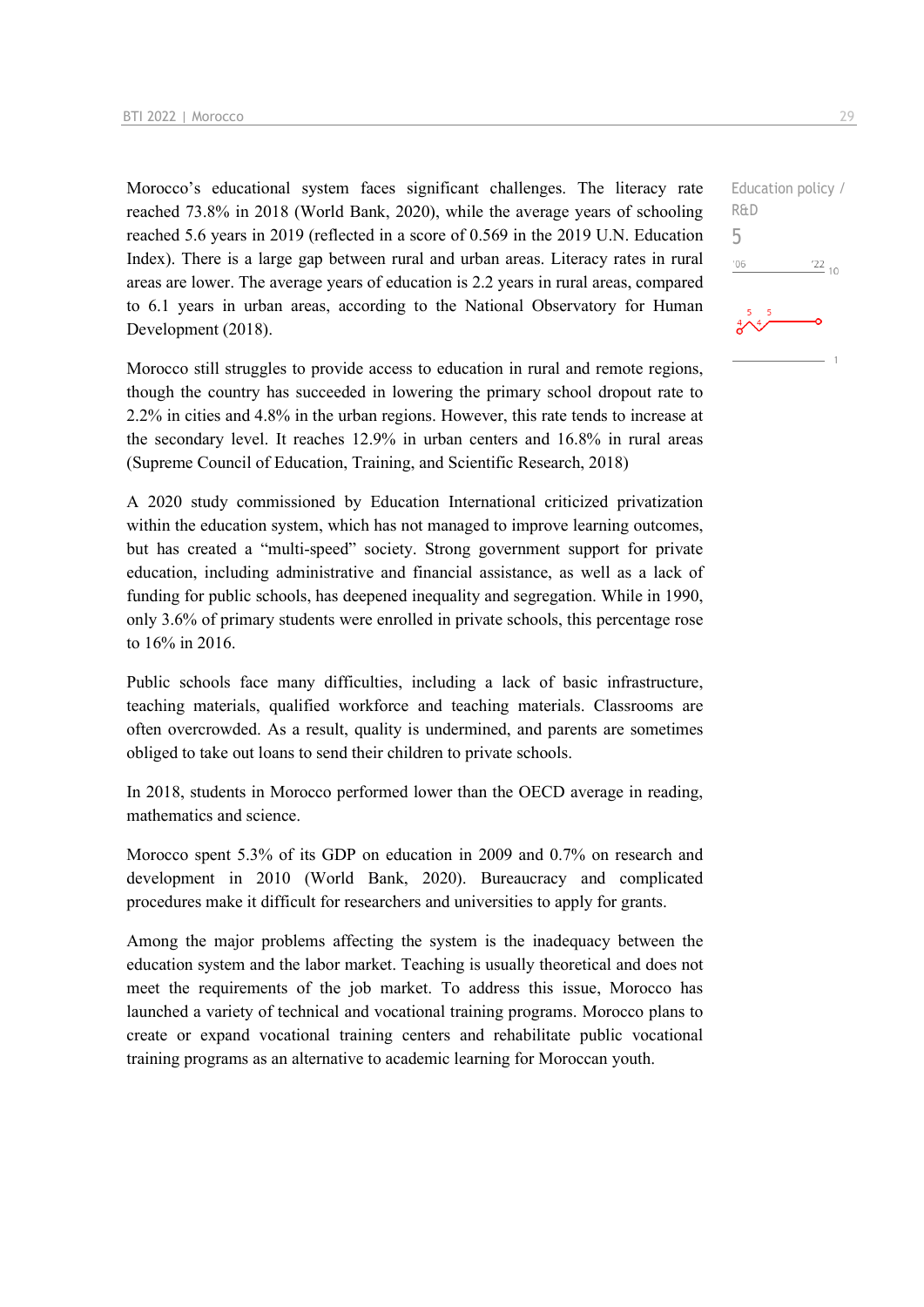## Governance

## I. Level of Difficulty

While Morocco has a number of structural advantages such as its geostrategic location close to Europe, the long coastline and an overall favorable climate, the constraints to governance performance are considerable. The traditional focus on the monarchy and the surrounding Makhzen has favored the creation of a closed, often nontransparent class of decision-makers that has hindered the establishment of political alternatives. This lack of competition in leadership circles has limited the creation of new ideas; in many instances patriarchal structures have added to this.

Major imbalances persist between the rather affluent urban classes and peripheral urban strata where poverty rates are high. The permanent conflict with Polisario and, on a larger scale, with Algeria over the Western Sahara territories has required substantial investment of public funds into the military and security structures. Funding in productive sectors of the economy, including education, remains limited.

Large parts of the agricultural sector (which still accounts for more than 11% of GDP) remain dependent on sufficient rainfall, which in turn make them vulnerable to climate change and poses difficulties in calculating the annual budget. Declining rainfall in 2020 hit Morocco's agricultural sector particularly hard, forcing the country to import more staple crops amid the already extraordinary financial challenges of the COVID-19 pandemic.

Given the fundamental economic difficulties and lack of political freedoms, an increasing number of Moroccans are considering migration. The Arab Barometer 2019 reported a 17-point increase as compared to 2016 in the number of citizens who want to leave the country. Their reasons include economic considerations, educational opportunities, family reunification or a general feeling of marginalization.

The COVID-19 pandemic is leaving a heavy mark on Morocco. A survey conducted by the World Bank in 2020 indicated that Morocco is the country most economically affected by the pandemic in the MENA region. The recession has been stronger than what was predicted, and the impact on the formal sector in particular was more severe than in other nearby countries. The drop in GDP reached 6.3%, due to strict COVID-19 restrictions and the country's reliance on tourism and

Structural constraints

 $^{22}$  10

7 $n<sub>6</sub>$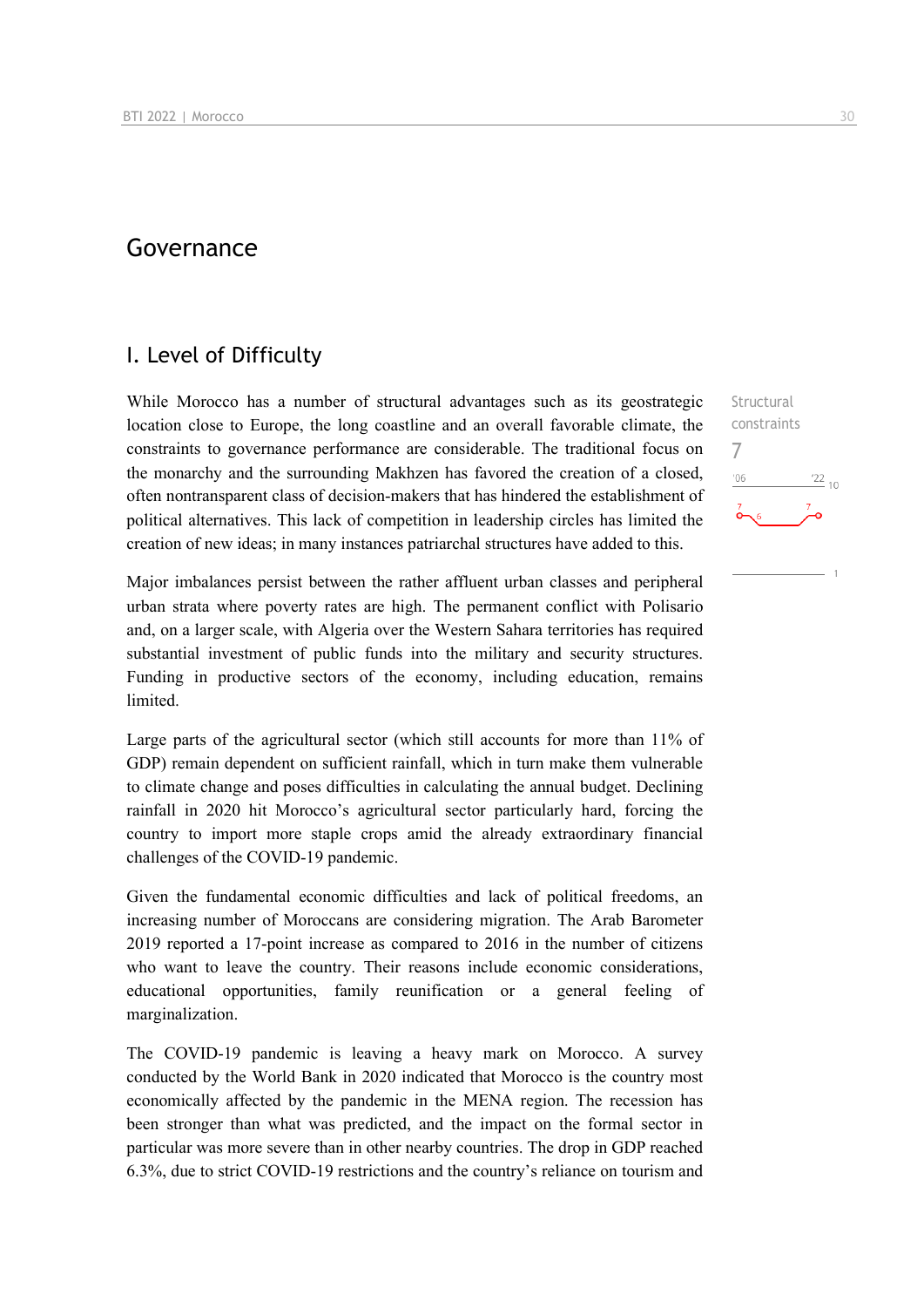global value chains. By late January 2021, 2.4 infections per 100,000 people has been reported, with a mortality rate of 1.8%. More than 8,000 people had died, according to the Ministry of Health.

Though the 2011 constitution strengthened the state's partnership with civil society, such groups' capacity to influence actual decision-making remains limited.

Civil society organizations struggle for effectiveness and independence. The regime has sought to create quasi-NGOs to marginalize political parties and to contain the influence of associations close to the Islamist movement. The establishment of the Mohamed V Foundation for Solidarity was intended to strengthen the king's image as the "king of the poor." It also aims at monitoring the charity sector and positioning the palace as the country's main benefactor. Only pro-regime NGOs receive funding from the state, and authorities continue to crack down on independent ones.

Citizens engaging in civil society organizations are usually driven to do so through a lack of trust in formal structures of representation and by the government's weak efforts in providing some public services. However, this civic engagement is not widespread. A rather low proportion of citizens are active within NGOs, as people usually prefer the institution of the family and traditional forms of solidarity.

Recent years saw the emergence of new patterns of social and political organization. People are increasingly resorting to protests to express their grievances and demands. In 2019, they called for the release of political prisoners. Throughout 2019 and 2020, teachers organized marches to denounce poor labor conditions and the lack of social dialogue. The "Sulaliyyates" have protested against gender inequalities in traditional land possession.

The conflict in the Western Sahara and social protests remained at a constant level. The Moroccan military and Polisario forces have been fighting since 1976, causing a considerable financial drain on Morocco. In 1991, a cease-fire was declared, but the territory's status remains undecided. The cease-fire was breached in 2020, after Polisario barricaded the Guerguerat crossing point for three weeks. Despite warnings from the U.N., civilian Polisario supporters joined by fighters blocked the road between Morocco and Mauritania in the U.N.-monitored buffer zone, obstructing civil and commercial traffic. Moroccan Royal Armed Forces intervened to restore traffic and establish a security corridor.

The Polisario movement, which receives financial and military support from Algeria, has threatened to deploy its military in the Western Sahara, thus triggering a war. Meanwhile, Morocco has invited several governments since 2019 to open consulates in the Western Sahara. A total of 15 African governments have done so. The United Arab Emirates followed suit in November 2020, and Bahrain (in November 2020) and the United States (in January 2021) have announced



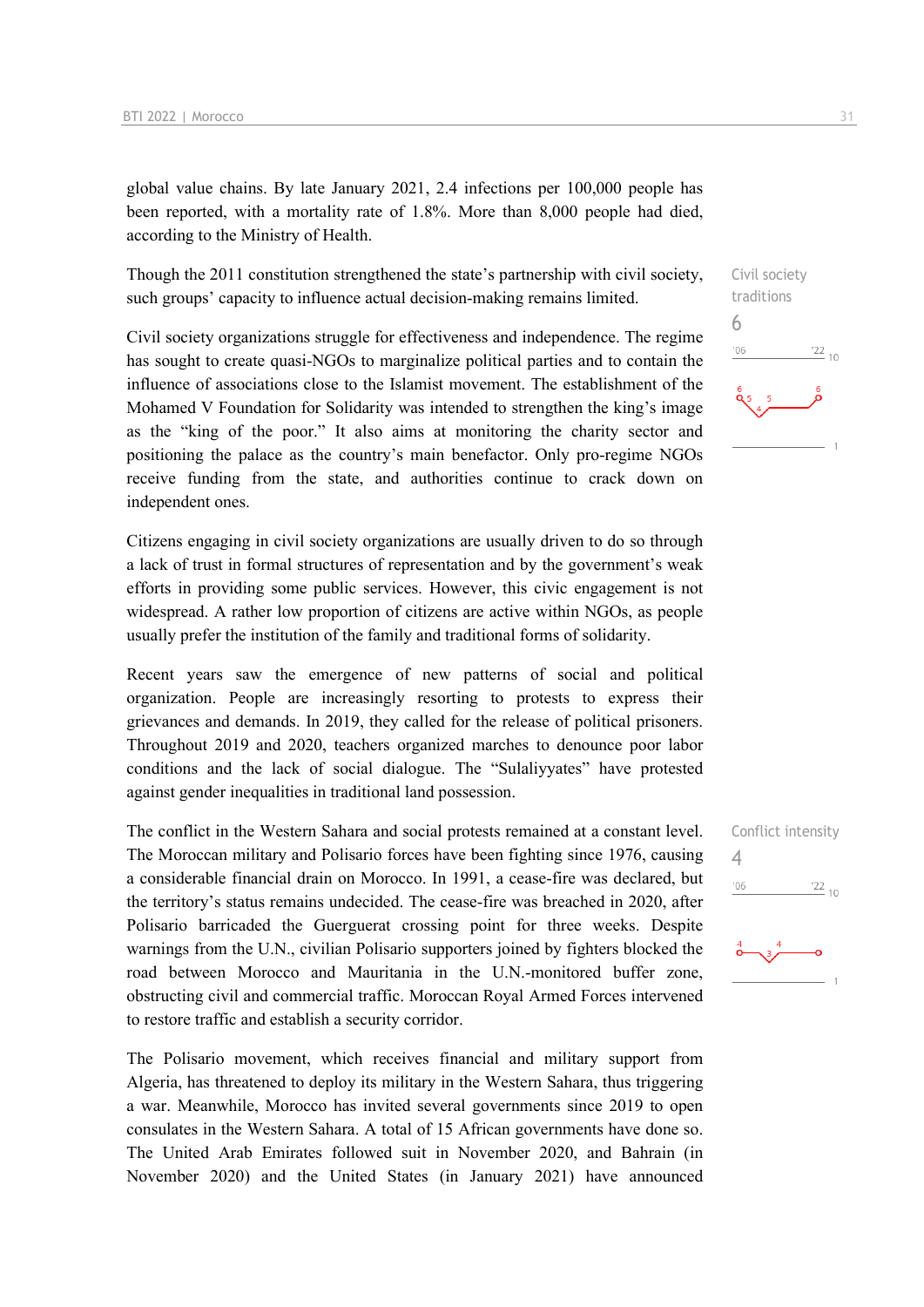equivalent plans. Following U.S. President Donald Trump's announcement that the U.S. officially recognizes Moroccan sovereignty over the Western Sahara, Morocco decided to keep its troops in Guerguerat indefinitely, while Polisario refused to resume negotiations. On January 24, 2021, Polisario forces bombarded the Guerguerat border zone.

As of the time of writing, the position of U.N. special envoy in the Western Sahara had been vacant since May 2019, when former German President Horst Köhler resigned. Since then, Morocco and Polisario have placed preconditions on the appointment of the new envoy. Pending the nomination of a new U.N. envoy and the resumption of negotiations, tensions could increase and further destabilize the region.

Social protest movements have become a part of Morocco's everyday public life. More than 18,000 protests were held in 2018, compared to 5,000 just 10 years before. These movements happen in different cities and regions of Morocco, and are sometimes violently repressed. In December 2020, the authorities prevented a protest against the normalization agreement with Israel. Large contingents of police were deployed with water cannons and riot gear.

## II. Governance Performance

#### **14 | Steering Capability**

Education, advanced regionalization, water and sustainable development have remained Morocco's top priorities. The king usually makes decisions regarding development programs by himself, and rarely involves the government or public in discussions regarding such programs, which are announced during royal speeches on national holidays.

In 2019, the king announced the creation of the New Development Model Commission, which is in charge of designing a new national strategy to develop the country's socioeconomic infrastructure. The broad lines of the development model seek to produce reforms in the areas of health, education, investment, agriculture and taxation. The model also calls for an examination of previous reforms, with the goal of improving their efficiency. The new strategy emphasizes the implementation of advanced regionalization to empower regions and grant them autonomy from the center in an attempt to ensure efficiency in the delivery of public services. The development model confirms Morocco's commitment to achieving the sustainable development goals set in the 2017 National Sustainable Development Strategy. Particular attention is given to green energy and the promotion of human development.

#### **Question** Score

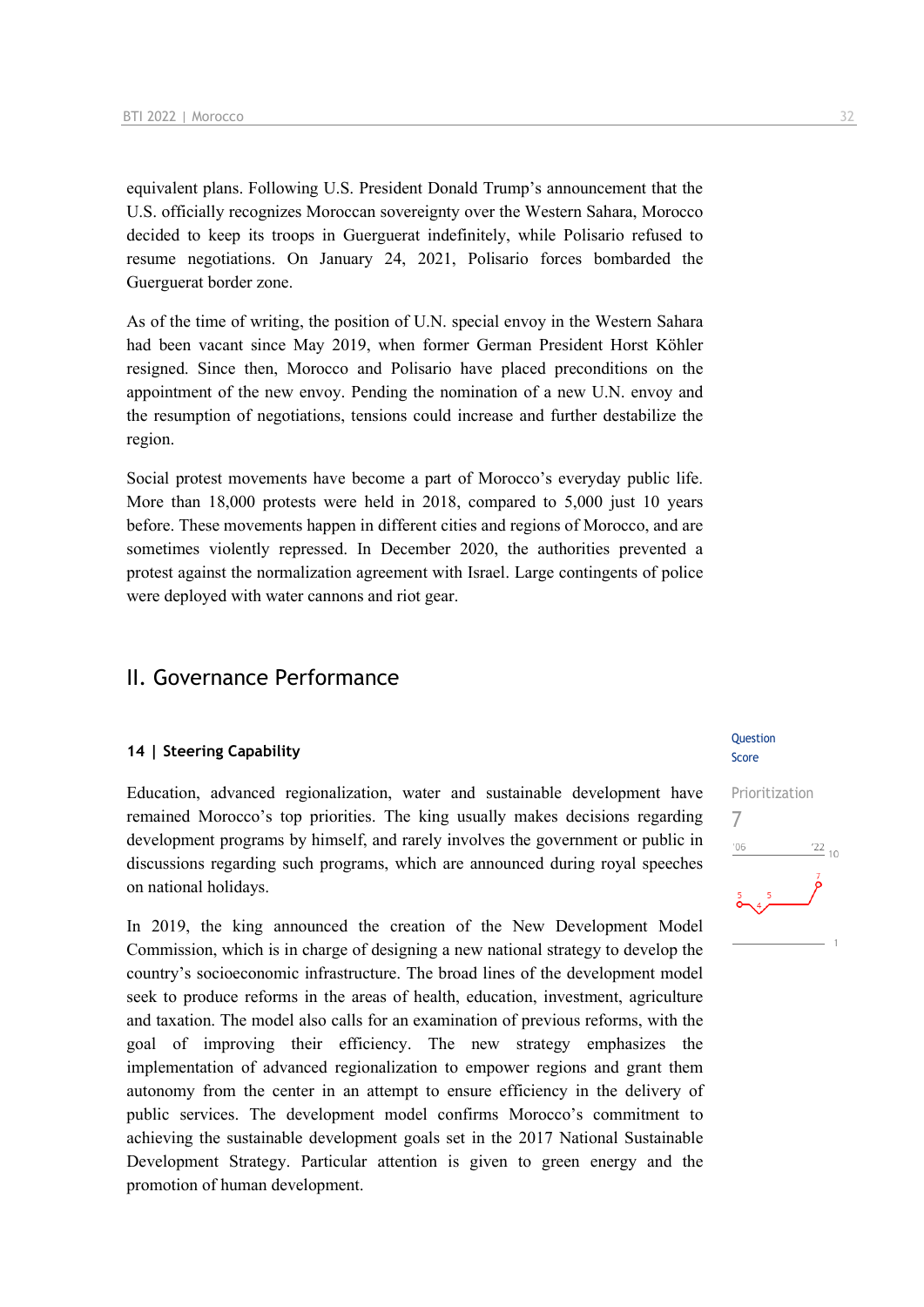Morocco also plans to promote vocational training and develop the manual trades, with the goal of addressing social disparities, facilitating young people's access to the job market and meeting the country's demand for human resources. To address water stress and droughts, Morocco developed a new water-saving policy under Morocco's 2020 – 2027 Water Plan. The project, which was launched in January 2020, aims to guarantee water security in rural areas through the construction of dams. The program also seeks to develop irrigation systems for the agricultural sector in order to adapt to the effects of climate change.

COVID-19 mitigation measures seem to have come mostly from the king. He called for the establishment of a special fund to cushion the social and economic risks of the pandemic with contributions from both the public and the private sector. The Comité de Veille Economique (CVE) was established on March 11, 2020, to monitor the economic situation and come up with the necessary measures to support the economy. The policy response initiated in March 2020 largely involved cash transfers to households and deferrals of tax, loan and social-contribution payments for businesses.

The economic cost of these measures amounted to 0.8% of GDP, as calculated by the Rabat-based Policy Center for the New South.

On August 6, 2020, the Ministry of Economy and Finance, the General Confederation of Moroccan Enterprises (CGEM) and the Moroccan Banking Association (GPBM) signed an economic recovery plan that was expected to inject MAD 120 billion (about \$13.1 billion) into the Moroccan economy. This plan was to offer stimulus loans to businesses to allow them to restart or accelerate their operating cycle. The business sectors concerned include the manufacturing sector, export industries, tourism, education and health care.

The palace's prerogatives and directives guide policymaking in Morocco. After recent development programs proved to be inadequate to the country's economic and social issues, the king called in 2019 for the elaboration of a new development model, and appointed members of a commission that could act as an advisory board with a specific time-bound mission. The commission met with political parties and unions to get their recommendations on the issue. It launched a website to engage citizens and allow them to submit their opinions and demands. The commission members also conducted "listening sessions" with NGOs and businesses to gather their suggestions. After this consultation process, the commission was expected to submit a report to the king by June 2020. After the onset of the COVID-19 pandemic, the king agreed to extend the deadline for delivery of the report by an additional six months. The pandemic disrupted the work of the commission, but the additional time also gave the group the ability to take the implications of COVID-19 into consideration in its work. The report was finally ready by January 2021.

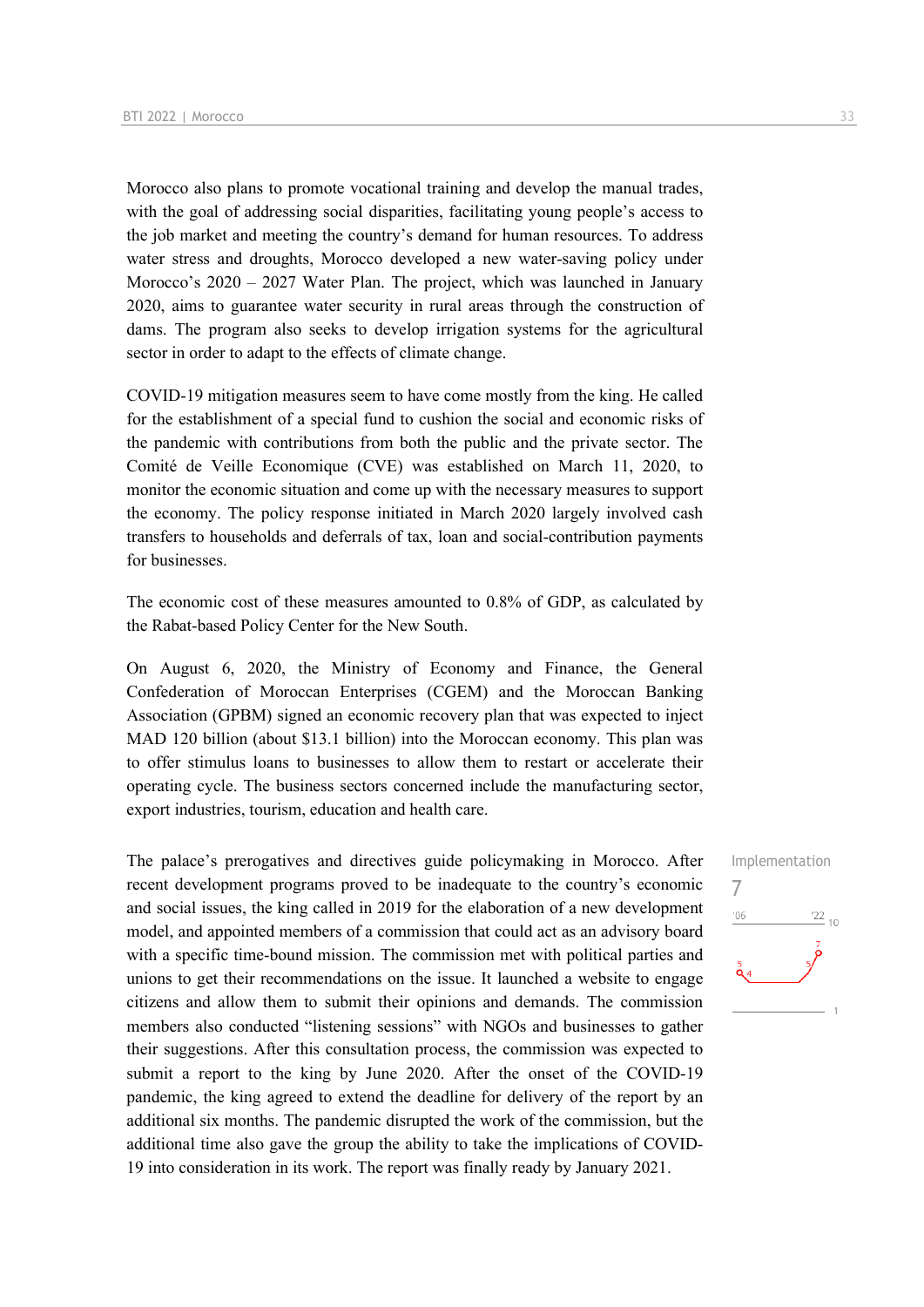A number of recommendations intended to advance regionalization were adopted in 2019. For example, 12 ministries and 12 regions signed a methodological framework to allow for a transfer of responsibilities from the center to the regions, and for a common minimum of powers to be transferred to the regions.

In terms of education, the new development model focuses heavily on vocational training. The country has expanded scholarships for vocational training programs, established new vocational training institutes and renovated old ones. In February 2020, the king initiated the construction of "cities of professions and skills" (Cités des métiers et des compétences, CMC) in each of the 12 regions, which will be used as training hubs in the fields of artificial intelligence, digitalization, automotive manufacturing, hospitality, aeronautics and offshoring.

To meet the objectives of the 2020 – 2027 National Drinking Water Supply and Irrigation Program, the king inaugurated a new dam in the region of Essaouira in January 2020, initiated a hydro-agricultural development project and supervised the development of a water treatment plan. The country plans to start building five new big dams in 2021. Over the years, Morocco has invested massively in infrastructure and increased citizens' access to services. It has built roads, rail lines, high-speed rail lines, tramways, airports and ports. It has invested in information and communication technology, and improved access to water, sanitation and irrigation for farmers. Access to electricity has also improved. To increase sustainable energy production, the country is constructing major solar power stations and wind farms.

In 2008, the European Union granted Morocco an "advanced" status for its cooperation on democracy, promotion of human rights and adoption of political reforms. However, this cooperation has not led to significant democratic change in Morocco. The kingdom appropriated the agenda for cooperation to advance political liberalization without promoting democracy. The political elite has adopted the discourse on democracy and human rights, and both the monarchy and the political elite have welcomed cooperation with the EU. By the beginning of the 2000s, the government was working closely with the EU to implement democracy assistance programs. These programs focused more on capacity-building than on political reforms, however. In January 2021, two meetings were organized in Rabat to launch a cooperation project with the Council of Europe's European Commission for the Efficiency of Justice (CEPEJ). These meetings aimed at learning from European experts, with the goal of improving the monitoring of the activities of public prosecutors' offices in Morocco. However, the judiciary system often serves to repress journalists and activists.

The government usually consults with international organizations on various policy issues when their positions or recommendations are not at odds with the regime's interests.

Policy learning 6 $\frac{22}{10}$  $106$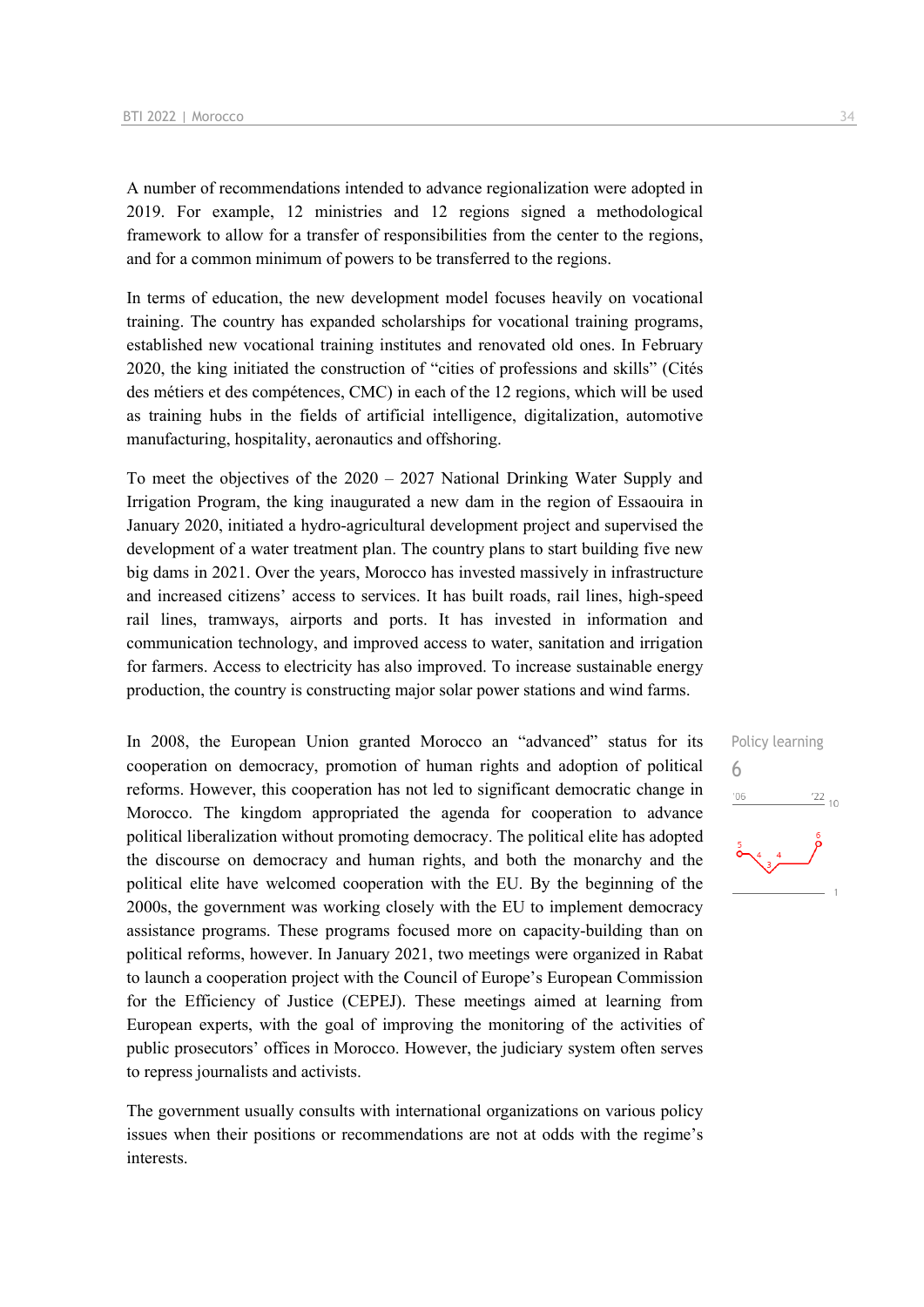The Moroccan monarchy has learned over time to use three strategies to preserve its power and adapt to changing social realities. In a divide-and-rule spirit, Mohammed V, Hassan II and currently Mohammed VI have all promoted the creation of different political parties to prevent the concentration of power within any given political organization. Second, the king is presented as the only political actor who is genuinely interested in fixing the country's ills. In this regard, the king called in 2019 for the elaboration of the New Development Model to tackle the country's socioeconomic issues. He even asked political parties, NGOs and ordinary citizens to offer their suggestions. The last strategy is the use of coercion to strengthen the role of the king as an arbiter who is above all social and economic conflicts.

The monarchy does not seem to think that political reforms are necessary to absorb public discontent. The main focus remains on economic and social issues.

Cooperation with the EU during the pandemic took place mainly in the form of financial help and joint economic and security programs.

#### **15 | Resource Efficiency**

In 2019, the Supreme Audit Court (SAC), which monitors public expenditures, indicated that public funds had been mismanaged. For instance, public investments are carried out without prior needs analyses, while also experiencing delivery delays; consequently, they often fail to meet their objectives in terms of economic growth and job creation, and experience technical and financial errors.

Noor solar plant, which is considered the world's biggest concentrated solar power plant, with a construction cost of \$782 million, is expected to generate a deficit of MAD 800 million each year for the next two decades, according to the Economic, Social and Environmental Council.

Corruption, which impedes public access to services, also affects state resources, as only around eight out of every 1,000 companies pay taxes regularly.

The reform of the public administration led to the introduction of a recruitment competition for people seeking to join the public service, but this did not lead to a decrease in nepotism or what is commonly known as "ghost workers." These are state employees who receive a monthly salary without having any real defined responsibilities, and who sometimes do not even have to show up to work. Nepotism is still common in Morocco's public service, where individuals are selected because of their family or political networks.

It remains extremely difficult to assess the degree of efficiency or corruption within state institutions, as they do not publish reports on the impact or the effectiveness of their work.

Efficient use of assets  $\Delta$  $^{\prime}06$  $^{22}$  10  $\mathbf{a}_4$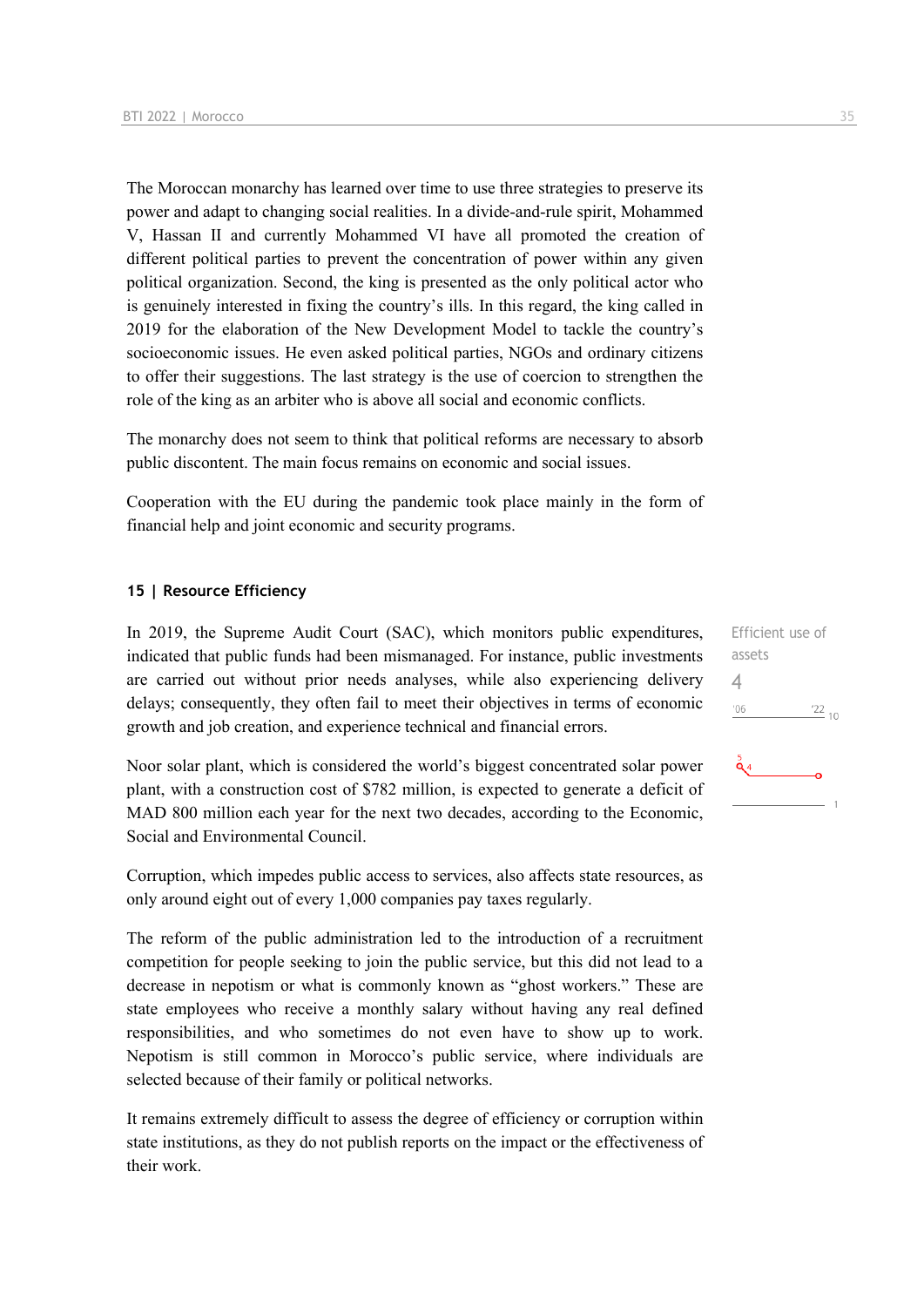Morocco's overall spending is on the rise. In 2021, MAD 230 billion (approximately \$25 billion) will be allocated to public investment, an increase of 26% compared to 2020. Information about the details of these investments, their allocation and how they are going to be executed have not been released. In general, budget data lack transparency.

The structure of the political system in Morocco, in which the king holds executive powers, does not allow for coordination. The powers of the head of government are limited, while the ministries of "sovereignty" (the ministries of Interior; Foreign Affairs and International Cooperation; Habous and Islamic affairs; and Agriculture, Sea Fisheries, Rural Development Water Bodies and Forests), which depend on the palace, act without his effective involvement. The king's advisers in the royal cabinet can attend the Council of Ministers and can intervene directly in politics without being held accountable. The king also controls decision-making from inside, given that he routinely places his allies within the government. Political parties are concerned with their proximity to the palace and end up competing against each other to be in the king's favor.

The regime uses various strategies of political manipulation to weaken opposition parties as a means of protecting its own political and economic interest. Cracks within the PJD are widening, as the party has had to accept many top-down decisions. On December 22, 2020, Saadeddine Othmani, the PJD leader and head of government, signed the normalization agreement with Israel. The decision risks jeopardizing PJD's internal cohesion, as many of its members subsequently resigned. The decision has also angered its religious branch, the Unity and Reform Movement (Mouvement de l'unicité et de la réforme, MUR), on which it relies for electoral strength.

Morocco has a variety of different anti-corruption policies. It has assigned the Supreme Audit Court to monitor mismanagement of public funds, developed a plan in 2008 to align its national legislation to the international anti-corruption convention, and in 2014 reformed the National Body for Integrity, Prevention, and the Fight Against Corruption (INPPLC).

However, corruption remains rampant in Morocco and costs the economy 7% of its GDP annually (Transparency International, 2020). A total of 59% of Moroccans consider corruption to be prevalent within state institutions and national agencies (Arab Barometer, 2001).

A number of reasons explain why corruption is endemic in Morocco. There is a lack of political will to fight corruption if this entails any threat to the interests of the monarchy and its coterie. This leads to difficulties in implementing anti-corruption legal frameworks. The National Anti-Corruption Strategy, launched in 2016, has not been effectively activated. Many projects experience delay in implementation. As part of this national strategy, Morocco created the National Authority for

Policy coordination 4  $\frac{22}{10}$  $'06$ 



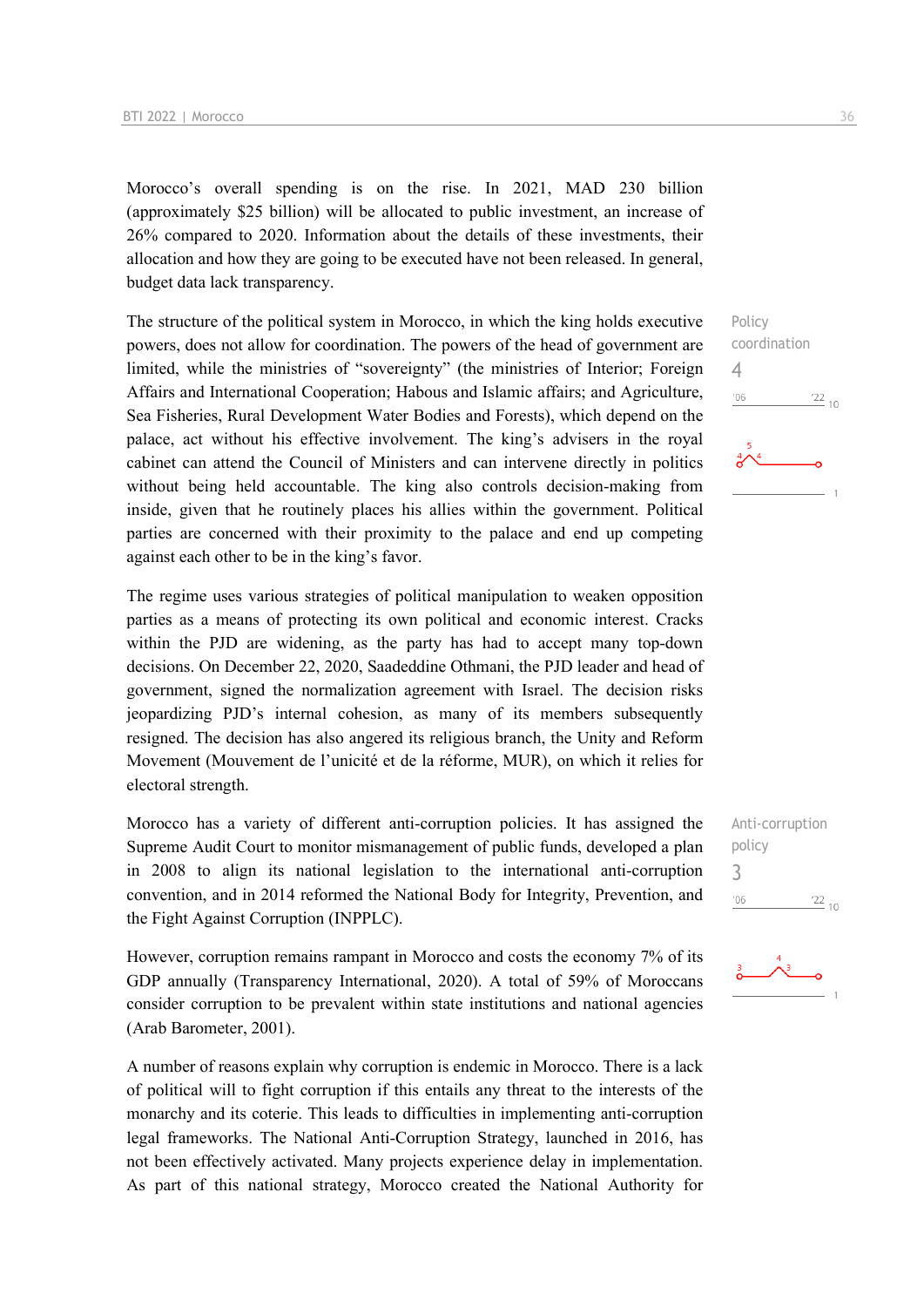Probity, Prevention, and Fighting Corruption (INPPLC) in 2015, but the body did not begin operating until 2018, when the king nominated the members of its board. INPPLC is in charge of initiating, coordinating and overseeing the implementation of policies to enhance transparency and fight corruption. On June 12, 2020, the government approved Bill No. 46-19 to strengthen the role of the INPPLC and enhance its capacity to carry out its missions. So far, INPPLC has increased the number of contact points within the public administration to reduce corruption. It has also digitized administrative services, making them more accessible, enhancing transparency and reducing the ability to ask for or receive bribes. It has launched a website to receive and monitor corruption complaints.

To monitor corruption by senior government officials, INPPLC has required them to submit financial disclosure statements at the start and end of their government service. Very few have done so. There are no proposed penalties for those who refuse.

#### **16 | Consensus-Building**

Political reforms in Morocco are usually top-down, initiated by the monarchy and executed by the government. The king monopolizes the reform process without much involvement by the opposition. The king nominated the commission in charge of drafting the 2011 constitution, while political parties, trade unions and the media adhered strictly to the framework. The "segmentary politics" used by the monarchy to divide and rule have led to the emergence of a "politics of consensus" in which political parties agree not to debate the king's prerogatives. The parties have aligned themselves with the monarchy's political vision, and so have expressed superficial propositions to the commission in charge of drafting the constitution. These propositions did not deal with the separation of powers or question the prerogatives of the king.

The king and his entourage put the framework for economic policies, and everyone is essentially in favor of a market economy, knowing that the king is the most important businessman in the country. He owns one of the biggest holding companies in Morocco, the Société Nationale d'Investissement (SNI), which owns banks, real estate companies and mining firms, among other properties. When in power, the PJD pursued neoliberal economic policies, launching major construction projects. The party also engaged in privatization reforms and favored public-private partnerships. It has reduced taxes for large companies and introduced incentives for foreign investors.

Political actors align with the economic vision of the palace, and even the business elite cannot challenge the monarchy, because of its significant involvement in the private sector.

Consensus on goals 5 $^{\prime}06$  $\frac{22}{10}$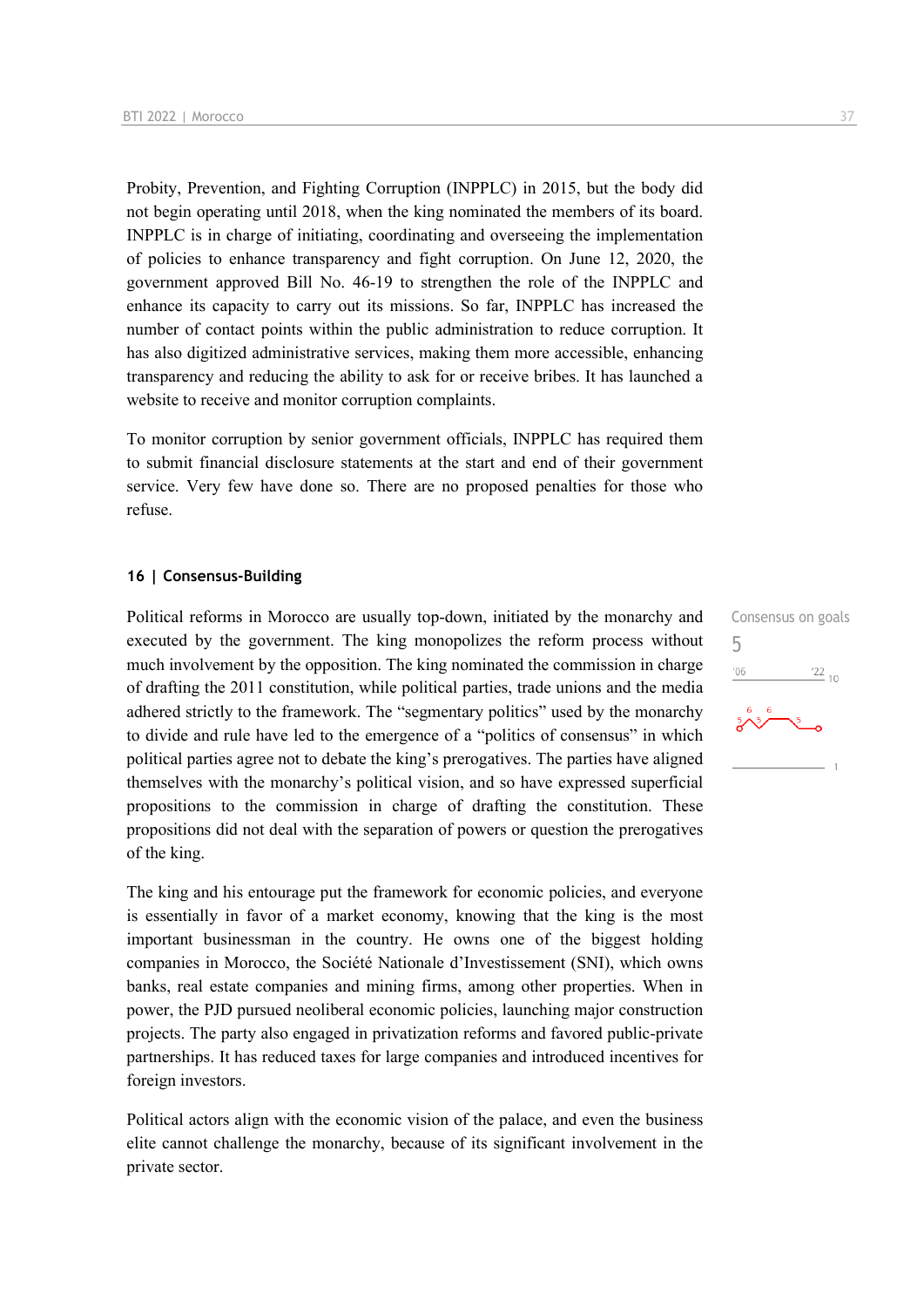The regime uses a variety of strategies to co-opt or marginalize reformers and opposition parties. It has frequently attempted to subvert the PJD. Cracks within that party continue to form. For example, Prime Minister Saadeddine Othmani had no choice but to sign the normalization agreement with Israel in December 2020, risking PJD's internal cohesion and popularity.

The Makhzen, or inner power circle around the king, continues to be the strongest veto actor in Morocco. A price-fixing case against oil companies was recently dismissed after the royal cabinet spoke of "dysfunctions" within the deliberations of the Competition Council.

One small opposition party, the Federation of the Democratic Left (FGD), continues to exert pressure for democratic reforms, but the party obtained little support in the 2016 legislative elections.

Citizens have largely lost their trust in established political institutions and seem to prefer protests and boycott movement as a means of expressing their grievances and putting pressure on political actors to initiate reforms.

Morocco's regime has long exploited social cleavages to divide its opponents and position itself as the main arbiter between different political actors. The secular-Islamist cleavage is used to divide political parties. The way the regime responds to protests and opposition voices can also be seen in this light. The authorities have launched smear campaigns against protesters, activists and journalists. Human rights activist Maati Monjib was accused of money-laundering, journalists Taoufik Bouachrine and Omar Radi were accused of rape, and Hirak activists have been accused of being separatists seeking to destabilize the country.

In 2019, the U.N. Human Rights Committee congratulated Morocco for its efforts to combat torture in custody and for adopting the law on the national mechanism for the prevention of torture in 2018. Nevertheless, a number of protesters have reported being tortured with the purpose of extracting information.

The country's main conflict remains that between Moroccan authorities and the Polisario over the disputed territory of Western Sahara. After the Polisario barricaded the Guerguerat crossing point and blocked civil and commercial traffic between Morocco and Mauritania, the Royal Armed Forces intervened to restore traffic. Morocco has maintained troops in Guerguerat ever since.

While the Polisario movement has threatened to trigger a war and refuses to resume negotiations, Morocco has continued to invite third countries to open consulates inside the Western Sahara. Both sides have placed preconditions on the appointment of the new U.N. envoy in Western Sahara. The position has been vacant since the former envoy resigned in 2019.

Anti-democratic actors 3  $^{\prime}06$  $\frac{22}{10}$ 



Cleavage / conflict management 5 $^{\prime}06$  $\frac{22}{10}$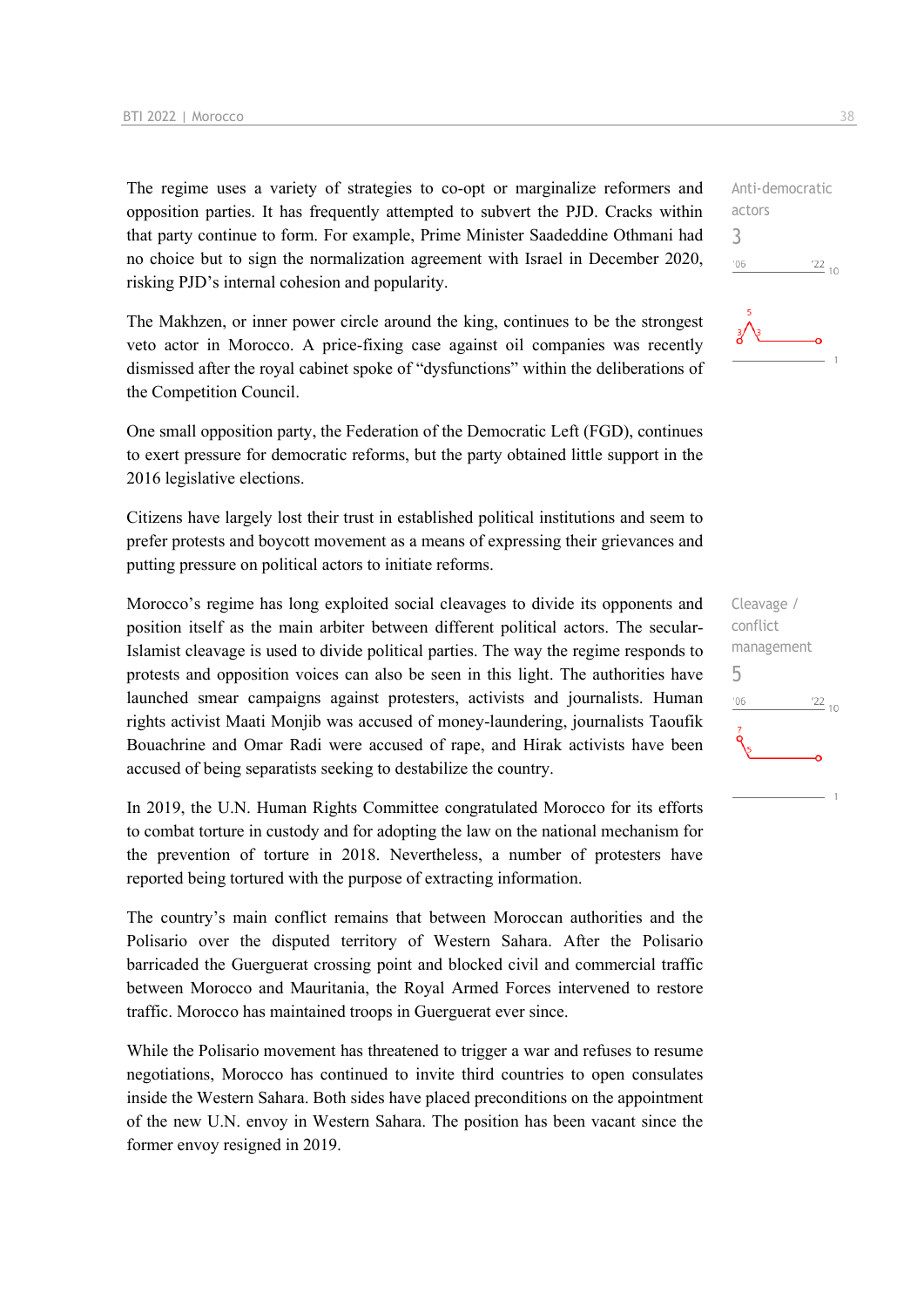The regime's attitudes toward civil society actors have varied between cooperation and opposition. Although the state apparatus has cooperated with women's rights groups when elaborating the content of the family code, for example, it has sought to create its own range of charity organizations (e.g., the Mohammed VI Foundation) to counter the societal force of Islamic charity organizations. The latter have been important providers of basic social services. Human rights organizations, when challenging the democratic deficits of the political system, are often subject to surveillance and repression. In 2019, the authorities refused to execute the administrative formalities that would enable the Moroccan Association for Human Rights (AMDH) to open local branches and carry out its activities. Furthermore, on many occasions, authorities in Benslimanen, Azrou and Tiznit have denied access to planned venues where the association had programmed events. In 2019, the court of Casablanca ordered Racines, a cultural association, to dissolve and cease all activity on the grounds that it had offended Moroccan institutions.

Recently, there have been more initiatives to engage civil society organizations. When announcing Morocco's new development strategy in 2019, King Mohammed VI invited the private sector, political parties, trade unions, civil society organizations and the citizens to offer their vision for the development. The commission in charge of drafting the strategy met with civil society organizations and gathered their suggestions.

The pandemic has also fostered cooperation between civil society organizations and government institutions. Given its limited capacities, the government has relied on civil society to raise community awareness, and to distribute aid and masks to the underprivileged. The International Organization for Migration in Morocco, for example, coordinates its actions with national and local authorities to provide food, emergency shelter, clothing and cash to nationals and migrants.

Morocco's Equity and Reconciliation Commission was established on April 10, 2004, by a royal decree, following agreement between the monarchy and human rights organizations. The aim of the commission was to explain what happened to those who suffered forced disappearance and arbitrary detention during the reign of Hassan II. The goal was ultimately to offer reparations and compensation. To break with authoritarian practices of the past, the commission was requested to submit recommendations regarding the future promotion of human rights and democracy. These recommendations called for the implementation of reforms within the judiciary and security. The aim was to guarantee the independence of the judicial system; fair trials; the consolidation of the freedoms of expression and the press; and the end of enforced disappearances, torture and arbitrary detention.

The monarchy continues to exercise considerable influence over the judiciary, and the pattern of abuse has persisted within security forces.



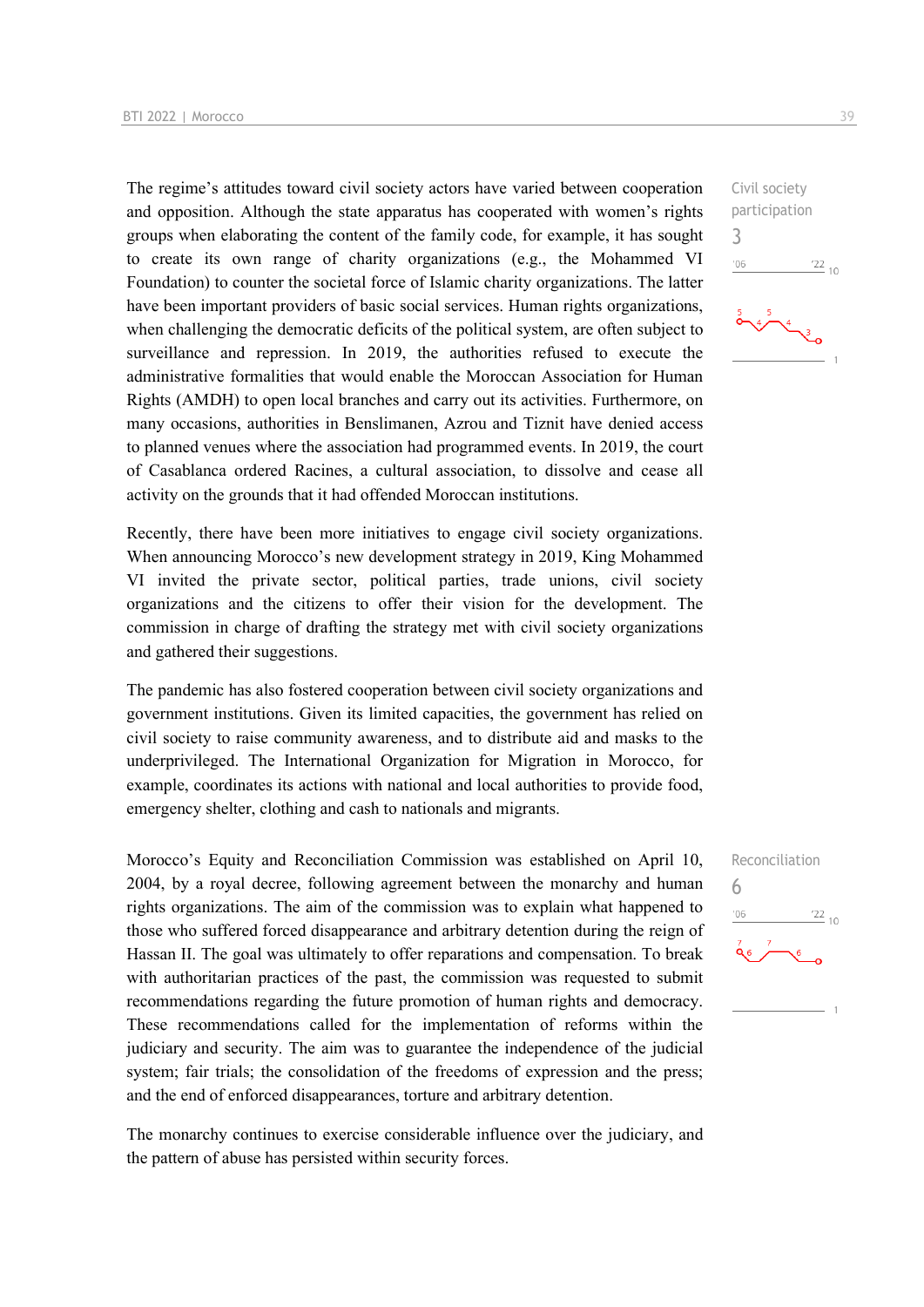The judiciary is still linked to the interests of the Makhzen. Activists, journalists, artists and ordinary citizens who criticize the regime often face harassment and detention, and many of them have been detained on non-political charges including rape, illegal abortion or money-laundering. They have also been victims of judicial harassment by the authorities. Legal proceedings still fail to provide defendants with basic due process rights.

Security forces continue to disregard the law. Hirak activists have reportedly been subject to torture and mistreatment while under interrogation. Journalist Hajar Raissouni was forced to undergo a gynecological examination without her consent after she was arrested. Police have resorted to force to disperse peaceful demonstrations, including teachers' protests in 2019 and 2020, and a sit-in against the normalization of relations with Israel on December 14, 2020.

#### **17 | International Cooperation**

Morocco has called for international assistance in implementing its development goals, for instance from the World Bank, the European Union, German Corporation for International Cooperation (GIZ), Japan International Cooperation Agency (JICA) and Korea International Cooperation Agency (KOICA).

However, reports have indicated that only a small share of official development assistance comes from international partners.

There have also been issues in their implementation, and some programs have been completely abandoned.

These international programs and projects very often overlap, and their effective implementation remains difficult, as coordination is not very well harmonized. The work of international assistance organizations overlaps with the activities of national entities like the Ministry of Social Development; the Social Development Agency; the agencies for Northern, Southern and Eastern Development; and the Rural Development Agency.

Most of the international political cooperation programs, including the European Neighborhood Policy, focus on security issues, for instance on how to counter terrorism and limit irregular migration. Cooperation mainly takes place at the discourse or technical level. Representatives of the Ministry of Foreign Affairs and specialized ministries participate in the Council of Europe's committees. Members of the Moroccan parliament take part in political dialogue with the European Parliament on a regular basis.

These cooperation programs have not led to significant democratic reforms. They are largely used by the Moroccan authorities to divert attention from local political issues and from the lack of democracy. Their principles have been incorporated at the level of discourse, but with limited real concrete achievements.

Effective use of support 6 $\frac{22}{10}$  $-10<sup>1</sup>$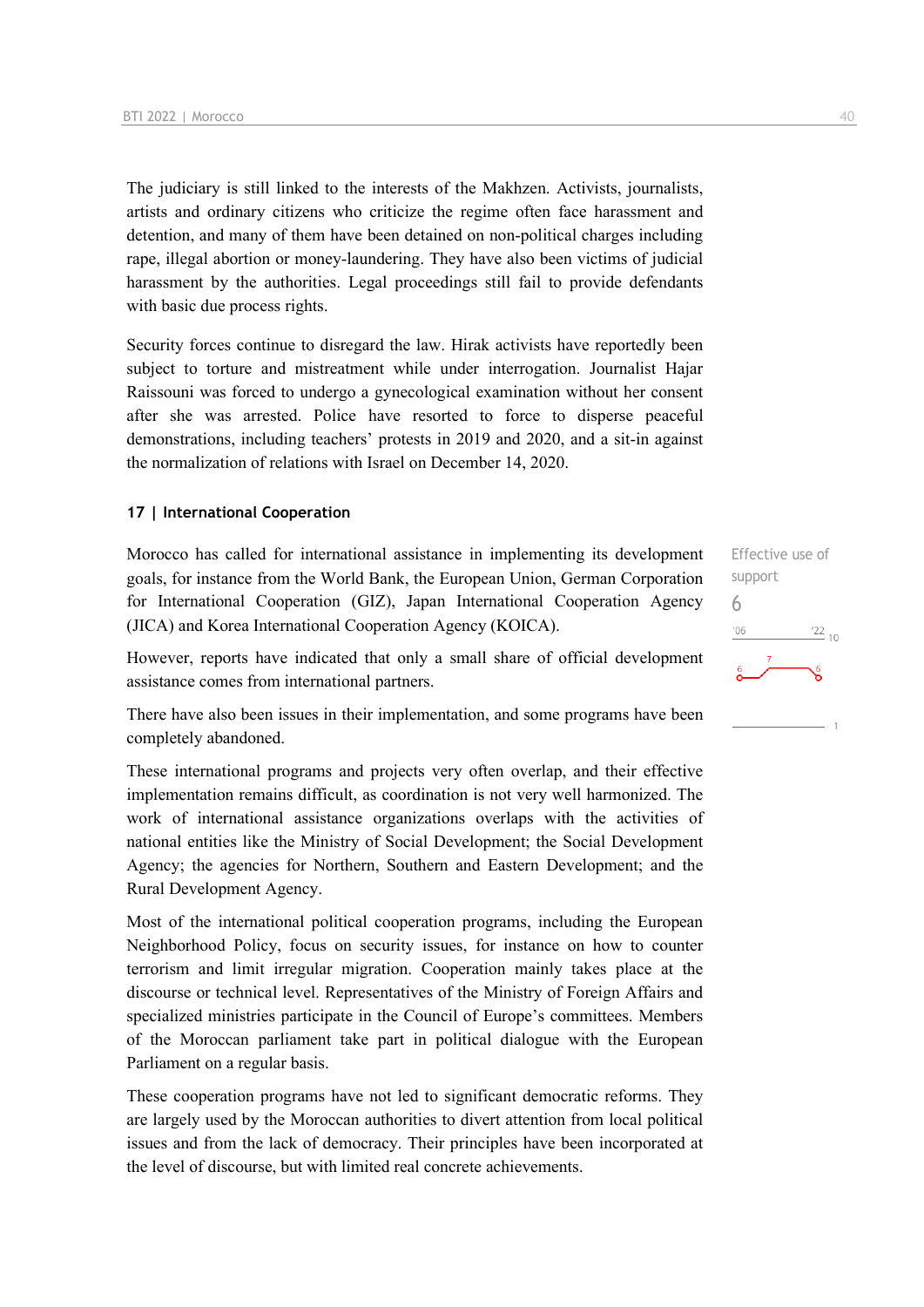Morocco has requested both financial and technical support in its fight against the COVID-19 pandemic. It has taken out loans from different international lenders, including the World Bank, the European Investment Bank and the European Bank for Reconstruction and Development. This financial help has been used to reinforce the country's health, social and economic infrastructures.

The government has also sought help in reforming the country's financial system, expanding the banking system and strengthening the microfinance sector.

International support for Morocco's health sector has managed to keep the fragile system from collapsing and has shielded doctors in the public sector from severe stress.

Thanks to the financial support from the European Investment Bank for example, Morocco doubled the capacity of its hospital beds, set up testing centers and paid for medical equipment and treatment.

International support has also sought to improve human resources and provide training for clinicians, doctors and medical administrative staff, especially in the rural areas where infrastructure is lacking.

Morocco is usually presented by the European Union as the best performing country in the region when it comes to its economic and political development. The country has been rewarded by an intensification of cooperation agreements in the economic, social and political fields.

Tensions with the EU rose after the European Court of Justice ruled on December 21, 2016, that the Western Sahara could not be subject to any EU-Morocco trade agreements. Negotiations between Morocco and Brussels led to amendments to the EU-Morocco association and fisheries agreements. In March 2019, the EU adopted the Sustainable Fisheries Partnership Agreement (SFPA) and included Western Sahara in the deal. Trade relations between Morocco and the EU have since improved. The SFPA is expected to strengthen cooperation on immigration and security.

On October 30, 2020, the Security Council decided to extend the mandate of the United Nations Mission for the Referendum in Western Sahara (MINURSO). The resolution aims at monitoring the cease-fire and organizing a referendum that will enable the Sahrawi people to choose between integration into Morocco or independence. Over the years, Morocco has shown itself to be unwilling to accept full de jure Western Saharan independence. The kingdom favors a plan of autonomy under Moroccan sovereignty. The Polisario is frustrated with the U.N. led political process and has threatened to trigger a war.

The U.S. decision to recognize Morocco's sovereignty over Western Sahara is unlikely to change the EU stance on the conflict. The EU will continue to promote strong ties with Morocco while insisting on a U.N.-led peace process.

Credibility 7 $10^{12}$  $'06$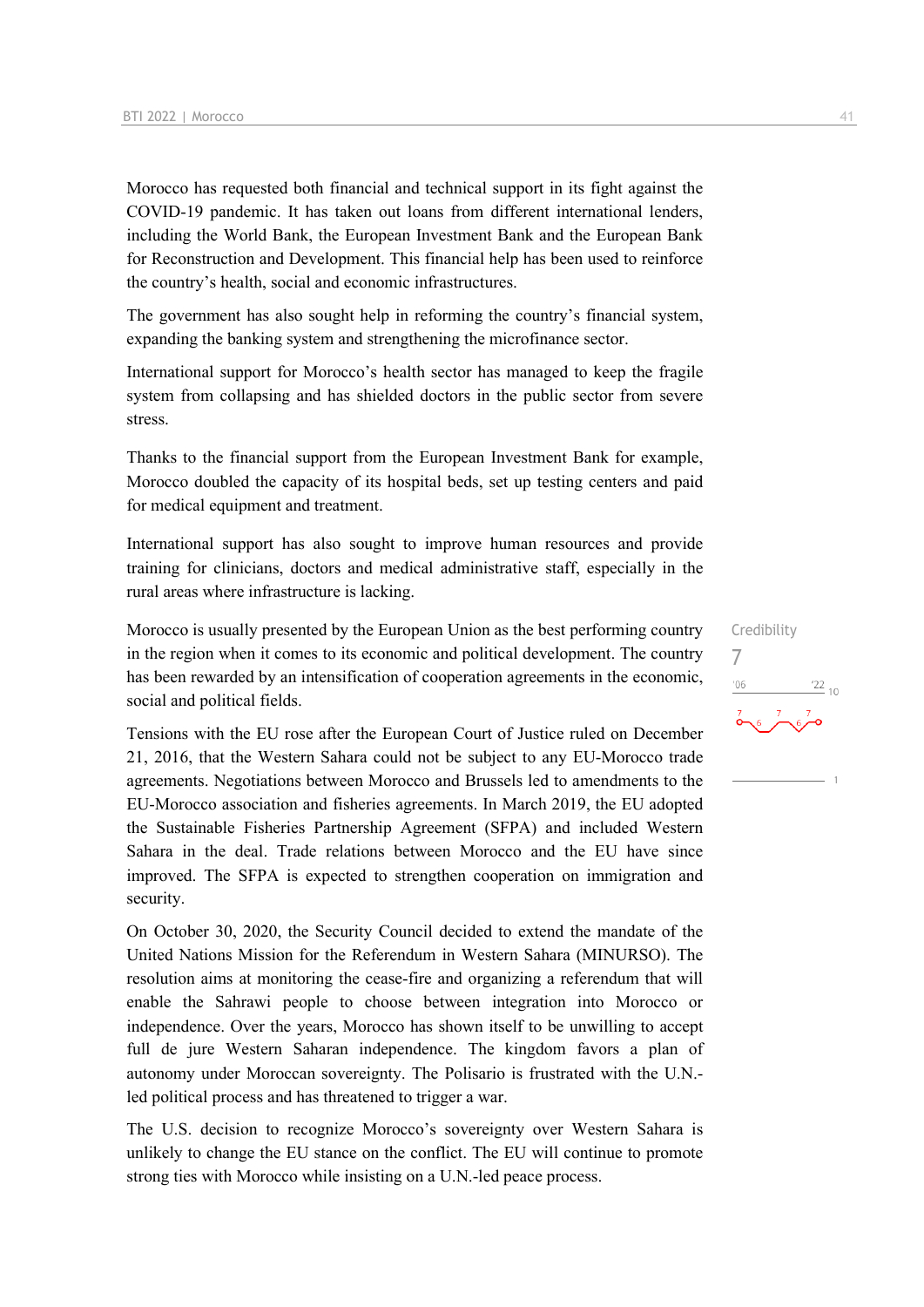Morocco's normalization deal with Israel was welcomed by major powers including Germany. Morocco continues to receive help from international lenders and development agencies in tackling the economic and social consequences of the pandemic.

In recent years, Morocco's foreign policy objectives have focused on the Middle East and sub-Saharan Africa. Morocco is prioritizing relations with several Gulf states on which it relies for financial and diplomatic support. The 2020 normalization agreement with Israel will further strengthen its political and economic ties with its strategic allies in the Gulf, including the United Arab Emirates (UAE) and Bahrain. Both have established consulates in Western Sahara. Other Middle Eastern countries are expected to follow. This strengthening of diplomatic ties with Arab countries will further grant Morocco official recognition.

Algeria, on the other hand, denounced Trump's decision to recognize Morocco's sovereignty over Western Sahara, claiming the decision will lead to more instability in the region. However, it is unlikely that Morocco and Algeria will engage in direct confrontation, which would entail losses and destabilization for both countries.

At the same time, Morocco is turning to the African continent for economic and political reasons. In 2016, Morocco submitted a request to rejoin the African Union (AU), which it had left 32 years before in protest against growing diplomatic support for the Polisario. Since it rejoined the AU in January 2017, it has held several leadership positions. In January 2019, Morocco was elected to the presidency of the Special Technical Committee for Trade, Industry and Mining Resources within the AU. Through the intensification of economic, religious and diplomatic ties, Morocco has managed to convince a number of African countries to withdraw their support for the Polisario.

Regional cooperation 7 $06'$  $\frac{22}{10}$